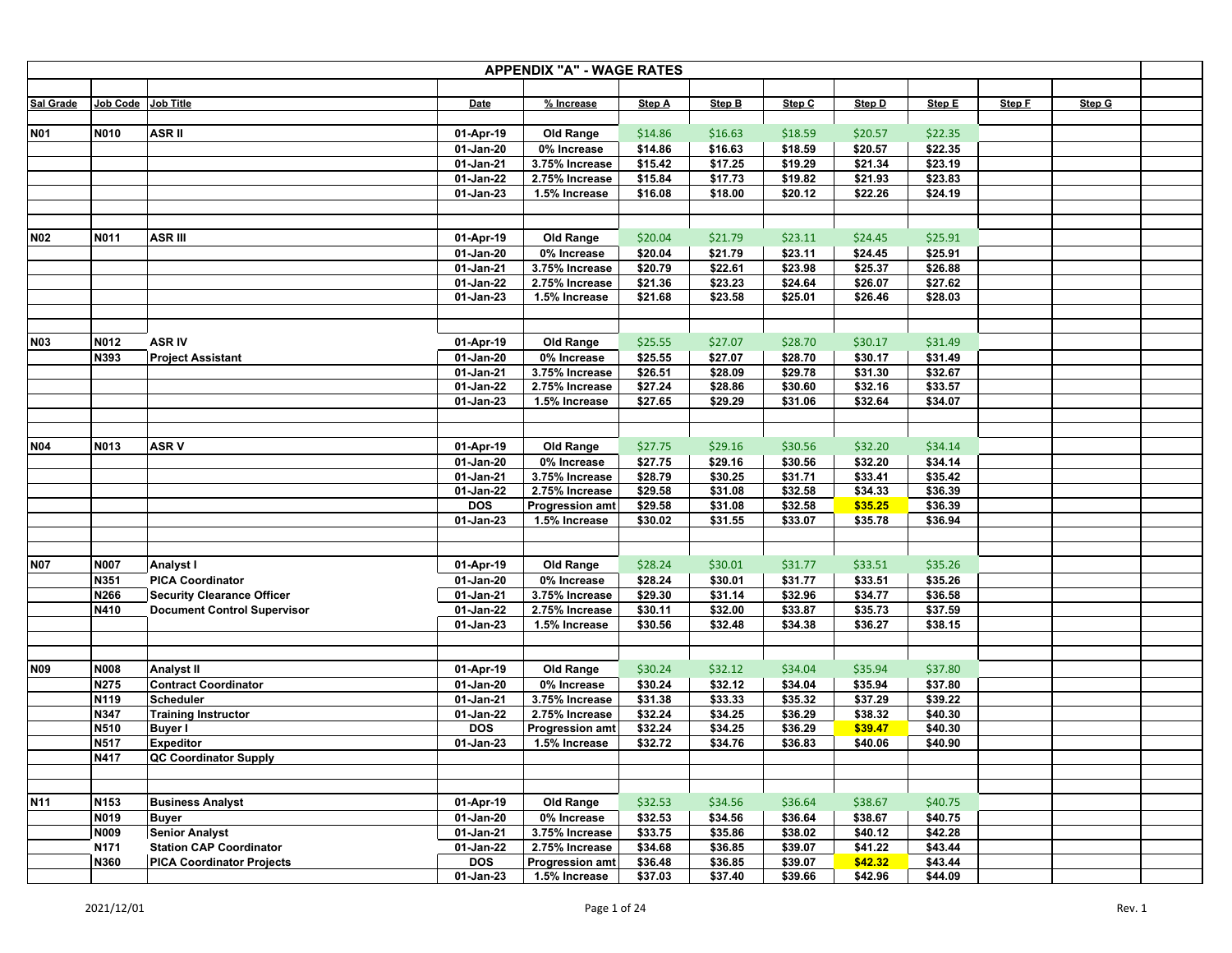| <b>Sal Grade</b> | Job Title<br>Job Code | Date | $\sim$<br><u> 6 Increase</u> | Step / | Step B | Step C | Step D | Step | Step | Step G |  |
|------------------|-----------------------|------|------------------------------|--------|--------|--------|--------|------|------|--------|--|
|                  |                       |      |                              |        |        |        |        |      |      |        |  |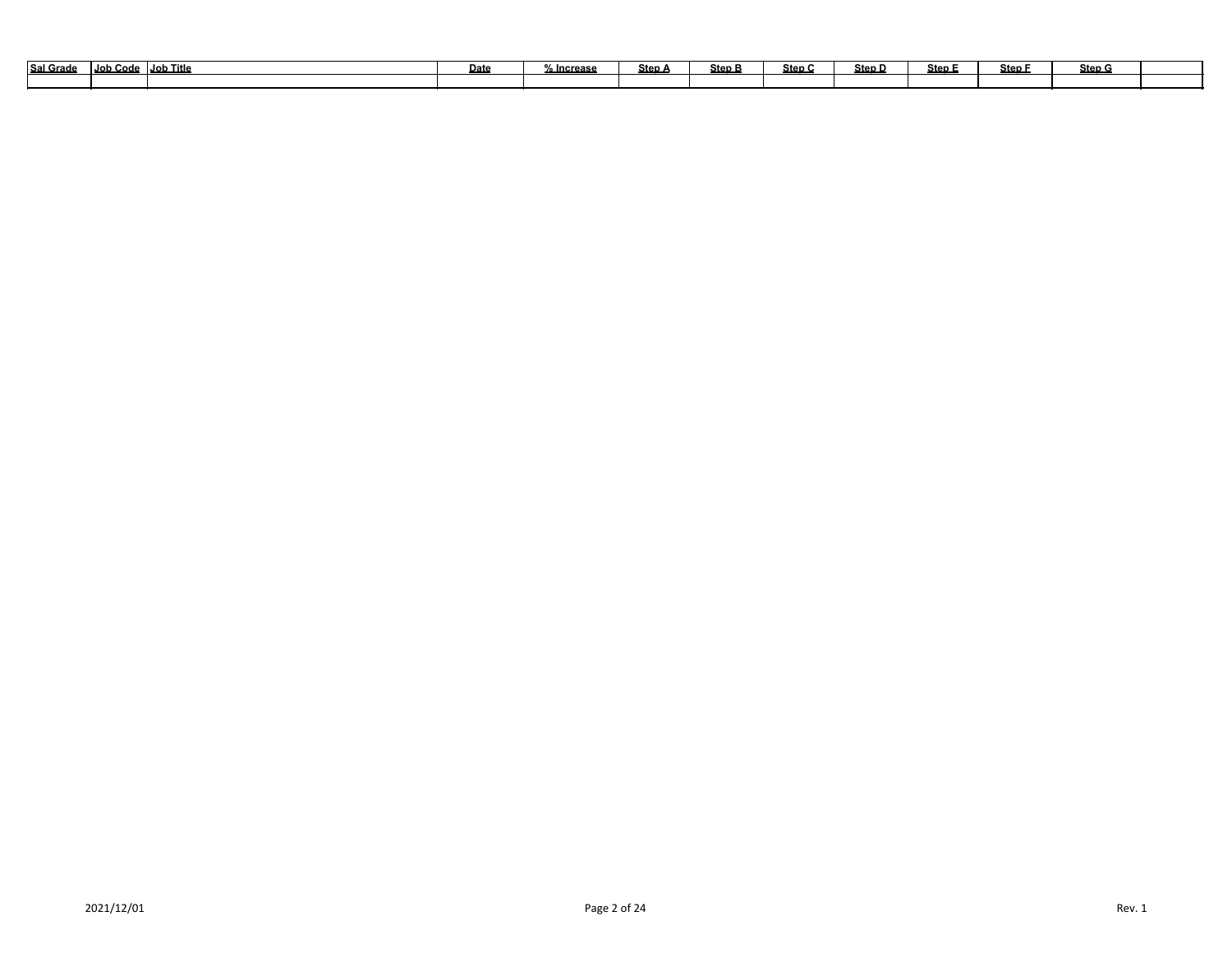| <b>Sal Grade</b> | Job Code Job Title |                                         | Date                    | % Increase             | <b>Step A</b> | <b>Step B</b> | Step C  | Step D  | Step E  | Step F  | Step G  |  |
|------------------|--------------------|-----------------------------------------|-------------------------|------------------------|---------------|---------------|---------|---------|---------|---------|---------|--|
| <b>N12</b>       | <b>N097</b>        | <b>Supply Planner</b>                   | 01-Apr-19               | Old Range              | \$35.26       | \$37.44       | \$39.67 | \$41.85 | \$44.05 |         |         |  |
|                  |                    |                                         | 01-Jan-20               | 0% Increase            | \$35.26       | \$37.44       | \$39.67 | \$41.85 | \$44.05 |         |         |  |
|                  |                    |                                         | 01-Jan-21               | 3.75% Increase         | \$36.58       | \$38.85       | \$41.16 | \$43.42 | \$45.70 |         |         |  |
|                  |                    |                                         | 01-Jan-22               | 2.75% Increase         | \$37.59       | \$39.92       | \$42.29 | \$44.61 | \$46.96 |         |         |  |
|                  |                    |                                         | 01-Jan-23               | 1.5% Increase          | \$38.15       | \$40.52       | \$42.92 | \$45.28 | \$47.66 |         |         |  |
|                  |                    |                                         |                         |                        |               |               |         |         |         |         |         |  |
|                  |                    |                                         |                         |                        |               |               |         |         |         |         |         |  |
| <b>N13</b>       | N084               | <b>Occupational Health Nurse</b>        | 01-Apr-19               | Old Range              | \$36.92       | \$39.20       | \$41.51 | \$43.80 | \$46.13 |         |         |  |
|                  | N252               | <b>Planning Specialist</b>              | 01-Jan-20               | 0% Increase            | \$36.92       | \$39.20       | \$41.51 | \$43.80 | \$46.13 |         |         |  |
|                  | <b>N278</b>        | <b>Nuclear Contract Developer</b>       | 01-Jan-21               | 3.75% Increase         | \$38.31       | \$40.67       | \$43.07 | \$45.44 | \$47.86 |         |         |  |
|                  |                    |                                         | 01-Jan-22               | 2.75% Increase         | \$39.36       | \$41.79       | \$44.26 | \$46.69 | \$49.18 |         |         |  |
|                  |                    |                                         |                         |                        |               |               |         |         |         |         |         |  |
|                  |                    |                                         | 01-Jan-23               | 1.5% Increase          | \$39.95       | \$42.42       | \$44.92 | \$47.39 | \$49.92 |         |         |  |
|                  |                    |                                         |                         |                        |               |               |         |         |         |         |         |  |
| N <sub>15</sub>  | N374               | <b>Maintenance Coordinator</b>          |                         |                        |               | \$42.17       | \$44.67 | \$47.13 | \$49.62 |         |         |  |
|                  |                    |                                         | 01-Apr-19               | <b>Old Range</b>       | \$39.72       |               |         |         |         |         |         |  |
|                  | N271               | <b>Operations Permit Coordinator</b>    | 01-Jan-20               | 0% Increase            | \$39.72       | \$42.17       | \$44.67 | \$47.13 | \$49.62 |         |         |  |
|                  | N332               | <b>Work Group Coordinator</b>           | $\overline{01}$ -Jan-21 | 3.75% Increase         | \$41.21       | \$43.75       | \$46.35 | \$48.90 | \$51.48 |         |         |  |
|                  | N270               | <b>Operations Work Mgmt Coordinator</b> | 01-Jan-22               | 2.75% Increase         | \$42.34       | \$44.95       | \$47.63 | \$50.25 | \$52.90 |         |         |  |
|                  |                    |                                         | $01$ -Jan-23            | 1.5% Increase          | \$42.98       | \$45.62       | \$48.34 | \$51.00 | \$53.69 |         |         |  |
|                  |                    |                                         |                         |                        |               |               |         |         |         |         |         |  |
|                  |                    |                                         |                         |                        |               |               |         |         |         |         |         |  |
| N <sub>16</sub>  | N022               | Cleaner                                 | 01-Apr-19               | <b>Old Range</b>       | \$18.63       | \$19.56       | \$20.51 | \$21.51 | \$22.51 |         |         |  |
|                  |                    |                                         | 01-Jan-20               | 0% Increase            | \$18.63       | \$19.56       | \$20.51 | \$21.51 | \$22.51 |         |         |  |
|                  |                    |                                         | 01-Jan-21               | 3.75% Increase         | \$19.33       | \$20.29       | \$21.28 | \$22.32 | \$23.36 |         |         |  |
|                  |                    |                                         | 01-Jan-22               | 2.75% Increase         | \$19.86       | \$20.85       | \$21.87 | \$22.93 | \$24.00 |         |         |  |
|                  |                    |                                         | 01-Jan-23               | 1.5% Increase          | \$20.16       | \$21.16       | \$22.20 | \$23.27 | \$24.36 |         |         |  |
|                  |                    |                                         |                         |                        |               |               |         |         |         |         |         |  |
|                  |                    |                                         |                         |                        |               |               |         |         |         |         |         |  |
| <b>N68</b>       | N <sub>185</sub>   | Labourer                                | 01-Apr-19               | Old Range              | \$15.67       | \$17.39       | \$19.28 | \$21.16 | \$22.90 |         |         |  |
|                  |                    |                                         | 01-Jan-20               | 0% Increase            | \$15.67       | \$17.39       | \$19.28 | \$21.16 | \$22.90 |         |         |  |
|                  |                    |                                         | 01-Jan-21               | 3.75% Increase         | \$16.26       | \$18.04       | \$20.00 | \$21.95 | \$23.76 |         |         |  |
|                  |                    |                                         | 01-Jan-22               | 2.75% Increase         | \$16.71       | \$18.54       | \$20.55 | \$22.55 | \$24.41 |         |         |  |
|                  |                    |                                         | $01$ -Jan-23            | 1.5% Increase          | \$16.96       | \$18.82       | \$20.86 | \$22.89 | \$24.78 |         |         |  |
|                  |                    |                                         |                         |                        |               |               |         |         |         |         |         |  |
|                  |                    |                                         |                         |                        |               |               |         |         |         |         |         |  |
| <b>N17</b>       | N059               | <b>Supply Maintainer</b>                | 01-Apr-19               | <b>Old Range</b>       | \$23.57       | \$24.92       | \$26.35 | \$27.86 | \$29.46 | \$32.34 | \$34.66 |  |
|                  |                    |                                         | 01-Jan-20               | 0% Increase            | \$23.57       | \$24.92       | \$26.35 | \$27.86 | \$29.46 | \$32.34 | \$34.66 |  |
|                  |                    |                                         | 01-Jan-21               | 3.75% Increase         | \$24.46       | \$25.86       | \$27.34 | \$28.91 | \$30.57 | \$33.55 | \$35.96 |  |
|                  |                    |                                         | 01-Jan-22               | 2.75% Increase         | \$25.13       | \$26.57       | \$28.09 | \$29.71 | \$31.41 | \$34.47 | \$36.95 |  |
|                  |                    |                                         | 01-Jan-23               | 1.5% Increase          | \$25.51       | \$26.97       | \$28.51 | \$30.16 | \$31.88 | \$34.99 | \$37.50 |  |
|                  |                    |                                         |                         |                        |               |               |         |         |         |         |         |  |
|                  |                    |                                         |                         |                        |               |               |         |         |         |         |         |  |
| N <sub>19</sub>  | <b>N072</b>        | <b>Senior Supply Maintainer</b>         | 01-Apr-19               | <b>Old Range</b>       | \$32.18       | \$34.49       | \$36.22 | \$37.97 |         |         |         |  |
|                  |                    |                                         | 01-Jan-20               | 0% Increase            | \$32.18       | \$34.49       | \$36.22 | \$37.97 |         |         |         |  |
|                  |                    |                                         | 01-Jan-21               | 3.75% Increase         | \$33.39       | \$35.78       | \$37.58 | \$39.40 |         |         |         |  |
|                  |                    |                                         | 01-Jan-22               | 2.75% Increase         | \$34.31       | \$36.76       | \$38.61 | \$40.48 |         |         |         |  |
|                  |                    |                                         | <b>DOS</b>              | <b>Progression amt</b> | \$34.31       | \$36.76       | \$38.80 | \$40.48 |         |         |         |  |
|                  |                    |                                         | 01-Jan-23               | 1.5% Increase          | \$34.83       | \$37.31       | \$39.38 | \$41.09 |         |         |         |  |
|                  |                    |                                         |                         |                        |               |               |         |         |         |         |         |  |
|                  |                    |                                         |                         |                        |               |               |         |         |         |         |         |  |
| <b>N20</b>       | N044               | <b>Service Maintenance Foreman</b>      | 01-Apr-19               | Old Range              | \$37.47       | \$39.78       | \$42.15 | \$44.51 | \$46.83 |         |         |  |
|                  | N403               | <b>Facilities Coordinator</b>           | 01-Jan-20               | 0% Increase            | \$37.47       | \$39.78       | \$42.15 | \$44.51 | \$46.83 |         |         |  |
|                  |                    |                                         | 01-Jan-21               | 3.75% Increase         | \$38.88       | \$41.27       | \$43.73 | \$46.18 | \$48.59 |         |         |  |
|                  |                    |                                         | 01-Jan-22               | 2.75% Increase         | \$39.95       | \$42.41       | \$44.93 | \$47.45 | \$49.93 |         |         |  |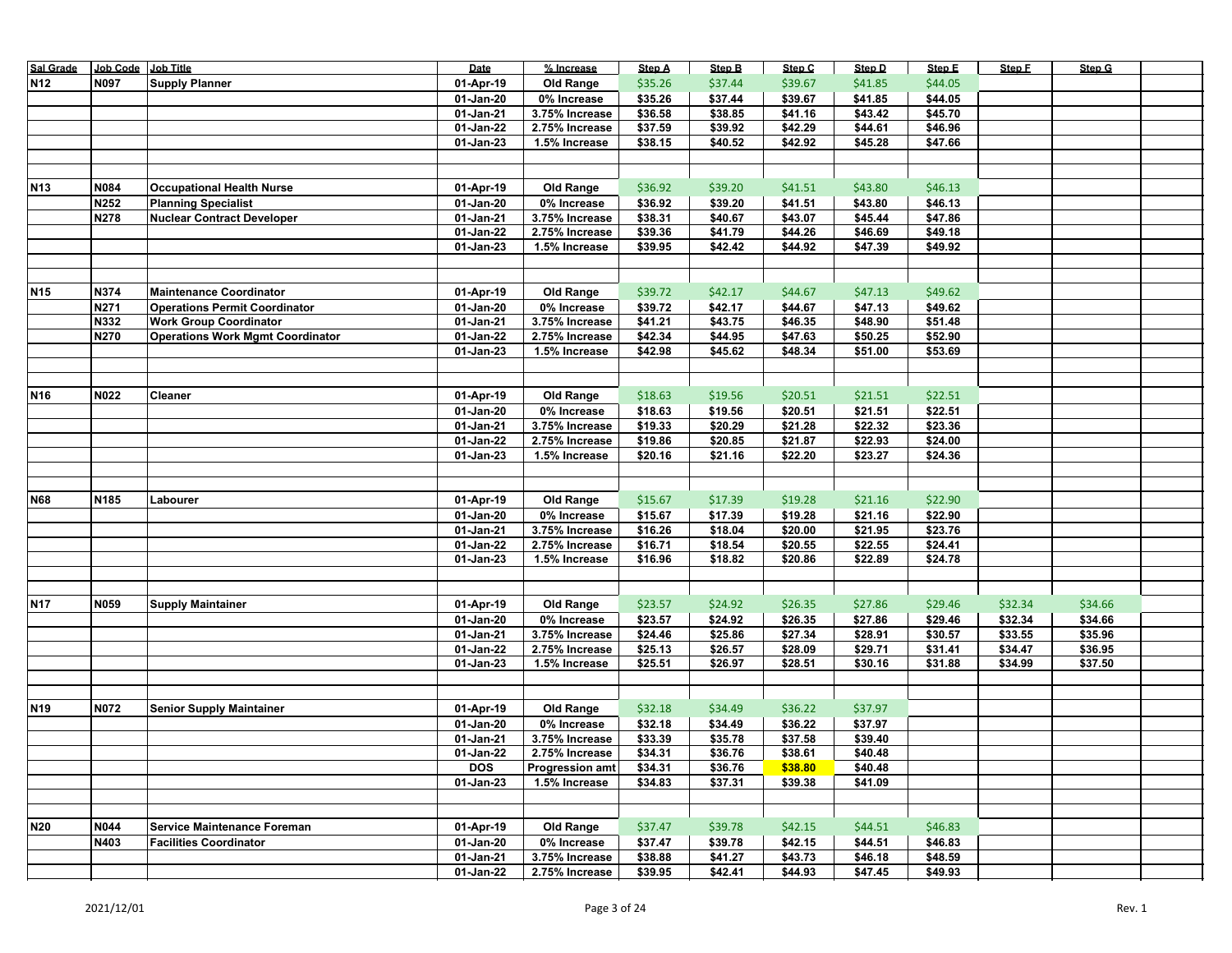| Sal Grad | Job Code | Job Title | Date                                   | <sub>∕∘</sub> Increase                   | Steo ∧                  | <u>Step B</u> | Step (  | Step D  | Step.   | Step | Step G |  |
|----------|----------|-----------|----------------------------------------|------------------------------------------|-------------------------|---------------|---------|---------|---------|------|--------|--|
|          |          |           | $\mathbf{A}$<br>ึ <sup>ก</sup> 1-Jan-2 | $\sim$ = $\sim$ $\sim$<br>% Increase<br> | <b>\$40 F</b><br>740.JL | \$43.05       | \$45.60 | \$48.16 | \$50.68 |      |        |  |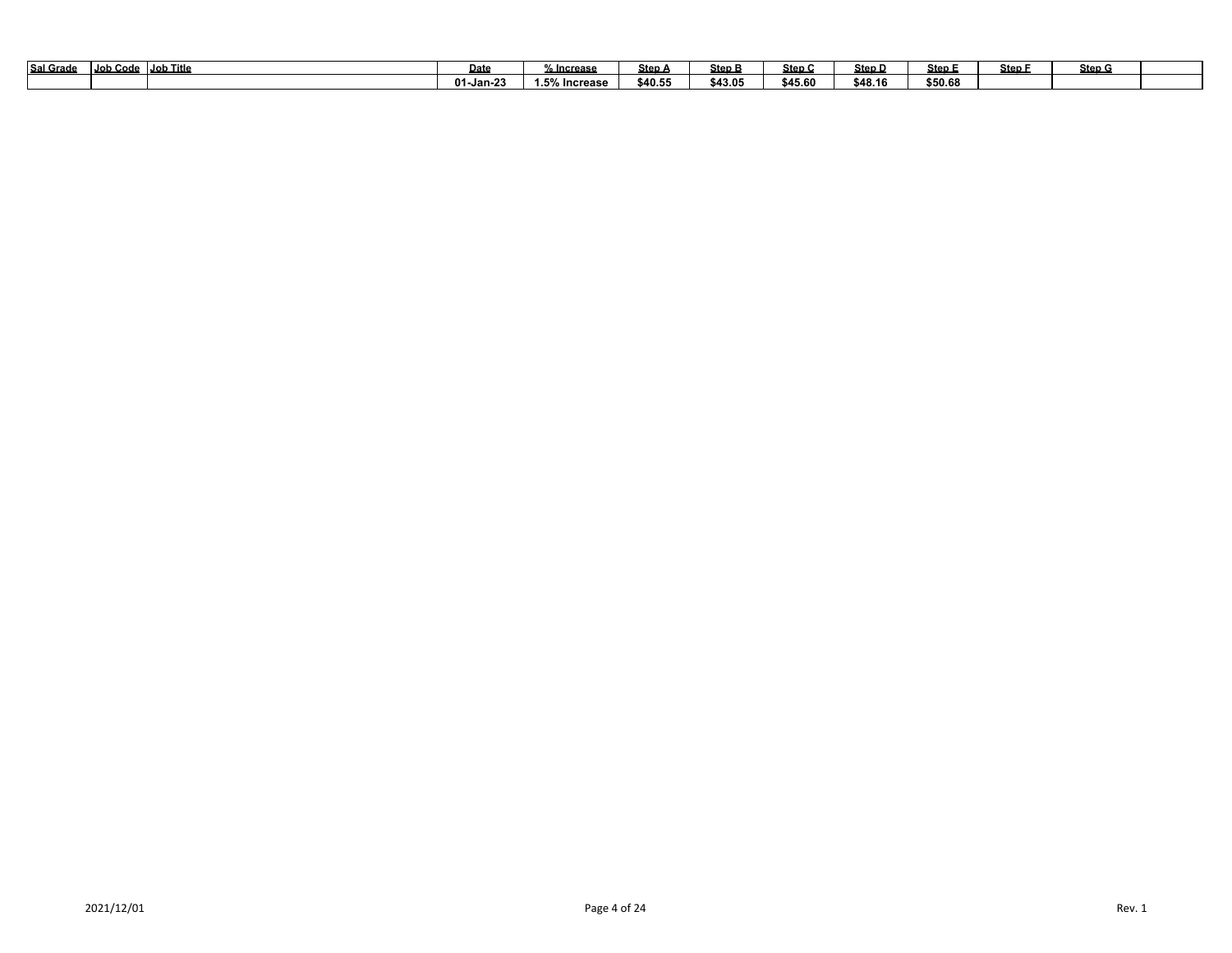| Sal Grade       | Job Code Job Title |                                            | Date                   | % Increase                    | Step A             | <b>Step B</b>      | Step C             | Step D             | Step E             | Step F  | Step G  |  |
|-----------------|--------------------|--------------------------------------------|------------------------|-------------------------------|--------------------|--------------------|--------------------|--------------------|--------------------|---------|---------|--|
|                 | N277               |                                            |                        |                               |                    |                    | \$24.80            |                    | \$28.97            |         |         |  |
| <b>N21</b>      |                    | <b>Night Shift Cleaning Foreman</b>        | 01-Apr-19              | Old Range                     | \$22.23            | \$23.47            |                    | \$26.77            |                    |         |         |  |
|                 | N281               | <b>Service Maintenance Support</b>         | 01-Jan-20<br>01-Jan-21 | 0% Increase<br>3.75% Increase | \$22.23<br>\$23.06 | \$23.47<br>\$24.35 | \$24.80<br>\$25.73 | \$26.77<br>\$27.78 | \$28.97<br>\$30.06 |         |         |  |
|                 |                    |                                            | 01-Jan-22              | 2.75% Increase                | \$23.69            | \$25.02            | \$26.44            | \$28.54            | \$30.89            |         |         |  |
|                 |                    |                                            | 01-Jan-23              | 1.5% Increase                 | \$24.05            | \$25.40            | \$26.84            | \$28.97            | \$31.35            |         |         |  |
|                 |                    |                                            |                        |                               |                    |                    |                    |                    |                    |         |         |  |
|                 |                    |                                            |                        |                               |                    |                    |                    |                    |                    |         |         |  |
| N22             | N065               | <b>Service Maintainer</b>                  | 01-Apr-19              | Old Range                     | \$22.23            | \$23.47            | \$24.80            | \$26.77            | \$28.97            | \$30.71 | \$32.50 |  |
|                 | N397               | <b>Equipment Officer - ERT</b>             | 01-Jan-20              | 0% Increase                   | \$22.23            | \$23.47            | \$24.80            | \$26.77            | \$28.97            | \$30.71 | \$32.50 |  |
|                 |                    |                                            | 01-Jan-21              | 3.75% Increase                | \$23.06            | \$24.35            | \$25.73            | \$27.78            | \$30.06            | \$31.86 | \$33.72 |  |
|                 |                    |                                            | 01-Jan-22              | 2.75% Increase                | \$23.69            | \$25.02            | \$26.44            | \$28.54            | \$30.89            | \$32.74 | \$34.65 |  |
|                 |                    |                                            | 01-Jan-23              | 1.5% Increase                 | \$24.05            | \$25.40            | \$26.84            | \$28.97            | \$31.35            | \$33.23 | \$35.17 |  |
|                 |                    |                                            |                        |                               |                    |                    |                    |                    |                    |         |         |  |
|                 |                    |                                            |                        |                               |                    |                    |                    |                    |                    |         |         |  |
| N <sub>25</sub> | N170               | <b>Senior Service Maintainer</b>           | 01-Apr-19              | <b>Old Range</b>              | \$30.72            | \$32.22            | \$33.83            | \$35.52            | \$37.28            |         |         |  |
|                 | N337               | <b>Wastewater Treatment Operator</b>       | 01-Jan-20              | 0% Increase                   | \$30.72            | \$32.22            | \$33.83            | \$35.52            | \$37.28            |         |         |  |
|                 |                    | (Formerly Sewage Treatment Plant Operator) | 01-Jan-21              | 3.75% Increase                | \$31.87            | \$33.43            | \$35.10            | \$36.85            | \$38.68            |         |         |  |
|                 |                    |                                            | 01-Jan-22              | 2.75% Increase                | \$32.75            | \$34.35            | \$36.07            | \$37.86            | \$39.74            |         |         |  |
|                 |                    |                                            | 01-Jan-23              | 1.5% Increase                 | \$33.24            | \$34.87            | \$36.61            | \$38.43            | \$40.34            |         |         |  |
|                 |                    |                                            |                        |                               |                    |                    |                    |                    |                    |         |         |  |
| N27             | N375               | <b>Projects Support Supervisor</b>         | 01-Apr-19              | Old Range                     | \$40.84            | \$43.36            | \$45.94            | \$48.46            | \$51.04            |         |         |  |
|                 | N276               | <b>Supervisor Nuclear Contracts</b>        | 01-Jan-20              | 0% Increase                   | \$40.84            | \$43.36            | \$45.94            | \$48.46            | \$51.04            |         |         |  |
|                 |                    |                                            | 01-Jan-21              | 3.75% Increase                | \$42.37            | \$44.99            | \$47.66            | \$50.28            | \$52.96            |         |         |  |
|                 |                    |                                            | 01-Jan-22              | 2.75% Increase                | \$43.54            | \$46.23            | \$48.97            | \$51.66            | \$54.42            |         |         |  |
|                 |                    |                                            | 01-Jan-23              | 1.5% Increase                 | \$44.19            | \$46.92            | \$49.71            | \$52.44            | \$55.24            |         |         |  |
|                 |                    |                                            |                        |                               |                    |                    |                    |                    |                    |         |         |  |
|                 |                    |                                            |                        |                               |                    |                    |                    |                    |                    |         |         |  |
| N36             | N173               | <b>Material Specialist</b>                 | 01-Apr-19              | <b>Old Range</b>              | \$36.80            | \$38.67            | \$40.57            | \$42.54            | \$44.36            | \$46.97 | \$49.33 |  |
|                 | N018               | <b>Technical Assistant</b>                 | 01-Jan-20              | 0% Increase                   | \$36.80            | \$38.67            | \$40.57            | \$42.54            | \$44.36            | \$46.97 | \$49.33 |  |
|                 | N416               | <b>Planner - Modifications/Welding</b>     | 01-Jan-21              | 3.75% Increase                | \$38.18            | \$40.12            | \$42.09            | \$44.14            | \$46.02            | \$48.73 | \$51.18 |  |
|                 |                    |                                            | 01-Jan-22              | 2.75% Increase                | \$39.23            | \$41.22            | \$43.25            | \$45.35            | \$47.29            | \$50.07 | \$52.59 |  |
|                 |                    |                                            | 01-Jan-23              | 1.5% Increase                 | \$39.82            | \$41.84            | \$43.90            | \$46.03            | \$48.00            | \$50.82 | \$53.38 |  |
|                 |                    |                                            |                        |                               |                    |                    |                    |                    |                    |         |         |  |
|                 |                    |                                            |                        |                               |                    |                    |                    |                    |                    |         |         |  |
| <b>N30</b>      |                    | Maintainer                                 |                        |                               |                    |                    |                    |                    |                    |         |         |  |
|                 | N164               | Chemical<br>EI&C                           | 01-Apr-19              | <b>Old Range</b>              | \$34.22            | \$36.34            | \$38.52            | \$40.64            | \$42.80            |         |         |  |
|                 | N165<br>N166       | <b>Mechanical</b>                          | 01-Jan-20<br>01-Jan-21 | 0% Increase<br>3.75% Increase | \$34.22<br>\$35.50 | \$36.34<br>\$37.70 | \$38.52<br>\$39.97 | \$40.64<br>\$42.17 | \$42.80<br>\$44.41 |         |         |  |
|                 | N520               | <b>Conventional Safety Advisor</b>         | 01-Jan-22              | 2.75% Increase                | \$36.48            | \$38.74            | \$41.07            | \$43.33            | \$45.63            |         |         |  |
|                 | N168               | <b>Health Physics Technician</b>           | 01-Jan-23              | 1.5% Increase                 | \$37.03            | \$39.32            | \$41.69            | \$43.98            | \$46.31            |         |         |  |
|                 | N376               | <b>Operations Document Writer</b>          |                        |                               |                    |                    |                    |                    |                    |         |         |  |
|                 | N169               | <b>Radiation Protection Technician</b>     |                        |                               |                    |                    |                    |                    |                    |         |         |  |
|                 | N509               | <b>Maintenance Planner</b>                 |                        |                               |                    |                    |                    |                    |                    |         |         |  |
|                 | <b>N601</b>        | Paramedic                                  |                        |                               |                    |                    |                    |                    |                    |         |         |  |
|                 |                    |                                            |                        |                               |                    |                    |                    |                    |                    |         |         |  |
|                 |                    |                                            |                        |                               |                    |                    |                    |                    |                    |         |         |  |
|                 |                    |                                            |                        |                               |                    |                    |                    |                    |                    |         |         |  |
|                 |                    |                                            |                        |                               |                    |                    |                    |                    |                    |         |         |  |
|                 |                    |                                            |                        |                               |                    |                    |                    |                    |                    |         |         |  |
|                 |                    |                                            |                        |                               |                    |                    |                    |                    |                    |         |         |  |
|                 |                    |                                            |                        |                               |                    |                    |                    |                    |                    |         |         |  |
|                 |                    |                                            |                        |                               |                    |                    |                    |                    |                    |         |         |  |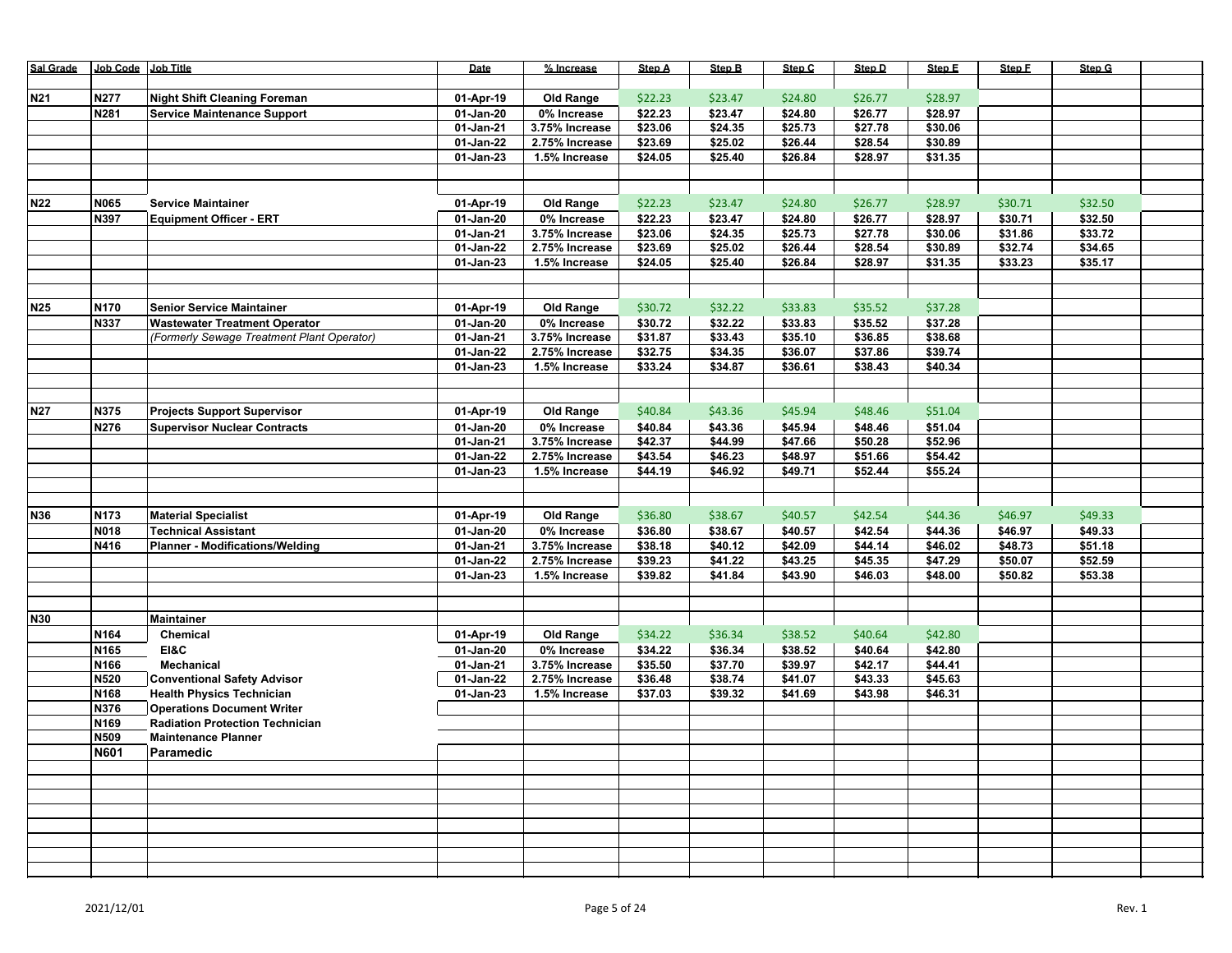| Sal Grade  | Job Code Job Title |                                                   | Date       | % Increase       | Step A  | Step B  | Step C  | Step D  | Step E  | Step F | Step G |  |
|------------|--------------------|---------------------------------------------------|------------|------------------|---------|---------|---------|---------|---------|--------|--------|--|
|            |                    |                                                   |            |                  |         |         |         |         |         |        |        |  |
| <b>N76</b> | N390               | <b>Chemical Maintainer (SHIFT)</b>                | 01-Apr-19  | Old Range        | \$34.22 | \$36.64 | \$38.52 | \$40.64 | \$42.80 |        |        |  |
|            | N391               | <b>EI&amp;C Maintainer (SHIFT)</b>                |            | <b>Shift Fix</b> | \$2.75  | \$2.75  | \$2.75  | \$2.75  | \$2.75  |        |        |  |
|            |                    |                                                   |            |                  | \$36.97 | \$39.39 | \$41.27 | \$43.39 | \$45.55 |        |        |  |
|            |                    |                                                   | 01-Jan-20  | 0% Increase      | \$34.22 | \$36.64 | \$38.52 | \$40.64 | \$42.80 |        |        |  |
|            |                    |                                                   |            | <b>Shift Fix</b> | \$2.75  | \$2.75  | \$2.75  | \$2.75  | \$2.75  |        |        |  |
|            |                    |                                                   |            |                  | \$36.97 | \$39.39 | \$41.27 | \$43.39 | \$45.55 |        |        |  |
|            |                    |                                                   | 01-Jan-21  | 3.75% Increase   | \$35.50 | \$38.02 | \$39.97 | \$42.17 | \$44.41 |        |        |  |
|            |                    |                                                   |            | <b>Shift Fix</b> | \$2.75  | \$2.75  | \$2.75  | \$2.75  | \$2.75  |        |        |  |
|            |                    |                                                   |            |                  | \$38.25 | \$40.77 | \$42.72 | \$44.92 | \$47.16 |        |        |  |
|            |                    |                                                   |            |                  |         |         |         |         |         |        |        |  |
|            |                    |                                                   |            |                  | \$35.50 | \$38.02 | \$39.97 | \$42.17 | \$44.41 |        |        |  |
|            |                    |                                                   | 01-Jan-22  | 2.75% Increase   | \$36.48 | \$39.07 | \$41.07 | \$43.33 | \$45.63 |        |        |  |
|            |                    |                                                   | <b>DOS</b> | <b>Shift Fix</b> | \$1.00  | \$1.00  | \$1.00  | \$1.00  | \$1.00  |        |        |  |
|            |                    |                                                   |            |                  | \$37.48 | \$40.07 | \$42.07 | \$44.33 | \$46.63 |        |        |  |
|            |                    |                                                   | 01-Jan-23  | 1.5% Increase    | \$37.03 | \$39.66 | \$41.69 | \$43.98 | \$46.31 |        |        |  |
|            |                    |                                                   |            | <b>Shift Fix</b> | \$1.00  | \$1.00  | \$1.00  | \$1.00  | \$1.00  |        |        |  |
|            |                    |                                                   |            |                  | \$38.03 | \$40.66 | \$42.69 | \$44.98 | \$47.31 |        |        |  |
|            |                    |                                                   |            |                  |         |         |         |         |         |        |        |  |
|            |                    |                                                   |            |                  |         |         |         |         |         |        |        |  |
|            |                    |                                                   |            |                  |         |         |         |         |         |        |        |  |
|            |                    | <b>Senior Maintainer</b>                          |            |                  |         |         |         |         |         |        |        |  |
| N31        | N069               | Chemical                                          | 01-Apr-19  | Old Range        | \$42.54 | \$44.36 | \$46.97 | \$49.33 |         |        |        |  |
|            | <b>N070</b>        | EI&C                                              | 01-Jan-20  | 0% Increase      | \$42.54 | \$44.36 | \$46.97 | \$49.33 |         |        |        |  |
|            | <b>N071</b>        | <b>Mechanical</b>                                 | 01-Jan-21  | 3.75% Increase   | \$44.14 | \$46.02 | \$48.73 | \$51.18 |         |        |        |  |
|            | N107               | <b>Component Specialist</b>                       | 01-Jan-22  | 2.75% Increase   | \$45.35 | \$47.29 | \$50.07 | \$52.59 |         |        |        |  |
|            | N349               | <b>Conventional Safety Specialist</b>             | 01-Jan-23  | 1.5% Increase    | \$46.03 | \$48.00 | \$50.82 | \$53.38 |         |        |        |  |
|            | N176               | <b>Operations Document Specialist</b>             |            |                  |         |         |         |         |         |        |        |  |
|            | N279               | <b>QC Specialist</b>                              |            |                  |         |         |         |         |         |        |        |  |
|            | N108               | Senior Health Physics Technician                  |            |                  |         |         |         |         |         |        |        |  |
|            | N109               | <b>Senior Radiation Protection Technician</b>     |            |                  |         |         |         |         |         |        |        |  |
|            |                    |                                                   |            |                  |         |         |         |         |         |        |        |  |
|            |                    |                                                   |            |                  |         |         |         |         |         |        |        |  |
|            |                    | Supervisor                                        |            |                  |         |         |         |         |         |        |        |  |
| <b>N32</b> | N156               | Chemistry                                         | 01-Apr-19  | <b>Old Range</b> | \$44.68 | \$47.44 | \$50.27 | \$53.02 | \$55.82 |        |        |  |
|            | N124               | E18C                                              | 01-Jan-20  | 0% Increase      | \$44.68 | \$47.44 | \$50.27 | \$53.02 | \$55.82 |        |        |  |
|            | N114               | <b>Emergency Preparedness</b>                     | 01-Jan-21  | 3.75% Increase   | \$46.36 | \$49.22 | \$52.16 | \$55.01 | \$57.91 |        |        |  |
|            | N334               | <b>ERT</b>                                        | 01-Jan-22  | 2.75% Increase   | \$47.64 | \$50.57 | \$53.60 | \$56.52 | \$59.50 |        |        |  |
|            | N336               | <b>Fire Testing Team</b>                          | 01-Jan-23  | 1.5% Increase    | \$48.36 | \$51.33 | \$54.40 | \$57.37 | \$60.39 |        |        |  |
|            | N158               | <b>Health Physics Lab</b>                         |            |                  |         |         |         |         |         |        |        |  |
|            | N297               | <b>Inspection &amp; VQA</b>                       |            |                  |         |         |         |         |         |        |        |  |
|            | <b>N508</b>        | <b>Maintenance Support</b>                        |            |                  |         |         |         |         |         |        |        |  |
|            | N126               | <b>Mechanical Maintenance</b>                     |            |                  |         |         |         |         |         |        |        |  |
|            | N368               | <b>Operations &amp; Maintenance Documentation</b> |            |                  |         |         |         |         |         |        |        |  |
|            | N346               | <b>Performance Improvement</b>                    |            |                  |         |         |         |         |         |        |        |  |
|            | N348<br>N350       | <b>Radiation Protection</b><br><b>Training</b>    |            |                  |         |         |         |         |         |        |        |  |
|            | N333               | <b>Work Group Coordinator</b>                     |            |                  |         |         |         |         |         |        |        |  |
|            | N335               | <b>Project Lead</b>                               |            |                  |         |         |         |         |         |        |        |  |
|            | N331               | <b>Work Week Leader</b>                           |            |                  |         |         |         |         |         |        |        |  |
|            |                    |                                                   |            |                  |         |         |         |         |         |        |        |  |
|            |                    |                                                   |            |                  |         |         |         |         |         |        |        |  |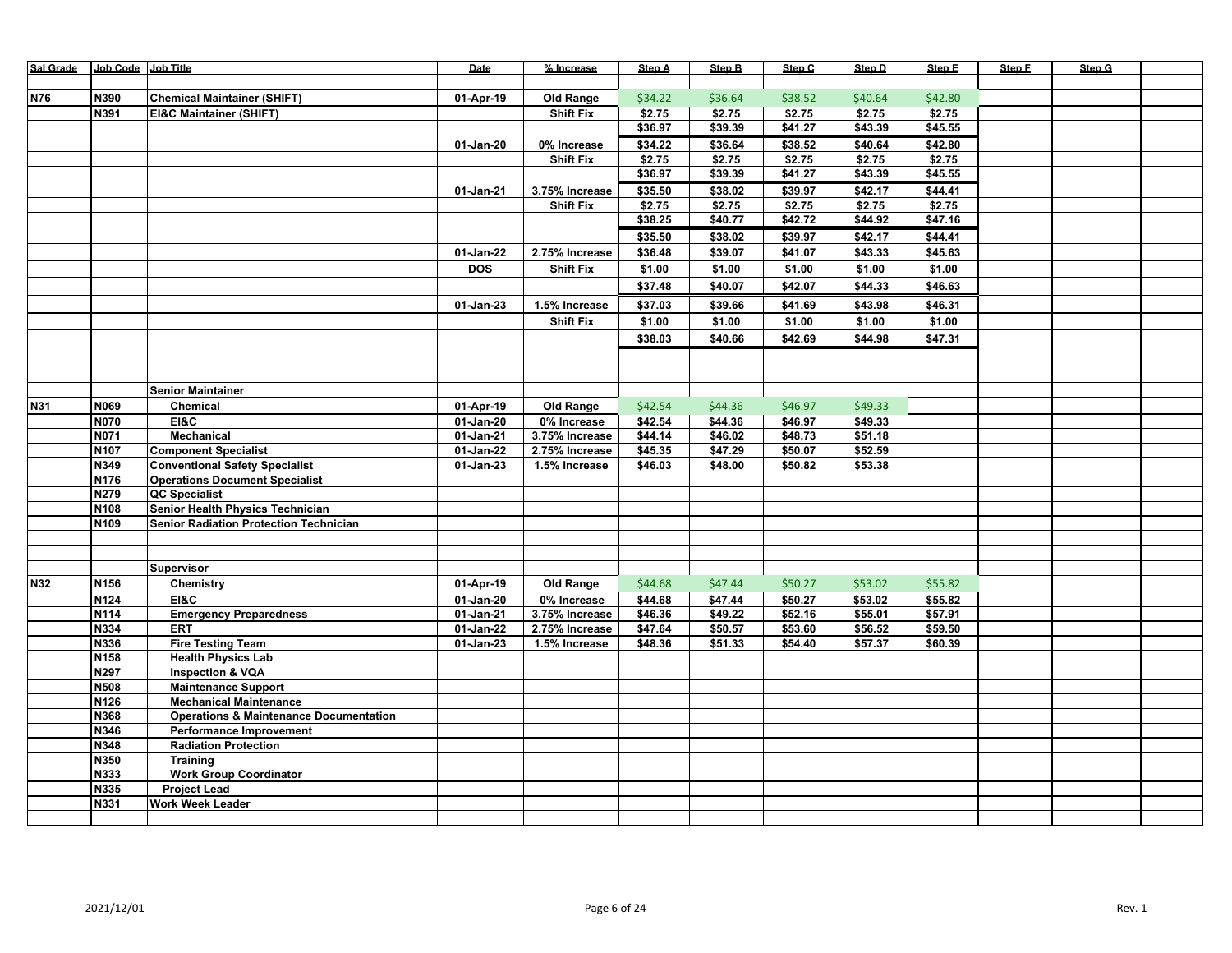| Sal Grade  | Job Code Job Title |                                                                                                                         | Date                   | % Increase                              | Step A             | Step B             | Step C             | Step D             | Step E             | Step F  | Step G  |  |
|------------|--------------------|-------------------------------------------------------------------------------------------------------------------------|------------------------|-----------------------------------------|--------------------|--------------------|--------------------|--------------------|--------------------|---------|---------|--|
|            |                    |                                                                                                                         |                        |                                         |                    |                    |                    |                    |                    |         |         |  |
| <b>N43</b> | N086               | <b>Training Specialist</b>                                                                                              | 01-Apr-19              | <b>Old Range</b>                        | \$39.72            | \$42.17            | \$44.67            | \$47.13            | \$49.62            |         |         |  |
|            | N502               | <b>Warehouse Supervisor</b>                                                                                             | $01-Jan-20$            | 0% Increase                             | \$39.72            | \$42.17            | \$44.67            | \$47.13            | \$49.62            |         |         |  |
|            | N353               | <b>Buyer, Senior Nuclear</b>                                                                                            | 01-Jan-21              | 3.75% Increase                          | \$41.21            | \$43.75            | \$46.35            | \$48.90            | \$51.48            |         |         |  |
|            |                    |                                                                                                                         | 01-Jan-22              | 2.75% Increase                          | \$42.34            | \$44.95            | \$47.63            | \$50.25            | 552.90             |         |         |  |
|            |                    |                                                                                                                         | 01-Jan-23              | 1.5% Increase                           | \$42.98            | \$45.62            | \$48.34            | \$51.00            | \$53.69            |         |         |  |
|            |                    |                                                                                                                         |                        |                                         |                    |                    |                    |                    |                    |         |         |  |
|            |                    |                                                                                                                         |                        |                                         |                    |                    |                    |                    |                    |         |         |  |
| <b>N44</b> | N352               | <b>EP Specialist</b>                                                                                                    | 01-Apr-19              | Old Range                               | \$31.50            | \$34.52            | \$37.54            | \$40.53            | \$43.56            | \$46.58 | \$49.62 |  |
|            | N268               | <b>SAP Functional Analyst</b>                                                                                           | 01-Jan-20              | 0% Increase                             | \$31.50            | \$34.52            | \$37.54            | \$40.53            | \$43.56            | \$46.58 | \$49.62 |  |
|            | N <sub>163</sub>   | Safeguards Officer                                                                                                      | 01-Jan-21              | 3.75% Increase                          | \$32.68            | \$35.82            | \$38.95            | \$42.05            | \$45.19            | \$48.33 | \$51.48 |  |
|            | N <sub>105</sub>   | <b>Technical Specialist</b>                                                                                             | 01-Jan-22              | 2.75% Increase                          | \$33.58            | \$36.81            | \$40.02            | \$43.21            | \$46.43            | \$49.66 | \$52.90 |  |
|            |                    |                                                                                                                         | 01-Jan-23              | 1.5% Increase                           | \$34.08            | \$37.36            | \$40.62            | \$43.86            | \$47.13            | \$50.41 | \$53.69 |  |
|            |                    |                                                                                                                         |                        |                                         |                    |                    |                    |                    |                    |         |         |  |
|            |                    | Note: EP Specialist or Technical Specialist in Emergency Preparedness cannot progress to top step until fully certified |                        |                                         |                    |                    |                    |                    |                    |         |         |  |
|            |                    |                                                                                                                         |                        |                                         |                    |                    |                    |                    |                    |         |         |  |
|            |                    |                                                                                                                         |                        |                                         |                    |                    |                    |                    |                    |         |         |  |
| <b>N30</b> | N <sub>199</sub>   | <b>Fuel Handling Maintainer</b>                                                                                         | 01-Apr-19              | <b>Old Range</b>                        | \$34.22            | \$36.34            | \$38.52            | \$40.64            | \$42.80            |         |         |  |
|            |                    |                                                                                                                         | 01-Jan-20              | 0% Increase                             | \$34.22            | \$36.34            | \$38.52            | \$40.64            | \$42.80            |         |         |  |
|            |                    |                                                                                                                         | 01-Jan-21              | 3.75% Increase                          | \$35.50            | \$37.70            | \$39.97            | \$42.17            | \$44.41            |         |         |  |
|            |                    |                                                                                                                         | 01-Jan-22              | 2.75% Increase                          | \$36.48            | \$38.74            | \$41.07            | \$43.33            | \$45.63            |         |         |  |
|            |                    |                                                                                                                         | 01-Jan-23              | 1.5% Increase                           | \$37.03            | \$39.32            | \$41.69            | \$43.98            | \$46.31            |         |         |  |
|            |                    |                                                                                                                         |                        |                                         |                    |                    |                    |                    |                    |         |         |  |
|            |                    |                                                                                                                         |                        |                                         |                    |                    |                    |                    |                    |         |         |  |
| N39        | N098               |                                                                                                                         |                        |                                         | \$45.62            |                    | \$50.40            | \$52.95            |                    |         |         |  |
|            |                    | <b>Fuel Handling Specialist</b>                                                                                         | 01-Apr-19              | <b>Old Range</b>                        |                    | \$47.60            |                    |                    |                    |         |         |  |
|            |                    |                                                                                                                         | 01-Jan-20              | 0% Increase                             | \$45.62<br>\$47.33 | \$47.60            | \$50.40            | \$52.95<br>\$54.94 |                    |         |         |  |
|            |                    |                                                                                                                         | 01-Jan-21<br>01-Jan-22 | 3.75% Increase<br>2.75% Increase        | \$48.63            | \$49.39<br>\$50.75 | \$52.29<br>\$53.73 | \$56.45            |                    |         |         |  |
|            |                    |                                                                                                                         |                        | 1.5% Increase                           | \$49.36            | \$51.51            | \$54.54            | \$57.30            |                    |         |         |  |
|            |                    |                                                                                                                         | 01-Jan-23              |                                         |                    |                    |                    |                    |                    |         |         |  |
|            |                    |                                                                                                                         |                        |                                         |                    |                    |                    |                    |                    |         |         |  |
| <b>N40</b> |                    |                                                                                                                         |                        | Old Range                               | \$47.05            | \$49.82            | \$52.31            |                    | \$58.50            |         |         |  |
|            | N <sub>101</sub>   | <b>Senior Fuel Handling Specialist</b>                                                                                  | 01-Apr-19              |                                         |                    |                    |                    | \$55.35            |                    |         |         |  |
|            |                    |                                                                                                                         | 01-Jan-20              | $0\%$ Increase                          | \$47.05            | \$49.82            | \$52.31            | \$55.35            | \$58.50            |         |         |  |
|            |                    |                                                                                                                         | 01-Jan-21              | 3.75% Increase                          | \$48.82            | \$51.69            | \$54.27            | \$57.43            | \$60.69            |         |         |  |
|            |                    |                                                                                                                         | 01-Jan-22<br>DOS       | 2.75% Increase                          | \$50.16<br>\$50.16 | \$53.11<br>\$53.11 | \$55.76<br>\$55.76 | \$59.01<br>\$59.27 | \$62.36<br>\$62.36 |         |         |  |
|            |                    |                                                                                                                         |                        | <b>Progression amt</b><br>1.5% Increase | \$50.91            | \$53.91            | \$56.60            |                    | \$63.30            |         |         |  |
|            |                    |                                                                                                                         | 01-Jan-23              |                                         |                    |                    |                    | \$60.16            |                    |         |         |  |
|            |                    |                                                                                                                         |                        |                                         |                    |                    |                    |                    |                    |         |         |  |
|            | N139               |                                                                                                                         |                        |                                         |                    |                    |                    |                    |                    |         |         |  |
| N41        |                    | <b>Supervisor Fuel Handling</b>                                                                                         | 01-Apr-19              | <b>Old Range</b>                        | \$58.12            | \$64.35            |                    |                    |                    |         |         |  |
|            |                    |                                                                                                                         | 01-Jan-20              | 0% Increase                             | \$58.12            | \$64.35            |                    |                    |                    |         |         |  |
|            |                    | Step A is 5% above Step D of Sr. FH Specialist                                                                          | 01-Jan-21              | 3.75% Increase                          | \$60.30            | \$66.76            |                    |                    |                    |         |         |  |
|            |                    | Step B is 10% above Step E of Sr. FH Specialist                                                                         | 01-Jan-22              | 2.75% Increase                          | \$61.96            | \$68.60            |                    |                    |                    |         |         |  |
|            |                    |                                                                                                                         | <b>DOS</b>             | <b>Progression amt</b>                  | \$62.23            | \$68.60            |                    |                    |                    |         |         |  |
|            |                    |                                                                                                                         | 01-Jan-23              | 1.5% Increase                           | \$63.16            | \$69.63            |                    |                    |                    |         |         |  |
|            |                    |                                                                                                                         |                        |                                         |                    |                    |                    |                    |                    |         |         |  |
|            |                    |                                                                                                                         |                        |                                         |                    |                    |                    |                    |                    |         |         |  |
| <b>N45</b> | <b>N031</b>        | <b>Engineer/Scientist I - IV</b>                                                                                        | 01-Apr-19              | Old Range                               | \$32.62            | \$35.70            | \$38.81            | \$41.94            | \$45.05            | \$48.15 | \$51.28 |  |
|            |                    |                                                                                                                         | 01-Jan-20              | 0% Increase                             | \$32.62            | \$35.70            | \$38.81            | \$41.94            | \$45.05            | \$48.15 | \$51.28 |  |
|            |                    |                                                                                                                         | 01-Jan-21              | 3.75% Increase                          | \$33.84            | \$37.04            | \$40.27            | \$43.51            | \$46.74            | \$49.96 | \$53.20 |  |
|            |                    |                                                                                                                         | 01-Jan-22              | 2.75% Increase                          | \$34.77            | \$38.06            | \$41.38            | \$44.71            | \$48.03            | \$51.33 | \$54.66 |  |
|            |                    |                                                                                                                         | 01-Jan-23              | 1.5% Increase                           | \$35.29            | \$38.63            | \$42.00            | \$45.38            | \$48.75            | \$52.10 | \$55.48 |  |
|            |                    |                                                                                                                         |                        |                                         |                    |                    |                    |                    |                    |         |         |  |
|            |                    | Eng IV Step G - 6 years experience and MUST hold a P.Eng. designation or remain at Step F of the Eng III level.         |                        |                                         |                    |                    |                    |                    |                    |         |         |  |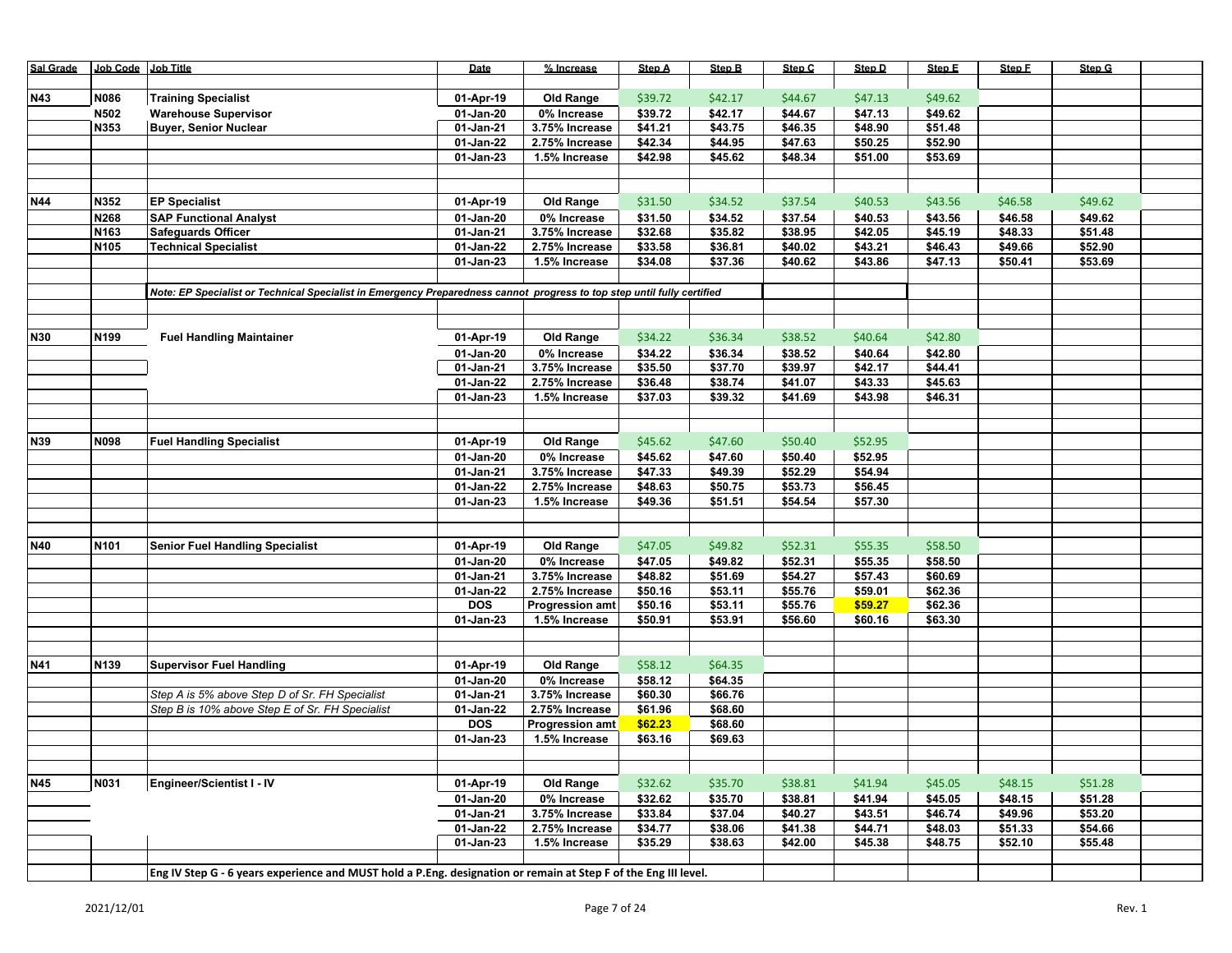| Sal Grade | Job Code | Job Title | Dat | .<br>lncrease ه | <b>Step A</b> | <b>Step B</b> | Step C | Step D | Step E | <b>Step</b> | Step G |  |
|-----------|----------|-----------|-----|-----------------|---------------|---------------|--------|--------|--------|-------------|--------|--|
|           |          |           |     |                 |               |               |        |        |        |             |        |  |
|           |          |           |     |                 |               |               |        |        |        |             |        |  |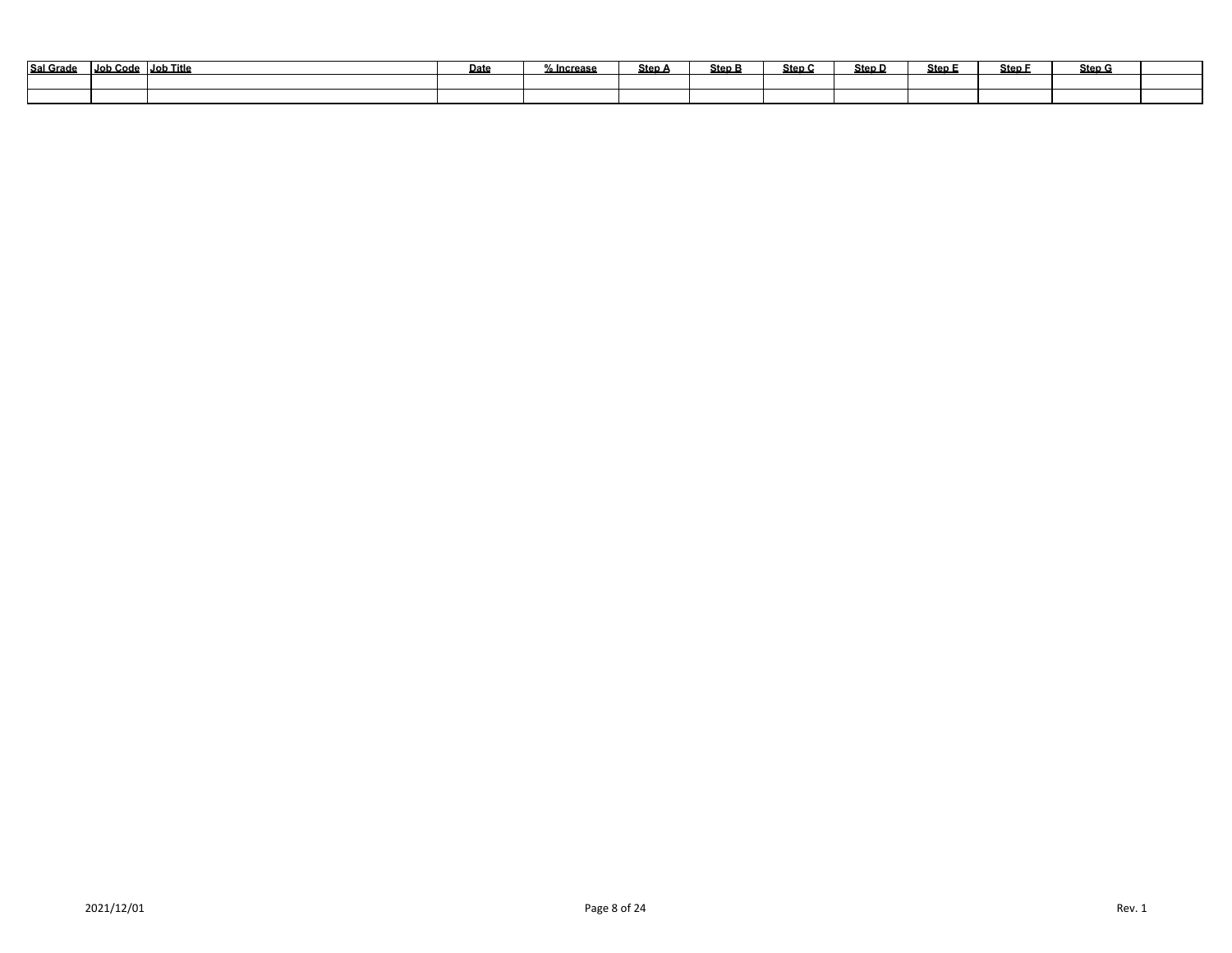| Sal Grade  | Job Code    | <b>Job Title</b>                          | Date         | % Increase             | Step A  | Step B  | Step C  | Step D  | Step E  | Step F | Step G |  |
|------------|-------------|-------------------------------------------|--------------|------------------------|---------|---------|---------|---------|---------|--------|--------|--|
|            |             |                                           |              |                        |         |         |         |         |         |        |        |  |
| N46        | N160        | <b>Inspection Specialist</b>              | 01-Apr-19    | Old Range              | \$43.54 | \$46.25 | \$48.99 | \$51.68 | \$54.42 |        |        |  |
|            | N394        | <b>Instructional Technologist</b>         | 01-Jan-20    | 0% Increase            | \$43.54 | \$46.25 | \$48.99 | \$51.68 | \$54.42 |        |        |  |
|            | N102        | <b>Senior Technical Specialist</b>        | 01-Jan-21    | 3.75% Increase         | \$45.17 | \$47.99 | \$50.83 | \$53.62 | \$56.46 |        |        |  |
|            | N233        | <b>Supervisor, Facilities</b>             | 01-Jan-22    | 2.75% Increase         | \$46.41 | \$49.31 | \$52.23 | \$55.10 | \$58.01 |        |        |  |
|            |             |                                           | <b>DOS</b>   | <b>Progression amt</b> | \$46.41 | \$49.31 | \$52.23 | \$55.55 | \$58.01 |        |        |  |
|            |             |                                           | $01$ -Jan-23 | 1.5% Increase          | \$47.11 | \$50.05 | \$53.01 | \$56.38 | \$58.88 |        |        |  |
|            |             |                                           |              |                        |         |         |         |         |         |        |        |  |
|            |             |                                           |              |                        |         |         |         |         |         |        |        |  |
| <b>N47</b> | N040        | <b>Engineer/Scientist V</b>               | 01-Apr-19    | <b>Old Range</b>       | \$45.09 | \$47.88 | \$50.71 | \$53.53 | \$56.35 |        |        |  |
|            |             |                                           | 01-Jan-20    | 0% Increase            | \$45.09 | \$47.88 | \$50.71 | \$53.53 | \$56.35 |        |        |  |
|            |             |                                           | 01-Jan-21    | 3.75% Increase         | \$46.78 | \$49.68 | \$52.61 | \$55.54 | \$58.46 |        |        |  |
|            |             |                                           | 01-Jan-22    | 2.75% Increase         | \$48.07 | \$51.05 | \$54.06 | \$57.07 | \$60.07 |        |        |  |
|            |             |                                           | <b>DOS</b>   | <b>Progression amt</b> | \$48.07 | \$51.05 | \$54.06 | \$57.39 | \$60.07 |        |        |  |
|            |             |                                           | $01-Jan-23$  | 1.5% Increase          | \$48.79 | \$51.82 | \$54.87 | \$58.25 | \$60.97 |        |        |  |
|            |             |                                           |              |                        |         |         |         |         |         |        |        |  |
|            |             |                                           |              |                        |         |         |         |         |         |        |        |  |
| <b>N48</b> | N094        | <b>Health Physicist</b>                   | 01-Apr-19    | Old Range              | \$47.96 | \$50.95 | \$53.97 | \$56.98 | \$60.00 |        |        |  |
|            | N042        | Senior Engineer I                         | 01-Jan-20    | 0% Increase            | \$47.96 | \$50.95 | \$53.97 | \$56.98 | \$60.00 |        |        |  |
|            | <b>N005</b> | <b>Technical Advisor</b>                  | 01-Jan-21    | 3.75% Increase         | \$49.76 | \$52.86 | \$56.00 | \$59.12 | \$62.25 |        |        |  |
|            | N135        | <b>Technical Supervisor</b>               | 01-Jan-22    | 2.75% Increase         | \$51.13 | \$54.31 | \$57.54 | \$60.75 | \$63.96 |        |        |  |
|            | N400        | <b>FIN Team Supervisor</b>                | <b>DOS</b>   | <b>Progression amt</b> | \$51.13 | \$54.31 | \$57.54 | \$63.07 | \$63.96 |        |        |  |
|            | N507        | <b>Projects Group Supervisor</b>          | 01-Jan-23    | 1.5% Increase          | \$51.90 | \$55.13 | \$58.40 | \$64.02 | \$64.92 |        |        |  |
|            | N505        | <b>Regulatory Affairs Supervisor</b>      |              |                        |         |         |         |         |         |        |        |  |
|            | N506        | <b>Work Management Supervisor</b>         |              |                        |         |         |         |         |         |        |        |  |
|            | N136        | <b>Procurement Engineering Supervisor</b> |              |                        |         |         |         |         |         |        |        |  |
|            |             |                                           |              |                        |         |         |         |         |         |        |        |  |
| N49        | N174        | Senior Engineer II                        | 01-Apr-19    | Old Range              | \$51.35 | \$54.49 | \$57.75 | \$60.89 | \$64.14 |        |        |  |
|            | N093        | <b>Senior Health Physicist</b>            | 01-Jan-20    | 0% Increase            | \$51.35 | \$54.49 | \$57.75 | \$60.89 | \$64.14 |        |        |  |
|            | <b>N004</b> | <b>Senior Technical Advisor</b>           | 01-Jan-21    | 3.75% Increase         | \$53.28 | \$56.53 | \$59.92 | \$63.17 | \$66.55 |        |        |  |
|            |             |                                           | 01-Jan-22    | 2.75% Increase         | \$54.75 | \$58.09 | \$61.57 | \$64.91 | \$68.38 |        |        |  |
|            |             |                                           | <b>DOS</b>   | <b>Progression amt</b> | \$54.75 | \$58.09 | \$61.57 | \$67.16 | \$68.38 |        |        |  |
|            |             |                                           | 01-Jan-23    | 1.5% Increase          | \$55.57 | \$58.96 | \$62.49 | \$68.17 | \$69.41 |        |        |  |
|            |             |                                           |              |                        |         |         |         |         |         |        |        |  |
|            |             |                                           |              |                        |         |         |         |         |         |        |        |  |
| <b>N30</b> | N076        | <b>Power Plant Operator (DAY)</b>         | 01-Apr-19    | Old Range              | \$34.22 | \$36.34 | \$38.52 | \$40.64 | \$42.80 |        |        |  |
|            |             |                                           | 01-Jan-20    | 0% Increase            | \$34.22 | \$36.34 | \$38.52 | \$40.64 | \$42.80 |        |        |  |
|            |             |                                           | 01-Jan-21    | 3.75% Increase         | \$35.50 | \$37.70 | \$39.97 | \$42.17 | \$44.41 |        |        |  |
|            |             |                                           | 01-Jan-22    | 2.75% Increase         | \$36.48 | \$38.74 | \$41.07 | \$43.33 | \$45.63 |        |        |  |
|            |             |                                           | 01-Jan-23    | 1.5% Increase          | \$37.03 | \$39.32 | \$41.69 | \$43.98 | \$46.31 |        |        |  |
|            |             |                                           |              |                        |         |         |         |         |         |        |        |  |
|            |             |                                           |              |                        |         |         |         |         |         |        |        |  |
|            |             |                                           |              |                        |         |         |         |         |         |        |        |  |
|            |             |                                           |              |                        |         |         |         |         |         |        |        |  |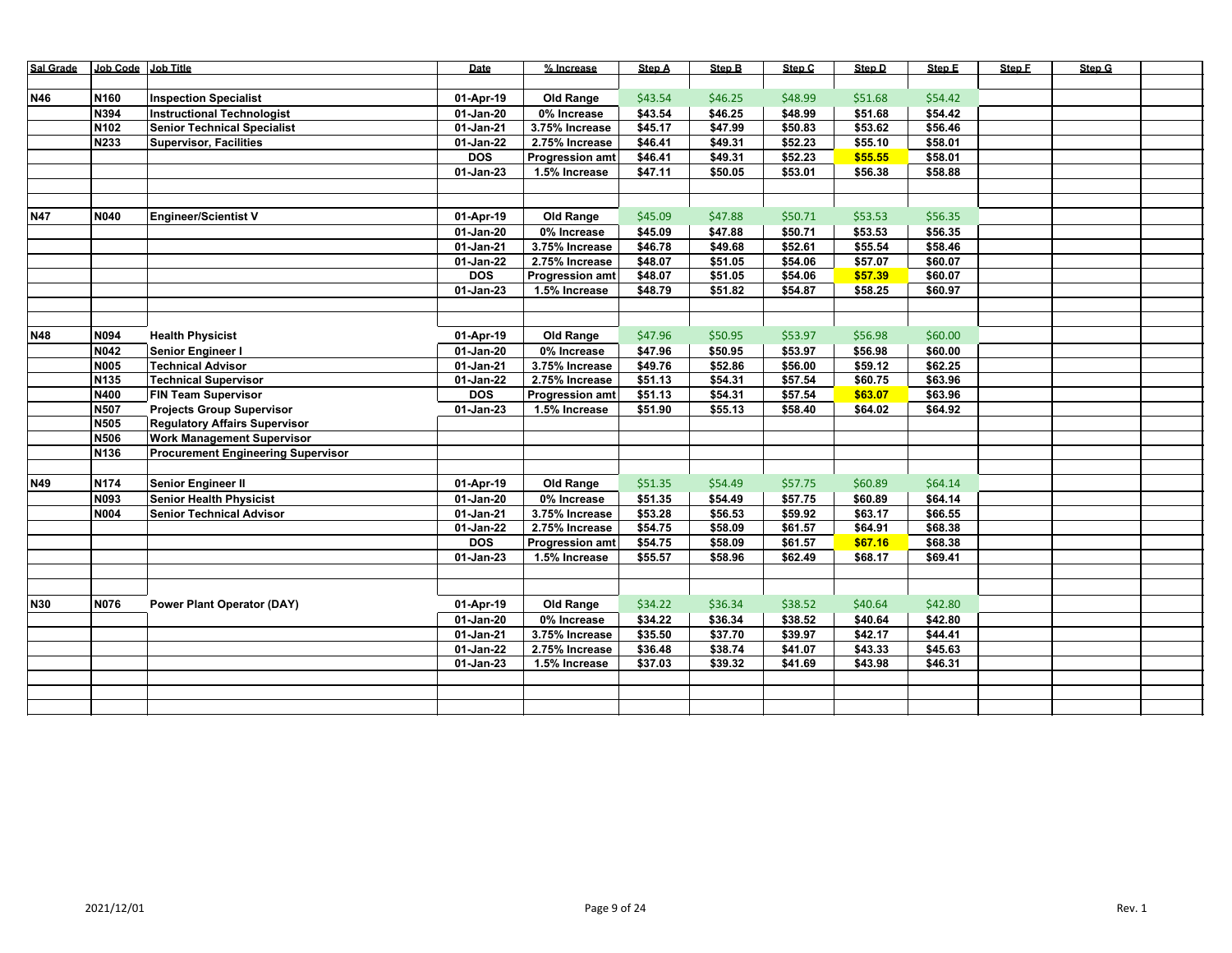| Sal Grade  | Job Code Job Title |                                            | Date         | % Increase                      | Step A  | Step B  | Step C  | Step D  | Step E  | Step F | Step G |  |
|------------|--------------------|--------------------------------------------|--------------|---------------------------------|---------|---------|---------|---------|---------|--------|--------|--|
|            |                    |                                            |              |                                 |         |         |         |         |         |        |        |  |
| <b>N76</b> | N087               | <b>Power Plant Operator (SHIFT)</b>        | 01-Apr-19    | Old Range                       | \$34.22 | \$36.34 | \$38.52 | \$40.64 | \$42.80 |        |        |  |
|            |                    |                                            |              | <b>Shift Fix</b>                | \$2.75  | \$2.75  | \$2.75  | \$2.75  | \$2.75  |        |        |  |
|            |                    |                                            |              |                                 | \$36.97 | \$39.09 | \$41.27 | \$43.39 | \$45.55 |        |        |  |
|            |                    |                                            | 01-Jan-20    | 0% Increase                     | \$34.22 | \$36.34 | \$38.52 | \$40.64 | \$42.80 |        |        |  |
|            |                    |                                            |              | <b>Shift Fix</b>                | \$2.75  | \$2.75  | \$2.75  | \$2.75  | \$2.75  |        |        |  |
|            |                    |                                            |              |                                 | \$36.97 | \$39.09 | \$41.27 | \$43.39 | \$45.55 |        |        |  |
|            |                    |                                            | 01-Jan-21    | 3.75% Increase                  | \$35.50 | \$37.70 | \$39.97 | \$42.17 | \$44.41 |        |        |  |
|            |                    |                                            |              | <b>Shift Fix</b>                | \$2.75  | \$2.75  | \$2.75  | \$2.75  | \$2.75  |        |        |  |
|            |                    |                                            |              |                                 | \$38.25 | \$40.45 | \$42.72 | \$44.92 | \$47.16 |        |        |  |
|            |                    |                                            | 01-Jan-22    | 2.75% Increase                  | \$36.48 | \$38.74 | \$41.07 | \$43.33 | \$45.63 |        |        |  |
|            |                    |                                            | <b>DOS</b>   | <b>Shift Fix</b>                | \$1.00  | \$1.00  | \$1.00  | \$1.00  | \$1.00  |        |        |  |
|            |                    |                                            |              |                                 | \$37.48 | \$39.74 | \$42.07 | \$44.33 | \$46.63 |        |        |  |
|            |                    |                                            | 01-Jan-23    | 1.5% Increase                   | \$37.03 | \$39.32 | \$41.69 | \$43.98 | \$46.31 |        |        |  |
|            |                    |                                            |              | <b>Shift Fix</b>                | \$1.00  | \$1.00  | \$1.00  | \$1.00  | \$1.00  |        |        |  |
|            |                    |                                            |              |                                 | \$38.03 | \$40.32 | \$42.69 | \$44.98 | \$47.31 |        |        |  |
|            |                    |                                            |              |                                 |         |         |         |         |         |        |        |  |
|            |                    |                                            |              |                                 |         |         |         |         |         |        |        |  |
| N31        | <b>N088</b>        |                                            | 01-Apr-19    |                                 | \$42.54 | \$44.36 | \$46.97 | \$49.33 |         |        |        |  |
|            |                    | Senior Power Plant Operator (DAY)          | $01$ -Jan-20 | <b>Old Range</b><br>0% Increase | \$42.54 | \$44.36 | \$46.97 | \$49.33 |         |        |        |  |
|            |                    |                                            | $01$ -Jan-21 | 3.75% Increase                  | \$44.14 | \$46.02 | \$48.73 | \$51.18 |         |        |        |  |
|            |                    |                                            | 01-Jan-22    | 2.75% Increase                  | \$45.35 | \$47.29 | \$50.07 | \$52.59 |         |        |        |  |
|            |                    |                                            | 01-Jan-23    | 1.5% Increase                   | \$46.03 | \$48.00 | \$50.82 | \$53.38 |         |        |        |  |
|            |                    |                                            |              |                                 |         |         |         |         |         |        |        |  |
|            |                    |                                            |              |                                 |         |         |         |         |         |        |        |  |
| <b>N77</b> | N041               | <b>Senior Power Plant Operator (SHIFT)</b> | 1-Apr-19     | Old Range                       | \$42.54 | \$44.36 | \$46.97 | \$49.33 |         |        |        |  |
|            |                    |                                            |              | <b>Shift Fix</b>                | \$2.75  | \$2.75  | \$2.75  | \$2.75  |         |        |        |  |
|            |                    |                                            |              |                                 | \$45.29 | \$47.11 | \$49.72 | \$52.08 |         |        |        |  |
|            |                    |                                            | 01-Jan-20    | 0% Increase                     | \$42.54 | \$44.36 | \$46.97 | \$49.33 |         |        |        |  |
|            |                    |                                            |              | <b>Shift Fix</b>                | \$2.75  | \$2.75  | \$2.75  | \$2.75  |         |        |        |  |
|            |                    |                                            |              |                                 | \$45.29 | \$47.11 | \$49.72 | \$52.08 |         |        |        |  |
|            |                    |                                            | 01-Jan-21    | 3.75% Increase                  | \$44.14 | \$46.02 | \$48.73 | \$51.18 |         |        |        |  |
|            |                    |                                            |              | <b>Shift Fix</b>                | \$2.75  | \$2.75  | \$2.75  | \$2.75  |         |        |        |  |
|            |                    |                                            |              |                                 | \$46.89 | \$48.77 | \$51.48 | \$53.93 |         |        |        |  |
|            |                    |                                            | 01-Jan-22    | 2.75% Increase                  | \$45.35 | \$47.29 | \$50.07 | \$52.59 |         |        |        |  |
|            |                    |                                            | <b>DOS</b>   | <b>Shift Fix</b>                | \$1.00  | \$1.00  | \$1.00  | \$1.00  |         |        |        |  |
|            |                    |                                            |              |                                 | \$46.35 | \$48.29 | \$51.07 | \$53.59 |         |        |        |  |
|            |                    |                                            |              |                                 |         |         |         |         |         |        |        |  |
|            |                    |                                            | 01-Jan-23    | 1.5% Increase                   | \$46.03 | \$48.00 | \$50.82 | \$53.38 |         |        |        |  |
|            |                    |                                            |              | <b>Shift Fix</b>                | \$1.00  | \$1.00  | \$1.00  | \$1.00  |         |        |        |  |
|            |                    |                                            |              |                                 | \$47.03 | \$49.00 | \$51.82 | \$54.38 |         |        |        |  |
|            |                    |                                            |              |                                 |         |         |         |         |         |        |        |  |
|            |                    |                                            |              |                                 |         |         |         |         |         |        |        |  |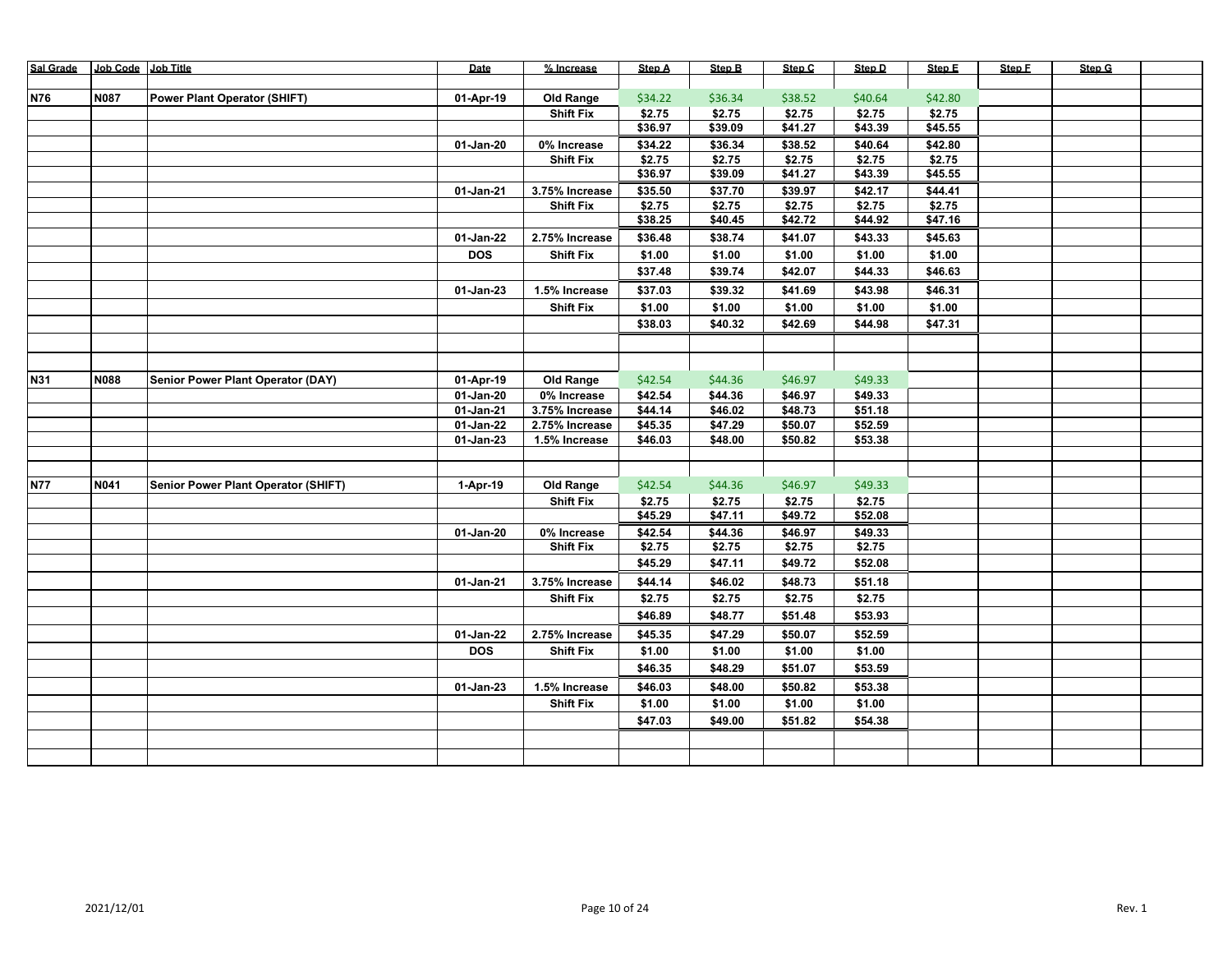| Sal Grade  | Job Code Job Title |                                                  | Date       | % Increase       | <b>Step A</b>  | Step B  | Step C  | Step D  | Step E  | Step F | Step G |  |
|------------|--------------------|--------------------------------------------------|------------|------------------|----------------|---------|---------|---------|---------|--------|--------|--|
|            |                    |                                                  |            |                  |                |         |         |         |         |        |        |  |
| <b>N32</b> | N157               | <b>Supervisor Field Operations (DAY)</b>         | 01-Apr-19  | Old Range        | \$44.68        | \$47.44 | \$50.27 | \$53.02 | \$55.82 |        |        |  |
|            |                    |                                                  | 01-Jan-20  | 0% Increase      | \$44.68        | \$47.44 | \$50.27 | \$53.02 | \$55.82 |        |        |  |
|            |                    |                                                  | 01-Jan-21  | 3.75% Increase   | \$46.36        | \$49.22 | \$52.16 | \$55.01 | \$57.91 |        |        |  |
|            |                    |                                                  | 01-Jan-22  | 2.75% Increase   | \$47.64        | \$50.57 | \$53.60 | \$56.52 | \$59.50 |        |        |  |
|            |                    |                                                  | 01-Jan-23  | 1.5% Increase    | \$48.36        | \$51.33 | \$54.40 | \$57.37 | \$60.39 |        |        |  |
|            |                    |                                                  |            |                  |                |         |         |         |         |        |        |  |
|            |                    |                                                  |            |                  |                |         |         |         |         |        |        |  |
| <b>N88</b> | N037               | <b>Supervisor Field Operations (SHIFT)</b>       | 01-Apr-19  | <b>Old Range</b> | \$44.68        | \$47.44 | \$50.27 | \$53.02 | \$55.82 |        |        |  |
|            |                    |                                                  |            | <b>Shift Fix</b> | \$2.75         | \$2.75  | \$2.75  | \$2.75  | \$2.75  |        |        |  |
|            |                    |                                                  |            |                  | \$47.43        | \$50.19 | \$53.02 | \$55.77 | \$58.57 |        |        |  |
|            |                    |                                                  | 01-Jan-20  | 0% Increase      | \$44.68        | \$47.44 | \$50.27 | \$53.02 | \$55.82 |        |        |  |
|            |                    |                                                  |            | <b>Shift Fix</b> | \$2.75         | \$2.75  | \$2.75  | \$2.75  | \$2.75  |        |        |  |
|            |                    |                                                  |            |                  | \$47.43        | \$50.19 | \$53.02 | \$55.77 | \$58.57 |        |        |  |
|            |                    |                                                  | 01-Jan-21  | 3.75% Increase   | \$46.36        | \$49.22 | \$52.16 | \$55.01 | \$57.91 |        |        |  |
|            |                    |                                                  |            | <b>Shift Fix</b> | \$2.75         | \$2.75  | \$2.75  | \$2.75  | \$2.75  |        |        |  |
|            |                    |                                                  |            |                  | \$49.11        | \$51.97 | \$54.91 | \$57.76 | \$60.66 |        |        |  |
|            |                    |                                                  | 01-Jan-22  | 2.75% Increase   | \$47.64        | \$50.57 | \$53.60 | \$56.52 | \$59.50 |        |        |  |
|            |                    |                                                  | <b>DOS</b> | <b>Shift Fix</b> | \$1.00         | \$1.00  | \$1.00  | \$1.00  | \$1.00  |        |        |  |
|            |                    |                                                  |            |                  | \$48.64        | \$51.57 | \$54.60 | \$57.52 | \$60.50 |        |        |  |
|            |                    |                                                  | 01-Jan-23  | 1.5% Increase    | \$48.36        | \$51.33 | \$54.40 | \$57.37 | \$60.39 |        |        |  |
|            |                    |                                                  |            | <b>Shift Fix</b> | $\sqrt{51.00}$ | \$1.00  | \$1.00  | \$1.00  | \$1.00  |        |        |  |
|            |                    |                                                  |            |                  | \$49.36        | \$52.33 | \$55.40 | \$58.37 | \$61.39 |        |        |  |
|            |                    |                                                  |            |                  |                |         |         |         |         |        |        |  |
| <b>N78</b> | N043               | <b>Control Room Operator In-Training (DAY)</b>   | 01-Apr-19  | <b>Old Range</b> | \$51.80        | \$54.40 | \$57.12 |         |         |        |        |  |
|            |                    |                                                  | 01-Jan-20  | 0% Increase      | \$51.80        | \$54.40 | \$57.12 |         |         |        |        |  |
|            |                    |                                                  | 01-Jan-21  | 3.75% Increase   | \$53.74        | \$56.44 | \$59.26 |         |         |        |        |  |
|            |                    |                                                  | 01-Jan-22  | 2.75% Increase   | \$55.22        | \$57.99 | \$60.89 |         |         |        |        |  |
|            |                    |                                                  | 01-Jan-23  | 1.5% Increase    | \$56.05        | \$58.86 | \$61.80 |         |         |        |        |  |
|            |                    |                                                  |            |                  |                |         |         |         |         |        |        |  |
|            |                    |                                                  |            |                  |                |         |         |         |         |        |        |  |
| N64        | <b>N006</b>        | <b>Control Room Operator In-Training (SHIFT)</b> | 01-Apr-19  | Old Range        | \$51.80        | \$54.40 | \$57.12 |         |         |        |        |  |
|            |                    |                                                  |            | <b>Shift Fix</b> | \$2.75         | \$2.75  | \$2.75  |         |         |        |        |  |
|            |                    |                                                  |            |                  | \$54.55        | \$57.15 | \$59.87 |         |         |        |        |  |
|            |                    |                                                  | 01-Jan-20  | 0% Increase      | \$51.80        | \$54.40 | \$57.12 |         |         |        |        |  |
|            |                    |                                                  |            | <b>Shift Fix</b> | \$2.75         | \$2.75  | \$2.75  |         |         |        |        |  |
|            |                    |                                                  |            |                  | \$54.55        | \$57.15 | \$59.87 |         |         |        |        |  |
|            |                    |                                                  | 01-Jan-21  | 3.75% Increase   | \$53.74        | \$56.44 | \$59.26 |         |         |        |        |  |
|            |                    |                                                  |            | <b>Shift Fix</b> | \$2.75         | \$2.75  | \$2.75  |         |         |        |        |  |
|            |                    |                                                  |            |                  | \$56.49        | \$59.19 | \$62.01 |         |         |        |        |  |
|            |                    |                                                  | 01-Jan-22  | 2.75% Increase   | \$55.22        | \$57.99 | \$60.89 |         |         |        |        |  |
|            |                    |                                                  | <b>DOS</b> | <b>Shift Fix</b> | \$1.00         | \$1.00  | \$1.00  |         |         |        |        |  |
|            |                    |                                                  |            |                  | \$56.22        | \$58.99 | \$61.89 |         |         |        |        |  |
|            |                    |                                                  | 01-Jan-23  | 1.5% Increase    | \$56.05        | \$58.86 | \$61.80 |         |         |        |        |  |
|            |                    |                                                  |            | <b>Shift Fix</b> | \$1.00         | \$1.00  | \$1.00  |         |         |        |        |  |
|            |                    |                                                  |            |                  | \$57.05        | \$59.86 | \$62.80 |         |         |        |        |  |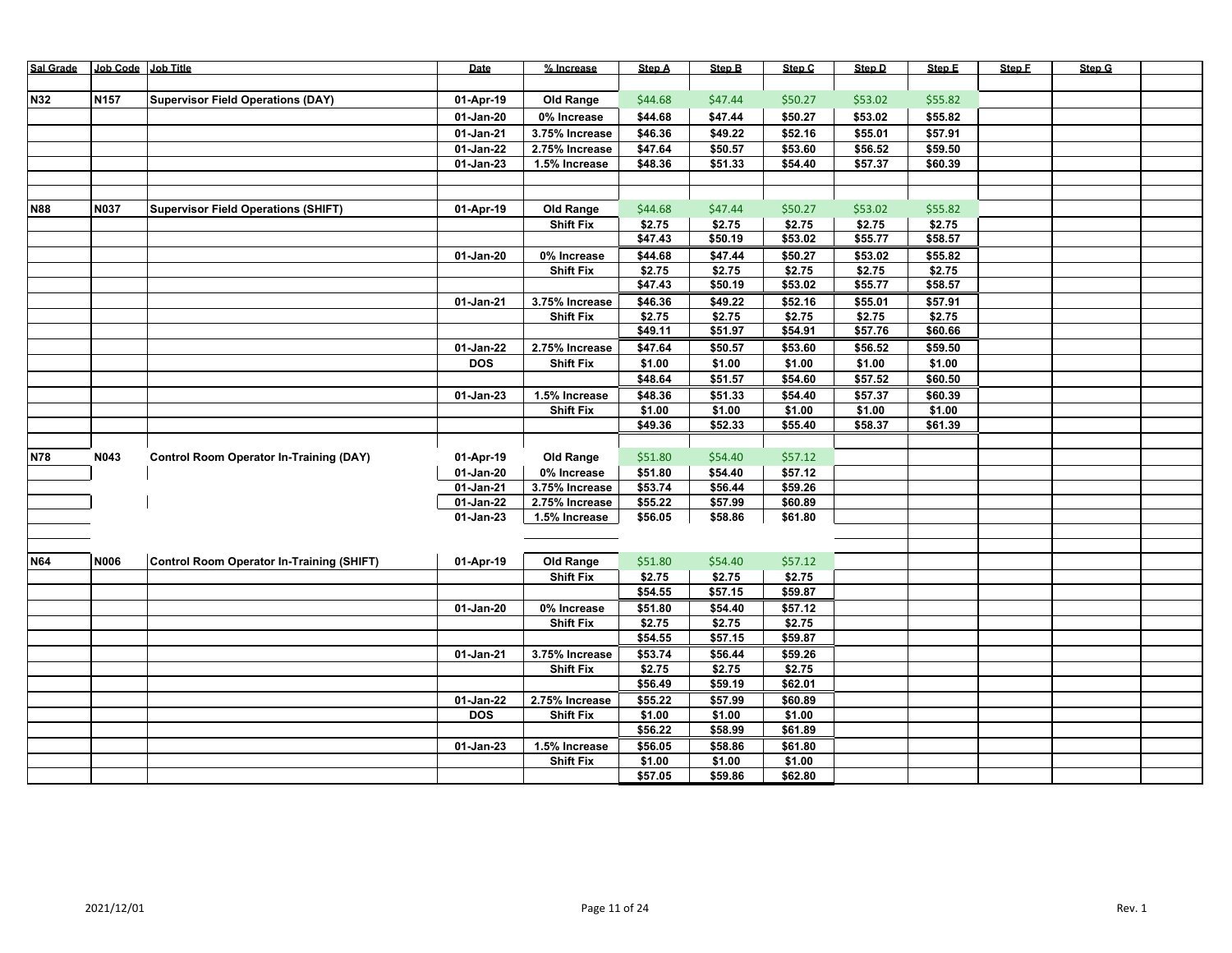| <b>Sal Grade</b> | Job Code Job Title |                                                                                                                                                       | Date        | % Increase       | <b>Step A</b> | Step B  | Step C  | Step D | Step E | Step F | Step G |  |
|------------------|--------------------|-------------------------------------------------------------------------------------------------------------------------------------------------------|-------------|------------------|---------------|---------|---------|--------|--------|--------|--------|--|
|                  |                    |                                                                                                                                                       |             |                  |               |         |         |        |        |        |        |  |
| <b>N55</b>       | N162               | <b>Control Room Operator (DAY)</b>                                                                                                                    | 01-Apr-19   | <b>Old Range</b> | \$60.00       | \$62.98 | \$66.13 |        |        |        |        |  |
|                  |                    |                                                                                                                                                       | $01-Jan-20$ | 0% Increase      | \$60.00       | \$62.98 | \$66.13 |        |        |        |        |  |
|                  |                    |                                                                                                                                                       | 01-Jan-21   | 3.75% Increase   | \$62.25       | \$65.34 | \$68.61 |        |        |        |        |  |
|                  |                    |                                                                                                                                                       | 01-Jan-22   | 2.75% Increase   | \$63.96       | \$67.14 | \$70.50 |        |        |        |        |  |
|                  |                    |                                                                                                                                                       | 01-Jan-23   | 1.5% Increase    | \$64.92       | \$68.15 | \$71.56 |        |        |        |        |  |
|                  |                    |                                                                                                                                                       |             |                  |               |         |         |        |        |        |        |  |
|                  |                    |                                                                                                                                                       |             |                  |               |         |         |        |        |        |        |  |
|                  |                    |                                                                                                                                                       |             |                  |               |         |         |        |        |        |        |  |
| N79              | N028               | <b>Control Room Operator (SHIFT)</b>                                                                                                                  | 01-Apr-19   | <b>Old Range</b> | \$60.00       | \$62.98 | \$66.13 |        |        |        |        |  |
|                  |                    |                                                                                                                                                       |             | <b>Shift Fix</b> | \$2.75        | \$2.75  | \$2.75  |        |        |        |        |  |
|                  |                    |                                                                                                                                                       |             |                  | \$62.75       | \$65.73 | \$68.88 |        |        |        |        |  |
|                  |                    |                                                                                                                                                       | 01-Jan-20   | 0% Increase      | \$60.00       | \$62.98 | \$66.13 |        |        |        |        |  |
|                  |                    |                                                                                                                                                       |             | <b>Shift Fix</b> | \$2.75        | \$2.75  | \$2.75  |        |        |        |        |  |
|                  |                    |                                                                                                                                                       |             |                  | \$62.75       | \$65.73 | \$68.88 |        |        |        |        |  |
|                  |                    |                                                                                                                                                       | 01-Jan-21   | 3.75% Increase   | \$62.25       | \$65.34 | \$68.61 |        |        |        |        |  |
|                  |                    |                                                                                                                                                       |             | <b>Shift Fix</b> | \$2.75        | \$2.75  | \$2.75  |        |        |        |        |  |
|                  |                    |                                                                                                                                                       |             |                  | \$65.00       | \$68.09 | \$71.36 |        |        |        |        |  |
|                  |                    |                                                                                                                                                       | 01-Jan-22   | 2.75% Increase   | \$63.96       | \$67.14 | \$70.50 |        |        |        |        |  |
|                  |                    |                                                                                                                                                       | <b>DOS</b>  | <b>Shift Fix</b> | \$1.00        | \$1.00  | \$1.00  |        |        |        |        |  |
|                  |                    |                                                                                                                                                       |             |                  | \$64.96       | \$68.14 | \$71.50 |        |        |        |        |  |
|                  |                    |                                                                                                                                                       |             |                  |               | \$68.15 | \$71.56 |        |        |        |        |  |
|                  |                    |                                                                                                                                                       | 01-Jan-23   | 1.5% Increase    | \$64.92       |         |         |        |        |        |        |  |
|                  |                    |                                                                                                                                                       |             | <b>Shift Fix</b> | \$1.00        | \$1.00  | \$1.00  |        |        |        |        |  |
|                  |                    |                                                                                                                                                       |             |                  | \$65.92       | \$69.15 | \$72.56 |        |        |        |        |  |
|                  |                    |                                                                                                                                                       |             |                  |               |         |         |        |        |        |        |  |
|                  |                    |                                                                                                                                                       |             |                  |               |         |         |        |        |        |        |  |
|                  |                    |                                                                                                                                                       |             |                  |               |         |         |        |        |        |        |  |
|                  |                    | <b>Control Room In-Training and Control Room Operator Notes</b>                                                                                       |             |                  |               |         |         |        |        |        |        |  |
|                  |                    | Steps A through C are used as the normal progression steps for CRO-IT                                                                                 |             |                  |               |         |         |        |        |        |        |  |
|                  |                    | Selected employees will remain in their current classification until successful completion of the CRO Initials Generals part of the training          |             |                  |               |         |         |        |        |        |        |  |
|                  |                    | program - they will receive general increases and if not at the top of their classification they will continue to normally progress through their     |             |                  |               |         |         |        |        |        |        |  |
|                  |                    | base classification steps annually                                                                                                                    |             |                  |               |         |         |        |        |        |        |  |
|                  |                    |                                                                                                                                                       |             |                  |               |         |         |        |        |        |        |  |
|                  |                    | Once successful completion of the CRO Initials Generals training program is achieved the promotional policy will be applied - minimum of              |             |                  |               |         |         |        |        |        |        |  |
|                  |                    | 5% to the next closest higher step within the CROIT classification, incumbents cannot exceed the top step of the CROIT as a result of                 |             |                  |               |         |         |        |        |        |        |  |
|                  |                    | promotion                                                                                                                                             |             |                  |               |         |         |        |        |        |        |  |
|                  |                    | If the employee's current wage rate is above the highest rate of the CROIT range but within the range of the CRO classification, upon                 |             |                  |               |         |         |        |        |        |        |  |
|                  |                    | successful completion of Generals the employee will be classified as a CROIT and their wage rate frozen with their base set at the top step of        |             |                  |               |         |         |        |        |        |        |  |
|                  |                    | the CROIT and a frozen in-training amount to maintain their total compensation at the rate of their former classification. Upon certification,        |             |                  |               |         |         |        |        |        |        |  |
|                  |                    | the promotional policy will be applied - minimum of 5% to the next closest higher step within the CRO classification, incumbents cannot               |             |                  |               |         |         |        |        |        |        |  |
|                  |                    | exceed the top step of the CRO as a result of promotion                                                                                               |             |                  |               |         |         |        |        |        |        |  |
|                  |                    | Steps A through C cannot be achieved until fully qualified CRO except in circumstance as per bullet above                                             |             |                  |               |         |         |        |        |        |        |  |
|                  |                    | Once CRO-IT 's are fully licensed they will progress through Step's A through C will move to the closest step to their current rate within the<br>CRO |             |                  |               |         |         |        |        |        |        |  |
|                  |                    |                                                                                                                                                       |             |                  |               |         |         |        |        |        |        |  |
|                  |                    |                                                                                                                                                       |             |                  |               |         |         |        |        |        |        |  |
|                  |                    |                                                                                                                                                       |             |                  |               |         |         |        |        |        |        |  |
|                  |                    |                                                                                                                                                       |             |                  |               |         |         |        |        |        |        |  |
|                  |                    |                                                                                                                                                       |             |                  |               |         |         |        |        |        |        |  |
|                  |                    |                                                                                                                                                       |             |                  |               |         |         |        |        |        |        |  |
|                  |                    |                                                                                                                                                       |             |                  |               |         |         |        |        |        |        |  |
|                  |                    |                                                                                                                                                       |             |                  |               |         |         |        |        |        |        |  |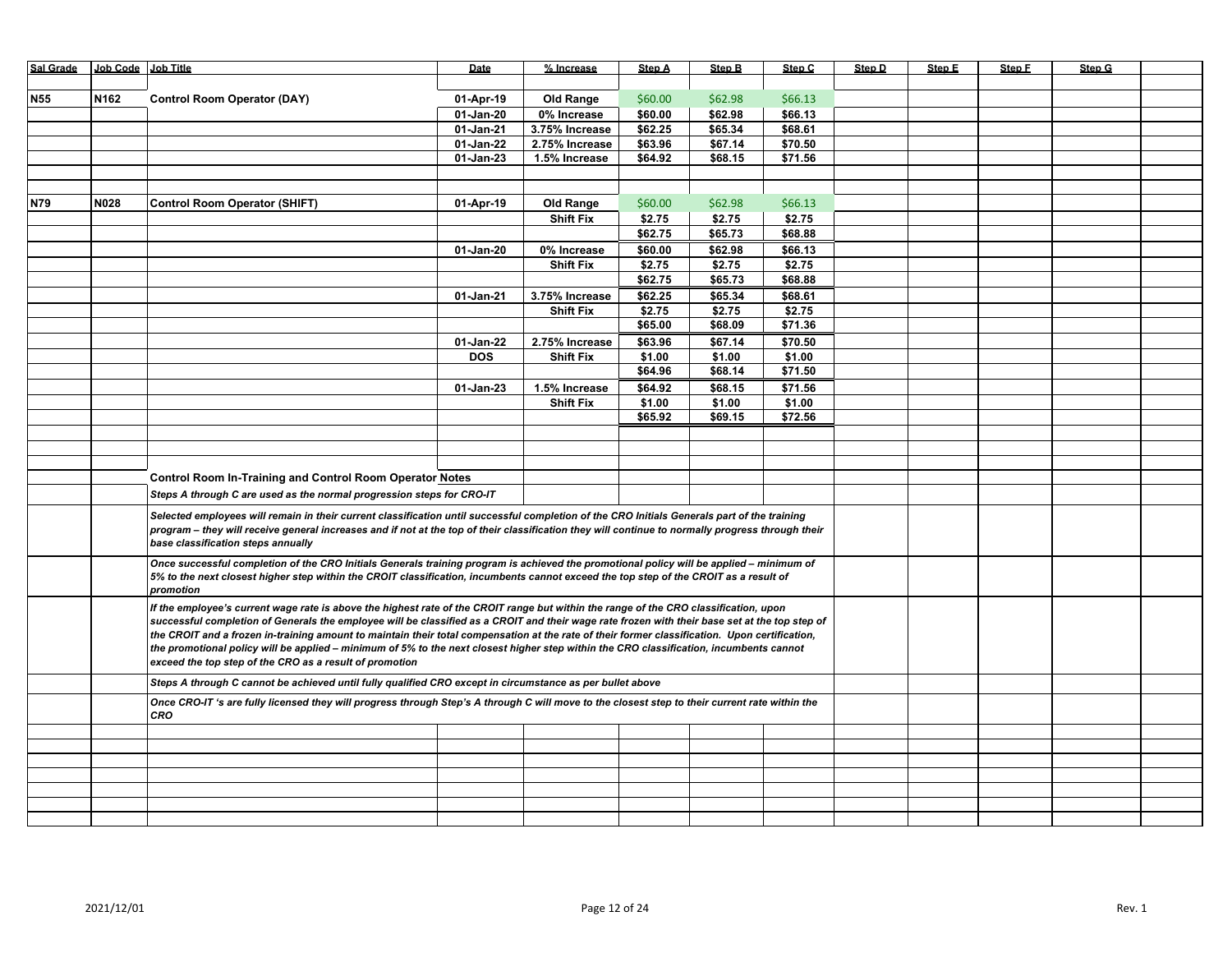| <b>Sal Grade</b> | Job Code Job Title |                                                                                                                                                                                                                                                                                | Date      | % Increase             | Step A   | <b>Step B</b> | Step C   | Step D   | Step E   | Step F | Step G |  |
|------------------|--------------------|--------------------------------------------------------------------------------------------------------------------------------------------------------------------------------------------------------------------------------------------------------------------------------|-----------|------------------------|----------|---------------|----------|----------|----------|--------|--------|--|
|                  |                    |                                                                                                                                                                                                                                                                                |           |                        |          |               |          |          |          |        |        |  |
|                  |                    | <b>Control Room Operator</b>                                                                                                                                                                                                                                                   |           |                        |          |               |          |          |          |        |        |  |
|                  |                    |                                                                                                                                                                                                                                                                                |           |                        |          |               |          |          |          |        |        |  |
|                  |                    | <b>Current Gates</b>                                                                                                                                                                                                                                                           |           | Increment              |          |               |          |          |          |        |        |  |
|                  |                    | <b>CRO Initials Generals</b>                                                                                                                                                                                                                                                   |           | \$5,000                |          |               |          |          |          |        |        |  |
|                  |                    | <b>CRO Initials Specifics</b>                                                                                                                                                                                                                                                  |           | \$5,000                |          |               |          |          |          |        |        |  |
|                  |                    | <b>CRO Initials RPT</b>                                                                                                                                                                                                                                                        |           | \$5,000                |          |               |          |          |          |        |        |  |
|                  |                    | <b>CRO Initials Simulator Evaluation</b>                                                                                                                                                                                                                                       |           | \$5,000                |          |               |          |          |          |        |        |  |
|                  |                    | <b>CRO Continuing Training / Year</b>                                                                                                                                                                                                                                          |           | 3% of base + licensing |          |               |          |          |          |        |        |  |
|                  |                    | <b>CRO Comprehensive Requalification Evaluation /</b>                                                                                                                                                                                                                          |           |                        |          |               |          |          |          |        |        |  |
|                  |                    | Year                                                                                                                                                                                                                                                                           |           | 3% of base + licensing |          |               |          |          |          |        |        |  |
|                  |                    |                                                                                                                                                                                                                                                                                |           |                        |          |               |          |          |          |        |        |  |
|                  |                    | The amount of CRO Continuing Training and CRO Comprehensive Requalification Evaluation is a percent which automatically indexes this                                                                                                                                           |           |                        |          |               |          |          |          |        |        |  |
|                  |                    | amount.                                                                                                                                                                                                                                                                        |           |                        |          |               |          |          |          |        |        |  |
|                  |                    |                                                                                                                                                                                                                                                                                |           |                        |          |               |          |          |          |        |        |  |
|                  |                    | The Continuing Training and Continuous Comprehensive Requalification bonus are protected for licensed employee's only - a previously<br>licensed employee does not retain these bonuses unless the employee moves to the Simulator Instructor classification and retains their |           |                        |          |               |          |          |          |        |        |  |
|                  |                    | license for a period of time as determined by Management                                                                                                                                                                                                                       |           |                        |          |               |          |          |          |        |        |  |
|                  |                    |                                                                                                                                                                                                                                                                                |           |                        |          |               |          |          |          |        |        |  |
|                  |                    |                                                                                                                                                                                                                                                                                |           |                        |          |               |          |          |          |        |        |  |
|                  |                    | <b>Licensing Increment</b>                                                                                                                                                                                                                                                     |           | 5 Crew Adj             | 1-Apr-19 | 1-Jan-20      | 1-Jan-21 | 1-Jan-22 | 1-Jan-23 |        |        |  |
|                  |                    | <b>CRO, Simulator Instructor,</b>                                                                                                                                                                                                                                              | $8.0\%$   | <b>At Licensing</b>    | \$5.29   | \$5.29        | \$5.49   | \$5.64   | \$5.72   |        |        |  |
|                  |                    | <b>Certified Operations Training Examiner</b>                                                                                                                                                                                                                                  | 8.7%      | Year 1                 | \$5.75   | \$5.75        | \$5.97   | \$6.13   | \$6.23   |        |        |  |
|                  |                    |                                                                                                                                                                                                                                                                                | 9.4%      | Year 2                 | \$6.22   | \$6.22        | \$6.45   | \$6.63   | \$6.73   |        |        |  |
|                  |                    |                                                                                                                                                                                                                                                                                | 10.1%     | Year 3                 | \$6.68   | \$6.68        | \$6.93   | \$7.12   | \$7.23   |        |        |  |
|                  |                    | % of CRO top step                                                                                                                                                                                                                                                              | 10.8%     | Year 4                 | \$7.14   | \$7.14        | \$7.41   | \$7.61   | \$7.73   |        |        |  |
|                  |                    | Cell formula linked to CRO hourly amounts                                                                                                                                                                                                                                      | 11.5%     | Year 5                 | \$7.60   | \$7.60        | \$7.89   | \$8.11   | \$8.23   |        |        |  |
|                  |                    | above N55 salary grade                                                                                                                                                                                                                                                         | 12.2%     | Year 6                 | \$8.07   | \$8.07        | \$8.37   | \$8.60   | \$8.73   |        |        |  |
|                  |                    |                                                                                                                                                                                                                                                                                | 12.9%     | Year 7                 | \$8.53   | \$8.53        | \$8.85   | \$9.09   | \$9.23   |        |        |  |
|                  |                    |                                                                                                                                                                                                                                                                                |           |                        |          |               |          |          |          |        |        |  |
|                  |                    |                                                                                                                                                                                                                                                                                | 13.6%     | Year 8                 | \$8.99   | \$8.99        | \$9.33   | \$9.59   | \$9.73   |        |        |  |
|                  |                    |                                                                                                                                                                                                                                                                                | 14.3%     | Year 9                 | \$9.46   | \$9.46        | \$9.81   | \$10.08  | \$10.23  |        |        |  |
|                  |                    |                                                                                                                                                                                                                                                                                | 15.0%     | Year 10                | \$9.92   | \$9.92        | \$10.29  | \$10.58  | \$10.73  |        |        |  |
|                  |                    |                                                                                                                                                                                                                                                                                |           |                        |          |               |          |          |          |        |        |  |
|                  |                    |                                                                                                                                                                                                                                                                                |           |                        |          |               |          |          |          |        |        |  |
| N <sub>56</sub>  | N053               | <b>Simulator Instructor</b>                                                                                                                                                                                                                                                    | 01-Apr-19 | Old Range              | \$70.75  |               |          |          |          |        |        |  |
|                  |                    | Rate is 7% above top step of CRO                                                                                                                                                                                                                                               | 01-Jan-20 | 0% Increase            | \$70.75  |               |          |          |          |        |        |  |
|                  |                    |                                                                                                                                                                                                                                                                                | 01-Jan-21 | 3.75% Increase         | \$73.41  |               |          |          |          |        |        |  |
|                  |                    | The Licensing Increment will be                                                                                                                                                                                                                                                | 01-Jan-22 | 2.75% Increase         | \$75.44  |               |          |          |          |        |        |  |
|                  |                    | added to these rates                                                                                                                                                                                                                                                           | 01-Jan-23 | 1.5% Increase          | \$76.57  |               |          |          |          |        |        |  |
|                  | N <sub>137</sub>   | <b>Control Room Operator Day Supervisor</b>                                                                                                                                                                                                                                    |           |                        |          |               |          |          |          |        |        |  |
|                  |                    |                                                                                                                                                                                                                                                                                |           |                        |          |               |          |          |          |        |        |  |
|                  |                    | <b>Simulator Instructor Notes</b>                                                                                                                                                                                                                                              |           |                        |          |               |          |          |          |        |        |  |
|                  |                    |                                                                                                                                                                                                                                                                                |           |                        |          |               |          |          |          |        |        |  |
|                  |                    | Licensing increment years must be earned – employees moving from CRO or SS to SI will not immediately advance to the top of the licensing increment but will progress                                                                                                          |           |                        |          |               |          |          |          |        |        |  |
|                  |                    | through the increment year by year as years earned - from a licensing increment perspective this is considered a lateral move                                                                                                                                                  |           |                        |          |               |          |          |          |        |        |  |
|                  |                    | Incumbents moving to SI from CRO or SS will only keep the continuing training and comprehensive requalification evaluation bonus if they maintain their license for a                                                                                                          |           |                        |          |               |          |          |          |        |        |  |
|                  |                    | period of time as determined by Management - this is not intended to remain indefinitely - Simulator Instructors will eventually be required to give up their license                                                                                                          |           |                        |          |               |          |          |          |        |        |  |
|                  |                    |                                                                                                                                                                                                                                                                                |           |                        |          |               |          |          |          |        |        |  |
|                  |                    | The continuing training and continuous comprehensive regualification bonus when applicable will be non-pensionable and will be paid at the same time in the same lump                                                                                                          |           |                        |          |               |          |          |          |        |        |  |
|                  |                    | sum format as is paid for CRO's and SS's                                                                                                                                                                                                                                       |           |                        |          |               |          |          |          |        |        |  |
|                  |                    | The shift premium salary fix is not applicable to Simulator Instructors - SI's retaining their license for a period of time who cover a night shift will continue to be entitled to                                                                                            |           |                        |          |               |          |          |          |        |        |  |
|                  |                    | the traditional shift differential of \$1.55 for all normal hours worked on night shifts                                                                                                                                                                                       |           |                        |          |               |          |          |          |        |        |  |
|                  |                    | Step A of the Simulator Instructor classification is CRO + 7% + licensing increment                                                                                                                                                                                            |           |                        |          |               |          |          |          |        |        |  |
|                  |                    |                                                                                                                                                                                                                                                                                |           |                        |          |               |          |          |          |        |        |  |
|                  |                    |                                                                                                                                                                                                                                                                                |           |                        |          |               |          |          |          |        |        |  |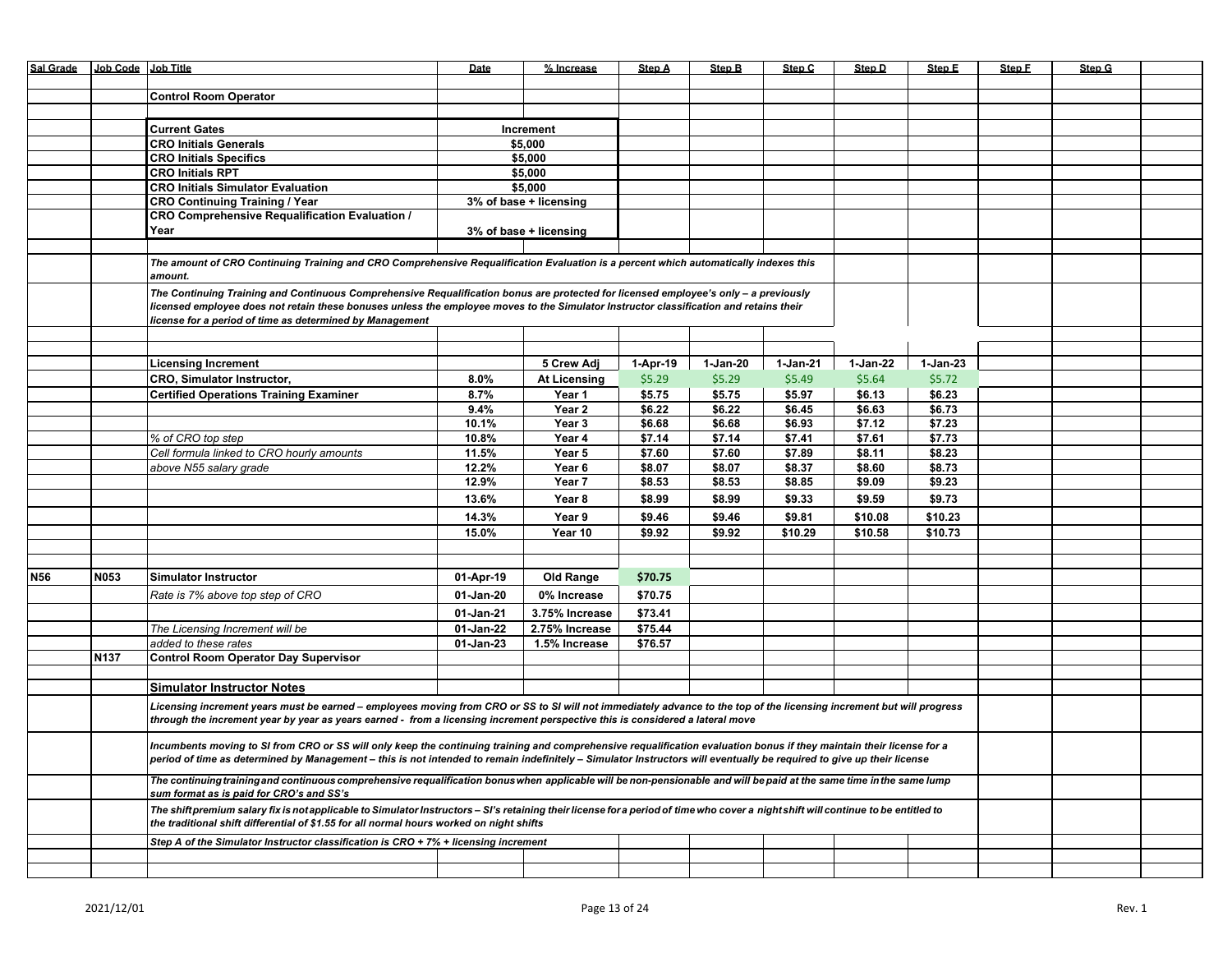| Sal Grade Job Code Job Title |             |                                                                                                                                                                                                                                                                                                     | Date                     | % Increase                      | Step A             | <b>Step B</b> | Step C | Step D | Step E | Step F | Step G |  |
|------------------------------|-------------|-----------------------------------------------------------------------------------------------------------------------------------------------------------------------------------------------------------------------------------------------------------------------------------------------------|--------------------------|---------------------------------|--------------------|---------------|--------|--------|--------|--------|--------|--|
|                              |             |                                                                                                                                                                                                                                                                                                     |                          |                                 |                    |               |        |        |        |        |        |  |
| N87                          | <b>N014</b> | <b>Certified Operations Training Examiner</b>                                                                                                                                                                                                                                                       | 01-Apr-19                | <b>Old Range</b>                | \$72.73            |               |        |        |        |        |        |  |
|                              |             | Rate is 10% above top step of CRO -                                                                                                                                                                                                                                                                 | 01-Jan-20                | 0% Increase                     | \$72.73            |               |        |        |        |        |        |  |
|                              |             | must be fully qualified examiner                                                                                                                                                                                                                                                                    | 01-Jan-21                | 3.75% Increase                  | \$75.47            |               |        |        |        |        |        |  |
|                              |             | The Licensing Increment will be                                                                                                                                                                                                                                                                     | 01-Jan-22                | 2.75% Increase                  | \$77.55            |               |        |        |        |        |        |  |
|                              |             | added to these rates                                                                                                                                                                                                                                                                                | 01-Jan-23                | 1.5% Increase                   | \$78.72            |               |        |        |        |        |        |  |
|                              |             |                                                                                                                                                                                                                                                                                                     |                          |                                 |                    |               |        |        |        |        |        |  |
|                              |             | <b>Certified Operations Training Examiner Notes</b>                                                                                                                                                                                                                                                 |                          |                                 |                    |               |        |        |        |        |        |  |
|                              |             | Certified Operations Training Examiner recognizes those employees who are fully qualified examiners (have completed all training and are required to perform this role by                                                                                                                           |                          |                                 |                    |               |        |        |        |        |        |  |
|                              |             | the organization)                                                                                                                                                                                                                                                                                   |                          |                                 |                    |               |        |        |        |        |        |  |
|                              |             | The shift premium salary fix is not applicable to Certified Operations Training Examiners - COTE's retaining their license for a period of time who cover a night shift will<br>continue to be entitled to the traditional shift differential of \$1.55 for all normal hours worked on night shifts |                          |                                 |                    |               |        |        |        |        |        |  |
|                              |             | Step A of Certified Operations Training Examiner is CRO + 10% + licensing increment                                                                                                                                                                                                                 |                          |                                 |                    |               |        |        |        |        |        |  |
|                              |             |                                                                                                                                                                                                                                                                                                     |                          |                                 |                    |               |        |        |        |        |        |  |
|                              |             |                                                                                                                                                                                                                                                                                                     |                          |                                 |                    |               |        |        |        |        |        |  |
| N57                          | N132        |                                                                                                                                                                                                                                                                                                     |                          |                                 | \$69.44            |               |        |        |        |        |        |  |
|                              |             | <b>Shift Supv In-Training</b>                                                                                                                                                                                                                                                                       | 01-Apr-19                | Old Range                       |                    |               |        |        |        |        |        |  |
|                              |             |                                                                                                                                                                                                                                                                                                     | 01-Jan-20                | 0% Increase                     | \$69.44            |               |        |        |        |        |        |  |
|                              |             |                                                                                                                                                                                                                                                                                                     | 01-Jan-21                | 3.75% Increase                  | \$72.05            |               |        |        |        |        |        |  |
|                              |             |                                                                                                                                                                                                                                                                                                     | 01-Jan-22<br>$01-Jan-23$ | 2.75% Increase<br>1.5% Increase | \$74.03<br>\$75.14 |               |        |        |        |        |        |  |
|                              |             |                                                                                                                                                                                                                                                                                                     |                          |                                 |                    |               |        |        |        |        |        |  |
|                              |             |                                                                                                                                                                                                                                                                                                     |                          |                                 |                    |               |        |        |        |        |        |  |
| <b>N80</b>                   | N027        |                                                                                                                                                                                                                                                                                                     |                          | <b>Old Range</b>                |                    | \$76.55       |        |        |        |        |        |  |
|                              |             | <b>Shift Supervisor (DAY)</b>                                                                                                                                                                                                                                                                       | 01-Apr-19                |                                 | \$72.91            |               |        |        |        |        |        |  |
|                              |             |                                                                                                                                                                                                                                                                                                     | 01-Jan-20                | 0% Increase                     | \$72.91            | \$76.55       |        |        |        |        |        |  |
|                              |             |                                                                                                                                                                                                                                                                                                     | 01-Jan-21                | 3.75% Increase                  | \$75.65            | \$79.42       |        |        |        |        |        |  |
|                              |             |                                                                                                                                                                                                                                                                                                     | 01-Jan-22                | 2.75% Increase<br>1.5% Increase | \$77.73            | \$81.60       |        |        |        |        |        |  |
|                              |             |                                                                                                                                                                                                                                                                                                     | 01-Jan-23                |                                 | \$78.90            | \$82.82       |        |        |        |        |        |  |
|                              |             |                                                                                                                                                                                                                                                                                                     |                          |                                 |                    |               |        |        |        |        |        |  |
|                              |             |                                                                                                                                                                                                                                                                                                     |                          |                                 |                    |               |        |        |        |        |        |  |
| N <sub>58</sub>              | N133        | <b>Shift Supervisor (SHIFT)</b>                                                                                                                                                                                                                                                                     | 01-Apr-19                | <b>Old Range</b>                | \$72.91            | \$76.55       |        |        |        |        |        |  |
|                              |             |                                                                                                                                                                                                                                                                                                     |                          | <b>Shift Fix</b>                | \$2.75             | \$2.75        |        |        |        |        |        |  |
|                              |             |                                                                                                                                                                                                                                                                                                     |                          |                                 | \$75.66            | \$79.30       |        |        |        |        |        |  |
|                              |             |                                                                                                                                                                                                                                                                                                     | 01-Jan-20                | 0% Increase                     | \$72.91            | \$76.55       |        |        |        |        |        |  |
|                              |             |                                                                                                                                                                                                                                                                                                     |                          | <b>Shift Fix</b>                | \$2.75             | \$2.75        |        |        |        |        |        |  |
|                              |             |                                                                                                                                                                                                                                                                                                     |                          |                                 | \$75.66            | \$79.30       |        |        |        |        |        |  |
|                              |             |                                                                                                                                                                                                                                                                                                     | 01-Jan-21                | 3.75% Increase                  | \$75.65            | \$79.42       |        |        |        |        |        |  |
|                              |             |                                                                                                                                                                                                                                                                                                     |                          | <b>Shift Fix</b>                | \$2.75             | \$2.75        |        |        |        |        |        |  |
|                              |             |                                                                                                                                                                                                                                                                                                     |                          |                                 | \$78.40            | \$82.17       |        |        |        |        |        |  |
|                              |             |                                                                                                                                                                                                                                                                                                     | 01-Jan-22                | 2.75% Increase                  | \$77.73            | \$81.60       |        |        |        |        |        |  |
|                              |             |                                                                                                                                                                                                                                                                                                     | <b>DOS</b>               | <b>Shift Fix</b>                | \$1.00             | \$1.00        |        |        |        |        |        |  |
|                              |             |                                                                                                                                                                                                                                                                                                     |                          |                                 | \$78.73            | \$82.60       |        |        |        |        |        |  |
|                              |             |                                                                                                                                                                                                                                                                                                     | 01-Jan-23                | 1.5% Increase                   | \$78.90            | \$82.82       |        |        |        |        |        |  |
|                              |             |                                                                                                                                                                                                                                                                                                     |                          | <b>Shift Fix</b>                | \$1.00             | \$1.00        |        |        |        |        |        |  |
|                              |             |                                                                                                                                                                                                                                                                                                     |                          |                                 | \$79.90            | \$83.82       |        |        |        |        |        |  |
|                              |             |                                                                                                                                                                                                                                                                                                     |                          |                                 |                    |               |        |        |        |        |        |  |
|                              |             |                                                                                                                                                                                                                                                                                                     |                          |                                 |                    |               |        |        |        |        |        |  |
|                              |             |                                                                                                                                                                                                                                                                                                     |                          |                                 |                    |               |        |        |        |        |        |  |
|                              |             |                                                                                                                                                                                                                                                                                                     |                          |                                 |                    |               |        |        |        |        |        |  |
|                              |             |                                                                                                                                                                                                                                                                                                     |                          |                                 |                    |               |        |        |        |        |        |  |
|                              |             |                                                                                                                                                                                                                                                                                                     |                          |                                 |                    |               |        |        |        |        |        |  |
|                              |             |                                                                                                                                                                                                                                                                                                     |                          |                                 |                    |               |        |        |        |        |        |  |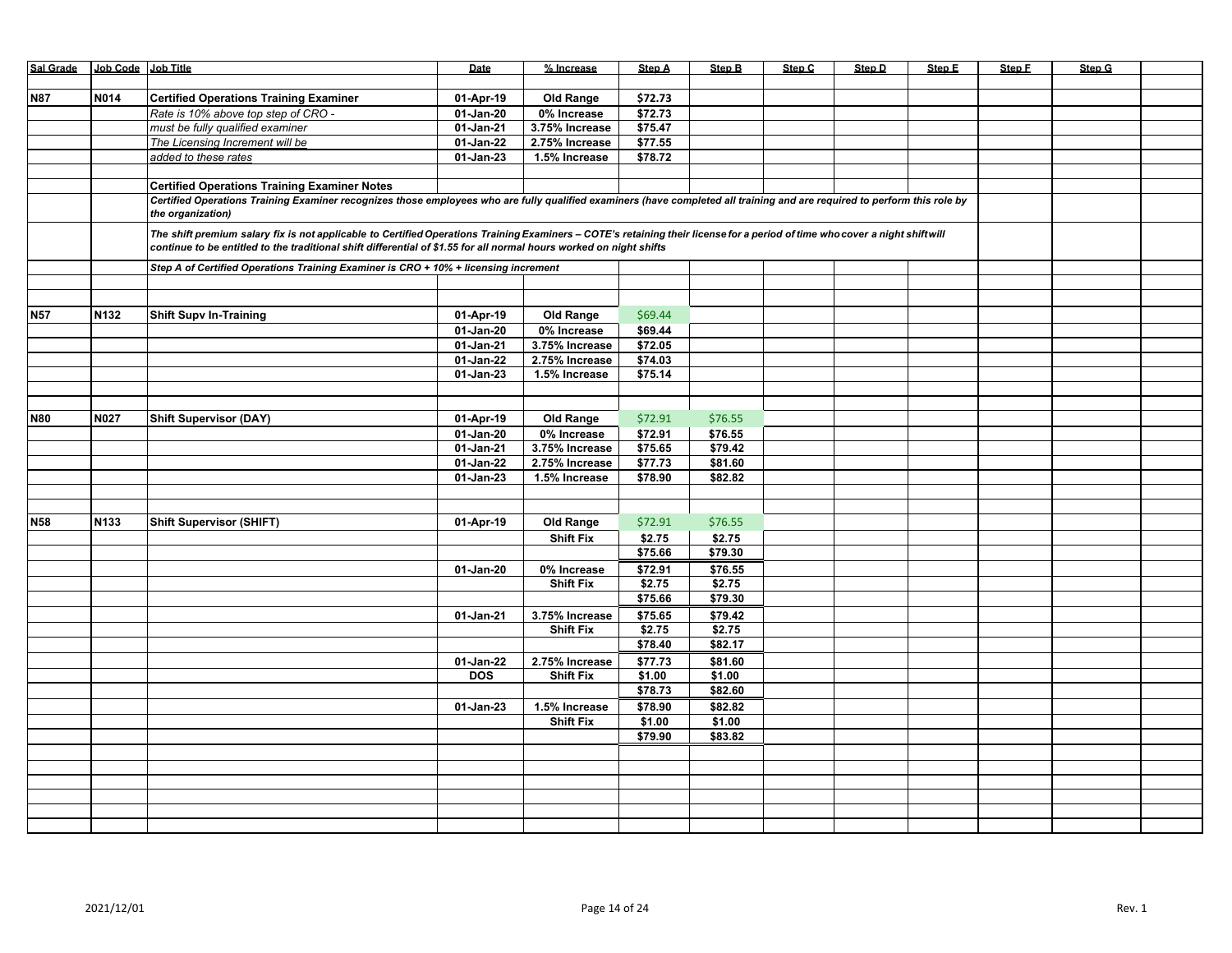| <b>Sal Grade</b> | Job Code Job Title |                                                                                                                                                                      | Date                                                                | % Increase          | Step A   | <b>Step B</b> | Step C    | Step D   | Step E    | Step F | Step G |  |
|------------------|--------------------|----------------------------------------------------------------------------------------------------------------------------------------------------------------------|---------------------------------------------------------------------|---------------------|----------|---------------|-----------|----------|-----------|--------|--------|--|
|                  |                    |                                                                                                                                                                      |                                                                     |                     |          |               |           |          |           |        |        |  |
|                  |                    |                                                                                                                                                                      | Shift Supervisor (SS) and Shift Supervisor In Training (SSIT) Notes |                     |          |               |           |          |           |        |        |  |
|                  |                    | SSIT 1 step                                                                                                                                                          |                                                                     |                     |          |               |           |          |           |        |        |  |
|                  |                    | SS 2 steps                                                                                                                                                           |                                                                     |                     |          |               |           |          |           |        |        |  |
|                  |                    | Steps A through B of Shift Supervisor cannot be achieved until fully qualified SS                                                                                    |                                                                     |                     |          |               |           |          |           |        |        |  |
|                  |                    |                                                                                                                                                                      |                                                                     |                     |          |               |           |          |           |        |        |  |
|                  |                    | Once SS-IT 's are fully licensed incumbents will progress through Steps A and B of SS classification - ie will move to the closest step to their                     |                                                                     |                     |          |               |           |          |           |        |        |  |
|                  |                    | current rate within the SS                                                                                                                                           |                                                                     |                     |          |               |           |          |           |        |        |  |
|                  |                    | If licensed as a CRO, employees in the SS-IT classification will receive their licensing increment based on the Shift Supervisor Licensing<br><b>Increment table</b> |                                                                     |                     |          |               |           |          |           |        |        |  |
|                  |                    |                                                                                                                                                                      |                                                                     |                     |          |               |           |          |           |        |        |  |
|                  |                    | <b>Shift Supervisor</b>                                                                                                                                              |                                                                     |                     |          |               |           |          |           |        |        |  |
|                  |                    |                                                                                                                                                                      | Proposed                                                            |                     |          |               |           |          |           |        |        |  |
|                  |                    | <b>Current Gates</b>                                                                                                                                                 | Increment                                                           |                     |          |               |           |          |           |        |        |  |
|                  |                    | SS Incremental Knowledge                                                                                                                                             | \$5,000                                                             |                     |          |               |           |          |           |        |        |  |
|                  |                    |                                                                                                                                                                      |                                                                     |                     |          |               |           |          |           |        |        |  |
|                  |                    | SS Incremental Simulator Evaluation                                                                                                                                  | \$5,000                                                             |                     |          |               |           |          |           |        |        |  |
|                  |                    | SS Continuing Training / Year                                                                                                                                        | 3% of base +                                                        |                     |          |               |           |          |           |        |        |  |
|                  |                    |                                                                                                                                                                      | licensing                                                           |                     |          |               |           |          |           |        |        |  |
|                  |                    |                                                                                                                                                                      |                                                                     |                     |          |               |           |          |           |        |        |  |
|                  |                    | SS Comprehensive Requalification Evaluation / Year                                                                                                                   | $\overline{3\%}$ of base +                                          |                     |          |               |           |          |           |        |        |  |
|                  |                    |                                                                                                                                                                      | licensin                                                            |                     |          |               |           |          |           |        |        |  |
|                  |                    |                                                                                                                                                                      |                                                                     |                     |          |               |           |          |           |        |        |  |
|                  |                    |                                                                                                                                                                      |                                                                     |                     |          |               |           |          |           |        |        |  |
|                  |                    | SS Continuing Training and SS Comprehensive Requalification Evaluation is a percentage which automatically indexes this amount                                       |                                                                     |                     |          |               |           |          |           |        |        |  |
|                  |                    | The Continuing Training and Continuous Comprehensive Requalification bonus are protected for licensed employee's only - a                                            |                                                                     |                     |          |               |           |          |           |        |        |  |
|                  |                    | previously licensed employee does not retain these bonuses unless the employee moves to the Simulator Instructor                                                     |                                                                     |                     |          |               |           |          |           |        |        |  |
|                  |                    | classification and retains their license for a period of time as determined by Management                                                                            |                                                                     |                     |          |               |           |          |           |        |        |  |
|                  |                    |                                                                                                                                                                      |                                                                     |                     |          |               |           |          |           |        |        |  |
|                  |                    |                                                                                                                                                                      |                                                                     |                     |          |               |           |          |           |        |        |  |
|                  |                    |                                                                                                                                                                      |                                                                     |                     |          |               |           |          |           |        |        |  |
|                  |                    |                                                                                                                                                                      |                                                                     |                     |          |               |           |          |           |        |        |  |
|                  |                    | <b>Shift Supervisor Licensing Increment</b>                                                                                                                          |                                                                     | 5 Crew Adjustmen    | 1-Apr-19 | 1-Jan-20      | 01-Jan-21 | 1-Jan-22 | 01-Jan-23 |        |        |  |
|                  |                    |                                                                                                                                                                      | 8.0%                                                                | <b>At Licensing</b> | \$6.12   | \$6.12        | \$6.35    | \$6.53   | \$6.63    |        |        |  |
|                  |                    |                                                                                                                                                                      | 8.7%                                                                | Year 1              | \$6.66   | \$6.66        | \$6.91    | \$7.10   | \$7.21    |        |        |  |
|                  |                    |                                                                                                                                                                      | 9.4%                                                                | Year 2              | \$7.20   | \$7.20        | \$7.47    | \$7.67   | \$7.79    |        |        |  |
|                  |                    | % based on top step of shift supervisor                                                                                                                              | 10.1%                                                               | Year 3              | \$7.73   | \$7.73        | \$8.02    | \$8.24   | \$8.36    |        |        |  |
|                  |                    |                                                                                                                                                                      | 10.8%                                                               | Year 4              | \$8.27   | \$8.27        | \$8.58    | \$8.81   | \$8.94    |        |        |  |
|                  |                    |                                                                                                                                                                      | 11.5%                                                               | Year 5              | \$8.80   | \$8.80        | \$9.13    | \$9.38   | \$9.52    |        |        |  |
|                  |                    |                                                                                                                                                                      | 12.2%                                                               | Year 6              | \$9.34   | \$9.34        | \$9.69    | \$9.96   | \$10.10   |        |        |  |
|                  |                    |                                                                                                                                                                      | 12.9%                                                               | Year 7              | \$9.87   | \$9.87        | \$10.25   | \$10.53  | \$10.68   |        |        |  |
|                  |                    |                                                                                                                                                                      |                                                                     |                     | \$10.41  |               |           | \$11.10  | \$11.26   |        |        |  |
|                  |                    |                                                                                                                                                                      | 13.6%                                                               | Year 8              |          | \$10.41       | \$10.80   |          |           |        |        |  |
|                  |                    |                                                                                                                                                                      | 14.3%                                                               | Year 9              | \$10.95  | \$10.95       | \$11.36   | \$11.67  | \$11.84   |        |        |  |
|                  |                    |                                                                                                                                                                      | 15.0%                                                               | Year 10             | \$11.48  | \$11.48       | \$11.91   | \$12.24  | \$12.42   |        |        |  |
|                  |                    |                                                                                                                                                                      |                                                                     |                     |          |               |           |          |           |        |        |  |
|                  |                    |                                                                                                                                                                      |                                                                     |                     |          |               |           |          |           |        |        |  |
| N <sub>59</sub>  | N372               | <b>Nuclear Security Officer (DAY)</b>                                                                                                                                | 01-Apr-19                                                           | <b>Old Range</b>    | \$25.38  | \$26.85       | \$28.40   | \$30.01  | \$31.77   |        |        |  |
|                  |                    |                                                                                                                                                                      | 01-Jan-20                                                           | 0% Increase         | \$25.38  | \$26.85       | \$28.40   | \$30.01  | \$31.77   |        |        |  |
|                  |                    |                                                                                                                                                                      | 01-Jan-21                                                           | 3.75% Increase      | \$26.33  | \$27.86       | \$29.47   | \$31.14  | \$32.96   |        |        |  |
|                  |                    |                                                                                                                                                                      | 01-Jan-22                                                           | 2.75% Increase      | \$27.05  | \$28.63       | \$30.28   | \$32.00  | \$33.87   |        |        |  |
|                  |                    |                                                                                                                                                                      | 01-Jan-23                                                           | 1.5% Increase       | \$27.46  | \$29.06       | \$30.73   | \$32.48  | \$34.38   |        |        |  |
|                  |                    |                                                                                                                                                                      |                                                                     |                     |          |               |           |          |           |        |        |  |
|                  |                    |                                                                                                                                                                      |                                                                     |                     |          |               |           |          |           |        |        |  |
|                  |                    |                                                                                                                                                                      |                                                                     |                     |          |               |           |          |           |        |        |  |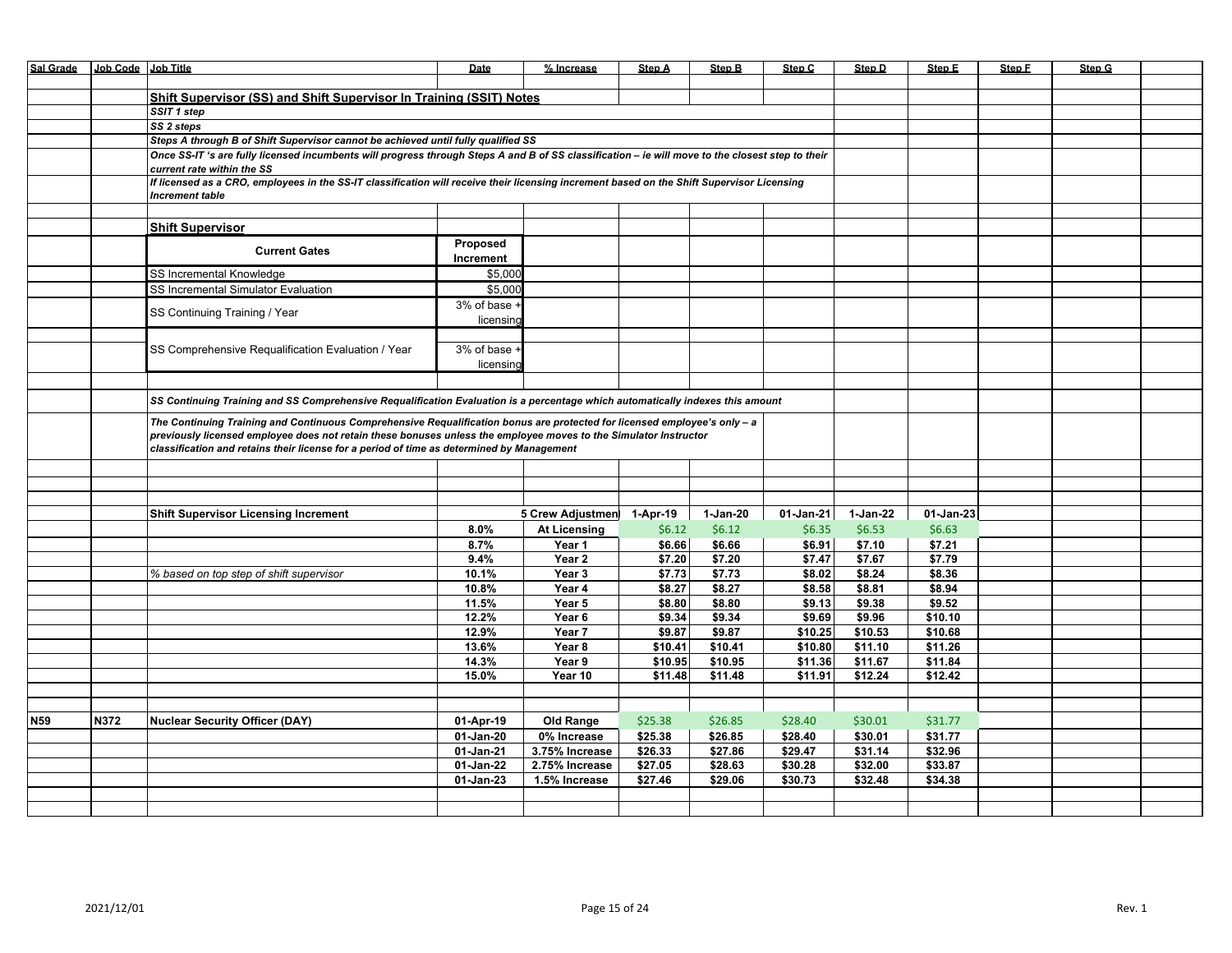| Sal Grade  | Job Code Job Title |                                         | Date            | % Increase       | <b>Step A</b> | <b>Step B</b> | Step C  | Step D  | Step E  | Step F | Step G |  |
|------------|--------------------|-----------------------------------------|-----------------|------------------|---------------|---------------|---------|---------|---------|--------|--------|--|
|            |                    |                                         |                 |                  |               |               |         |         |         |        |        |  |
| <b>N81</b> | N049               | <b>Nuclear Security Officer (SHIFT)</b> | 01-Apr-19       | <b>Old Range</b> | \$25.38       | \$26.85       | \$28.40 | \$30.01 | \$31.77 |        |        |  |
|            |                    |                                         |                 | <b>Shift Fix</b> | \$2.75        | \$2.75        | \$2.75  | \$2.75  | \$2.75  |        |        |  |
|            |                    |                                         |                 |                  | \$28.13       | \$29.60       | \$31.15 | \$32.76 | \$34.52 |        |        |  |
|            |                    |                                         | 01-Jan-20       | 0% Increase      | \$25.38       | \$26.85       | \$28.40 | \$30.01 | \$31.77 |        |        |  |
|            |                    |                                         |                 | <b>Shift Fix</b> | \$2.75        | \$2.75        | \$2.75  | \$2.75  | \$2.75  |        |        |  |
|            |                    |                                         |                 |                  | \$28.13       | \$29.60       | \$31.15 | \$32.76 | \$34.52 |        |        |  |
|            |                    |                                         | 01-Jan-21       | 3.75% Increase   | \$26.33       | \$27.86       | \$29.47 | \$31.14 | \$32.96 |        |        |  |
|            |                    |                                         |                 | <b>Shift Fix</b> | \$2.75        | \$2.75        | \$2.75  | \$2.75  | \$2.75  |        |        |  |
|            |                    |                                         |                 |                  | \$29.08       | \$30.61       | \$32.22 | \$33.89 | \$35.71 |        |        |  |
|            |                    |                                         | 01-Jan-22       | 2.75% Increase   | \$27.05       | \$28.63       | \$30.28 | \$32.00 | \$33.87 |        |        |  |
|            |                    |                                         | <b>DOS</b>      | <b>Shift Fix</b> | \$1.00        | \$1.00        | \$1.00  | \$1.00  | \$1.00  |        |        |  |
|            |                    |                                         |                 |                  | \$28.05       | \$29.63       | \$31.28 | \$33.00 | \$34.87 |        |        |  |
|            |                    |                                         | $01 - Jan - 23$ | 1.5% Increase    | \$27.46       | \$29.06       | \$30.73 | \$32.48 | \$34.38 |        |        |  |
|            |                    |                                         |                 | <b>Shift Fix</b> | \$1.00        | \$1.00        | \$1.00  | \$1.00  | \$1.00  |        |        |  |
|            |                    |                                         |                 |                  | \$28.46       | \$30.06       | \$31.73 | \$33.48 | \$35.38 |        |        |  |
|            |                    |                                         |                 |                  |               |               |         |         |         |        |        |  |
|            |                    |                                         |                 |                  |               |               |         |         |         |        |        |  |
| <b>N69</b> | N188               | <b>NRT Member - IT</b>                  | 01-Apr-19       | <b>Old Range</b> | \$26.56       |               |         |         |         |        |        |  |
|            |                    |                                         | 01-Jan-20       | 0% Increase      | \$26.56       |               |         |         |         |        |        |  |
|            |                    |                                         | 01-Jan-21       | 3.75% Increase   | \$27.56       |               |         |         |         |        |        |  |
|            |                    |                                         | 01-Jan-22       | 2.75% Increase   | \$28.32       |               |         |         |         |        |        |  |
|            |                    |                                         | $01-Jan-23$     | 1.5% Increase    | \$28.75       |               |         |         |         |        |        |  |
|            |                    |                                         |                 |                  |               |               |         |         |         |        |        |  |
|            |                    |                                         |                 |                  |               |               |         |         |         |        |        |  |
| <b>N70</b> | <b>N017</b>        | Armorer                                 | 01-Apr-19       | Old Range        | \$29.27       | \$30.97       | \$32.75 | \$34.63 | \$36.62 |        |        |  |
|            | N371               | <b>NRT Member (DAY)</b>                 | $01$ -Jan-20    | 0% Increase      | \$29.27       | \$30.97       | \$32.75 | \$34.63 | \$36.62 |        |        |  |
|            |                    |                                         | 01-Jan-21       | 3.75% Increase   | \$30.37       | \$32.13       | \$33.98 | \$35.93 | \$37.99 |        |        |  |
|            |                    |                                         | 01-Jan-22       | 2.75% Increase   | \$31.21       | \$33.01       | \$34.92 | \$36.92 | \$39.04 |        |        |  |
|            |                    |                                         | 01-Jan-23       | 1.5% Increase    | \$31.68       | \$33.51       | \$35.44 | \$37.47 | \$39.63 |        |        |  |
|            |                    |                                         |                 |                  |               |               |         |         |         |        |        |  |
| <b>N82</b> | N189               | <b>NRT Member (SHIFT)</b>               | 01-Apr-19       | <b>Old Range</b> | \$29.27       | \$30.97       | \$32.75 | \$34.63 | \$36.62 |        |        |  |
|            |                    |                                         |                 | <b>Shift Fix</b> | \$2.75        | \$2.75        | \$2.75  | \$2.75  | \$2.75  |        |        |  |
|            |                    |                                         |                 |                  | \$32.02       | \$33.72       | \$35.50 | \$37.38 | \$39.37 |        |        |  |
|            |                    |                                         | 01-Jan-20       | 0% Increase      | \$29.27       | \$30.97       | \$32.75 | \$34.63 | \$36.62 |        |        |  |
|            |                    |                                         |                 | <b>Shift Fix</b> | \$2.75        | \$2.75        | \$2.75  | \$2.75  | \$2.75  |        |        |  |
|            |                    |                                         |                 |                  | \$32.02       | \$33.72       | \$35.50 | \$37.38 | \$39.37 |        |        |  |
|            |                    |                                         |                 | 3.75% Increase   | \$30.37       | \$32.13       | \$33.98 | \$35.93 | \$37.99 |        |        |  |
|            |                    |                                         | 01-Jan-21       | <b>Shift Fix</b> | \$2.75        | \$2.75        | \$2.75  | \$2.75  | \$2.75  |        |        |  |
|            |                    |                                         |                 |                  | \$33.12       | \$34.88       | \$36.73 | \$38.68 | \$40.74 |        |        |  |
|            |                    |                                         | 01-Jan-22       | 2.75% Increase   | \$31.21       | \$33.01       | \$34.92 | \$36.92 | \$39.04 |        |        |  |
|            |                    |                                         | <b>DOS</b>      | <b>Shift Fix</b> | \$1.00        | \$1.00        | \$1.00  | \$1.00  | \$1.00  |        |        |  |
|            |                    |                                         |                 |                  | \$32.21       | \$34.01       | \$35.92 | \$37.92 | \$40.04 |        |        |  |
|            |                    |                                         |                 |                  |               |               |         |         |         |        |        |  |
|            |                    |                                         | 01-Jan-23       | 1.5% Increase    | \$31.68       | \$33.51       | \$35.44 | \$37.47 | \$39.63 |        |        |  |
|            |                    |                                         |                 | <b>Shift Fix</b> | \$1.00        | \$1.00        | \$1.00  | \$1.00  | \$1.00  |        |        |  |
|            |                    |                                         |                 |                  | \$32.68       | \$34.51       | \$36.44 | \$38.47 | \$40.63 |        |        |  |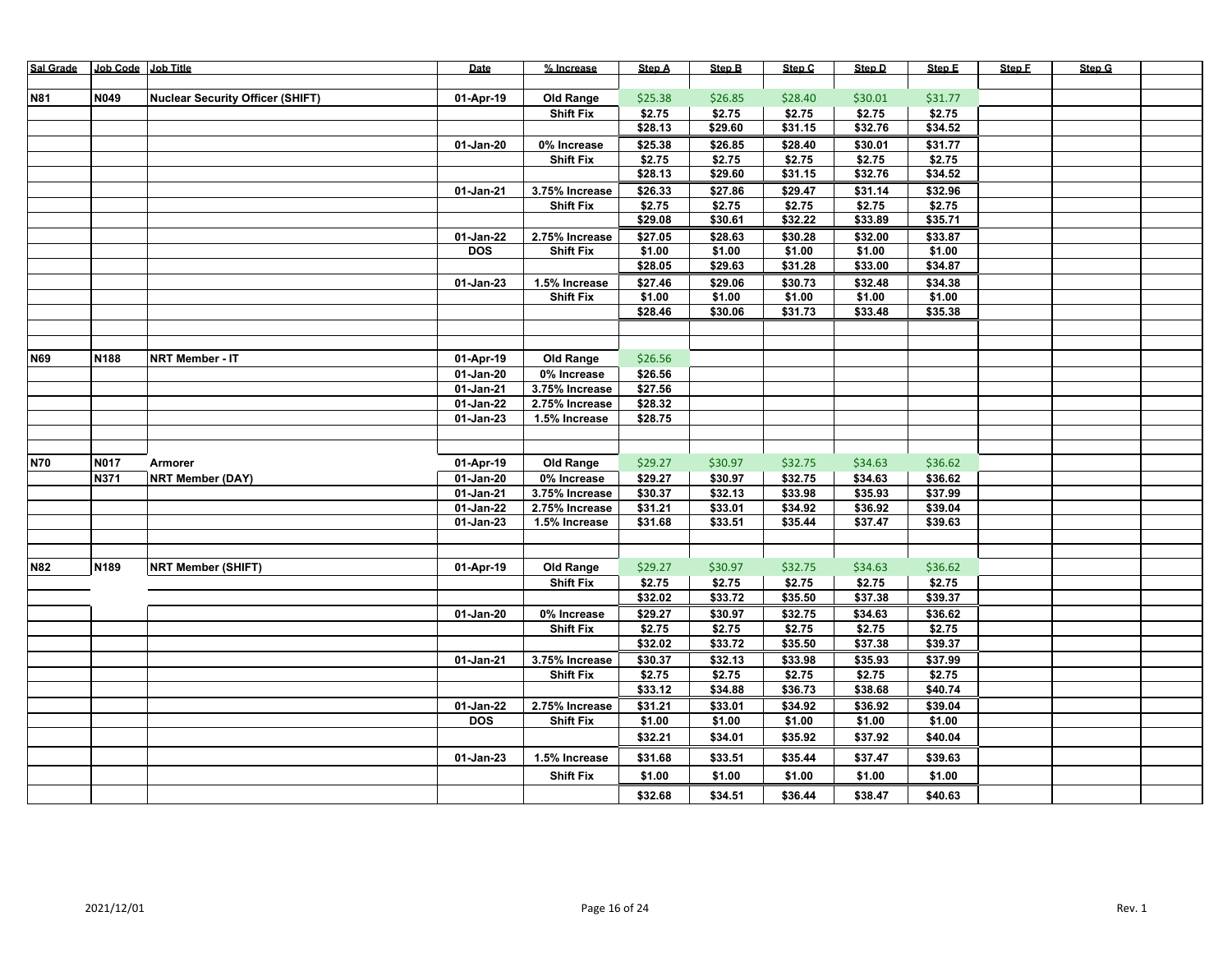| <b>Sal Grade</b> | Job Code Job Title |                                   | Date                   | % Increase                       | Step A             | <b>Step B</b>      | Step C             | Step D             | Step E             | Step F             | Step G |  |
|------------------|--------------------|-----------------------------------|------------------------|----------------------------------|--------------------|--------------------|--------------------|--------------------|--------------------|--------------------|--------|--|
|                  |                    |                                   |                        |                                  |                    |                    |                    |                    |                    |                    |        |  |
| <b>N90</b>       | N396               | <b>Tactical Team Lead (DAY)</b>   | 01-Apr-19              | <b>Old Range</b>                 | \$31.60            | \$33.44            | \$35.38            | \$37.38            | \$39.55            |                    |        |  |
|                  |                    | 8% above NRT                      | 01-Jan-20              | 0% Increase                      | \$31.60            | \$33.44            | \$35.38            | \$37.38            | \$39.55            |                    |        |  |
|                  |                    |                                   | 01-Jan-21              | 3.75% Increase                   | \$32.80            | \$34.70            | \$36.70            | \$38.80            | \$41.03            |                    |        |  |
|                  |                    |                                   | 01-Jan-22              | 2.75% Increase                   | \$33.71            | \$35.65            | \$37.71            | \$39.87            | \$42.16            |                    |        |  |
|                  |                    |                                   | <b>DOS</b>             | <b>Progression amt</b>           | \$33.71            | \$35.65            | \$37.71            | \$40.99            | \$42.16            |                    |        |  |
|                  |                    |                                   | $01-Jan-23$            | 1.5% Increase                    | \$34.21            | \$36.19            | \$38.28            | \$41.61            | \$42.80            |                    |        |  |
|                  |                    |                                   |                        |                                  |                    |                    |                    |                    |                    |                    |        |  |
|                  |                    |                                   |                        |                                  |                    |                    |                    |                    |                    |                    |        |  |
| <b>N86</b>       | <b>N047</b>        | <b>Tactical Team Lead (SHIFT)</b> | 01-Apr-19              | <b>Old Range</b>                 | \$31.60            | \$33.44            | \$35.38            | \$37.38            | \$39.55            |                    |        |  |
|                  |                    | 8% above NRT                      |                        | <b>Shift Fix</b>                 | \$2.75             | \$2.75             | \$2.75             | \$2.75             | \$2.75             |                    |        |  |
|                  |                    |                                   |                        |                                  | \$34.35            | \$36.19            | \$38.13            | \$40.13            | \$42.30            |                    |        |  |
|                  |                    |                                   | 01-Jan-20              | 0% Increase                      | \$31.60            | \$33.44            | \$35.38            | \$37.38            | \$39.55            |                    |        |  |
|                  |                    |                                   |                        | <b>Shift Fix</b>                 | \$2.75             | \$2.75             | \$2.75             | \$2.75             | \$2.75             |                    |        |  |
|                  |                    |                                   |                        |                                  | \$34.35            | \$36.19            | \$38.13            | \$40.13            | \$42.30            |                    |        |  |
|                  |                    |                                   | 01-Jan-21              | 3.75% Increase                   | \$32.80            | \$34.70            | \$36.70            | \$38.80            | \$41.03            |                    |        |  |
|                  |                    |                                   |                        | <b>Shift Fix</b>                 | \$2.75             | \$2.75             | \$2.75             | \$2.75             | \$2.75             |                    |        |  |
|                  |                    |                                   |                        |                                  |                    |                    |                    |                    |                    |                    |        |  |
|                  |                    |                                   |                        |                                  | \$35.55            | \$37.45            | \$39.45            | \$41.55            | \$43.78            |                    |        |  |
|                  |                    |                                   | 01-Jan-22              | 2.75% Increase                   | \$33.71            | \$35.65            | \$37.71            | \$39.87            | \$42.16            |                    |        |  |
|                  |                    |                                   | <b>DOS</b>             | <b>Shift Fix</b>                 | \$1.00             | \$1.00             | \$1.00             | \$1.00             | \$1.00             |                    |        |  |
|                  |                    |                                   | <b>DOS</b>             | <b>Progression amt</b>           | \$33.71            | \$35.65            | \$37.31            | \$40.99            | \$42.16            |                    |        |  |
|                  |                    |                                   |                        | <b>Shift Fix</b>                 | \$1.00             | \$1.00             | \$1.00             | \$1.00             | \$1.00             |                    |        |  |
|                  |                    |                                   |                        |                                  | \$34.71            | \$36.65            | \$38.71            | \$41.99            | \$43.16            |                    |        |  |
|                  |                    |                                   | 01-Jan-23              | 1.5% Increase                    | \$34.21            | \$36.19            | \$38.28            | \$41.61            | \$42.80            |                    |        |  |
|                  |                    |                                   |                        | <b>Shift Fix</b>                 | \$1.00<br>\$35.21  | \$1.00<br>\$37.19  | \$1.00<br>\$39.28  | \$1.00<br>\$42.61  | \$1.00<br>\$43.80  |                    |        |  |
|                  |                    |                                   |                        |                                  |                    |                    |                    |                    |                    |                    |        |  |
|                  |                    |                                   |                        |                                  |                    |                    |                    |                    |                    |                    |        |  |
| <b>N72</b>       | N373               | <b>Security Sergeant (DAY)</b>    | 01-Apr-19              | <b>Old Range</b>                 | \$33.70            | \$35.49            | \$37.34            | \$39.31            | \$41.38            | \$43.47            |        |  |
|                  |                    |                                   | 01-Jan-20              | 0% Increase                      | \$33.70            | \$35.49            | \$37.34            | \$39.31            | \$41.38            | \$43.47            |        |  |
|                  |                    |                                   | 01-Jan-21<br>01-Jan-22 | 3.75% Increase<br>2.75% Increase | \$34.96<br>\$35.92 | \$36.82<br>\$37.83 | \$38.74<br>\$39.81 | \$40.79<br>\$41.91 | \$42.93<br>\$44.11 | \$45.10<br>\$46.34 |        |  |
|                  |                    |                                   | <b>DOS</b>             | <b>Progression amt</b>           | \$35.92            | \$37.83            | \$39.81            | \$41.91            | \$44.27            | \$46.34            |        |  |
|                  |                    |                                   | 01-Jan-23              | 1.5% Increase                    | \$36.46            | \$38.40            | \$40.41            | \$42.54            | \$44.93            | \$47.04            |        |  |
|                  |                    |                                   |                        |                                  |                    |                    |                    |                    |                    |                    |        |  |
|                  |                    |                                   |                        |                                  |                    |                    |                    |                    |                    |                    |        |  |
|                  |                    |                                   |                        |                                  |                    |                    |                    |                    |                    |                    |        |  |
|                  |                    |                                   |                        |                                  |                    |                    |                    |                    |                    |                    |        |  |
|                  |                    |                                   |                        |                                  |                    |                    |                    |                    |                    |                    |        |  |
|                  |                    |                                   |                        |                                  |                    |                    |                    |                    |                    |                    |        |  |
|                  |                    |                                   |                        |                                  |                    |                    |                    |                    |                    |                    |        |  |
|                  |                    |                                   |                        |                                  |                    |                    |                    |                    |                    |                    |        |  |
|                  |                    |                                   |                        |                                  |                    |                    |                    |                    |                    |                    |        |  |
|                  |                    |                                   |                        |                                  |                    |                    |                    |                    |                    |                    |        |  |
|                  |                    |                                   |                        |                                  |                    |                    |                    |                    |                    |                    |        |  |
|                  |                    |                                   |                        |                                  |                    |                    |                    |                    |                    |                    |        |  |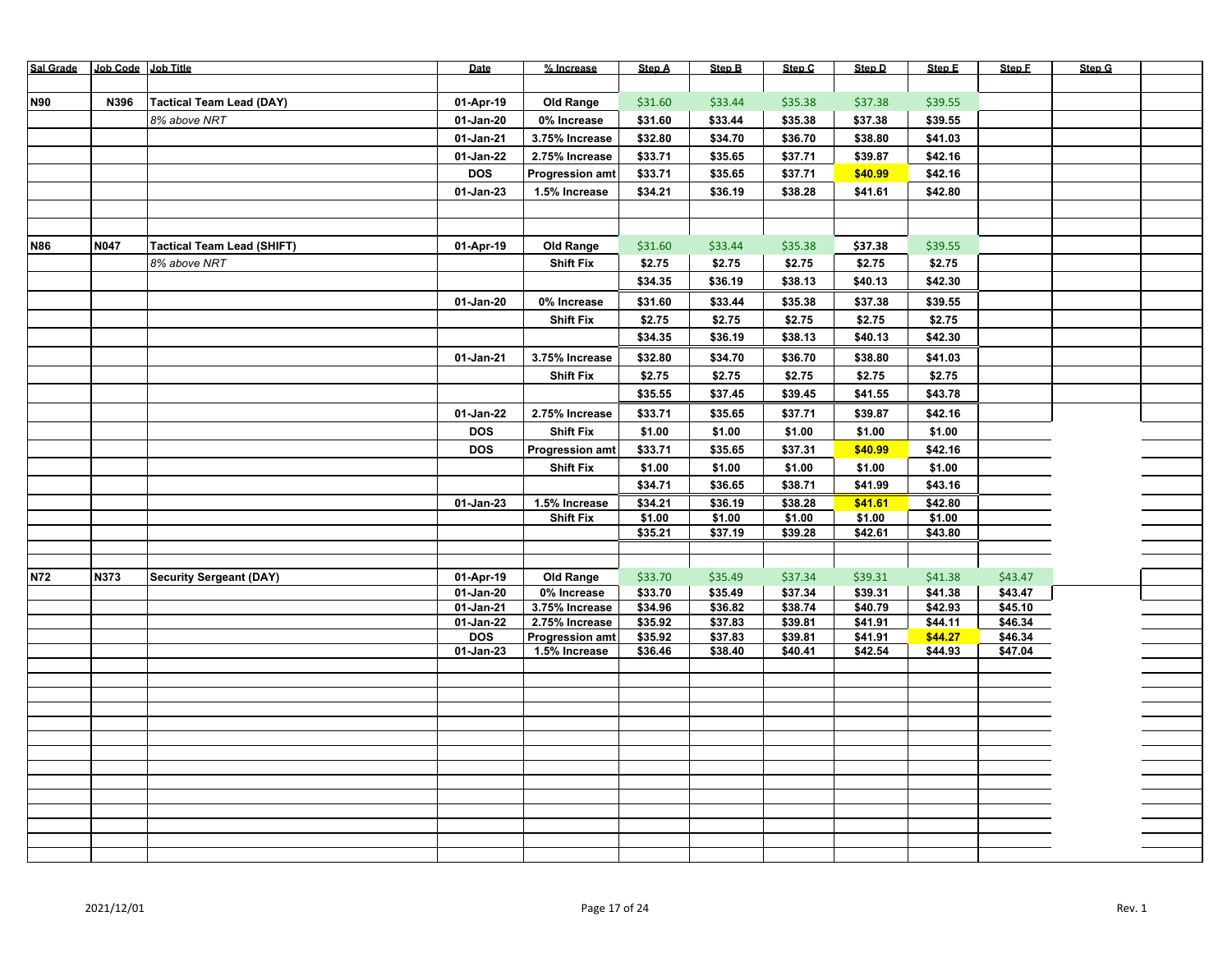| <b>Sal Grade</b> | Job Code Job Title |                                                    | Date       | % Increase             | Step A  | <b>Step B</b> | Step C  | Step D  | Step E  | Step F  | Step G |  |
|------------------|--------------------|----------------------------------------------------|------------|------------------------|---------|---------------|---------|---------|---------|---------|--------|--|
|                  |                    |                                                    |            |                        |         |               |         |         |         |         |        |  |
| <b>N83</b>       | <b>N224</b>        | <b>Security Sergeant (SHIFT)</b>                   | 01-Apr-19  | <b>Old Range</b>       | \$33.70 | \$35.49       | \$37.34 | \$39.31 | \$41.38 | \$43.47 |        |  |
|                  |                    |                                                    |            | <b>Shift Fix</b>       | \$2.75  | \$2.75        | \$2.75  | \$2.75  | \$2.75  | \$2.75  |        |  |
|                  |                    |                                                    |            |                        | \$36.45 | \$38.24       | \$40.09 | \$42.06 | \$44.13 | \$46.22 |        |  |
|                  |                    |                                                    | 01-Jan-20  | 0% Increase            | \$33.70 | \$35.49       | \$37.34 | \$39.31 | \$41.38 | \$43.47 |        |  |
|                  |                    |                                                    |            | Shift Fix*             | \$2.75  | \$2.75        | \$2.75  | \$2.75  | \$2.75  | \$2.75  |        |  |
|                  |                    |                                                    |            |                        | \$36.45 | \$38.24       | \$40.09 | \$42.06 | \$44.13 | \$46.22 |        |  |
|                  |                    |                                                    | 01-Jan-21  | 3.75% Increase         | \$34.96 | \$36.82       | \$38.74 | \$40.79 | \$42.93 | \$45.10 |        |  |
|                  |                    |                                                    |            | <b>Shift Fix</b>       | \$2.75  | \$2.75        | \$2.75  | \$2.75  | \$2.75  | \$2.75  |        |  |
|                  |                    |                                                    |            |                        | \$37.71 | \$39.57       | \$41.49 | \$43.54 | \$45.68 | \$47.85 |        |  |
|                  |                    |                                                    | 01-Jan-22  | 2.75% Increase         | \$35.92 | \$37.83       | \$39.81 | \$41.91 | \$44.11 | \$46.34 |        |  |
|                  |                    |                                                    | <b>DOS</b> | <b>Shift Fix</b>       | \$1.00  | \$1.00        | \$1.00  | \$1.00  | \$1.00  | \$1.00  |        |  |
|                  |                    |                                                    |            |                        | \$36.92 | \$38.83       | \$40.81 | \$42.91 | \$45.11 | \$47.34 |        |  |
|                  |                    |                                                    | <b>DOS</b> | <b>Progression amt</b> | 35.92   | 37.83         | 39.81   | 41.91   | 44.27   | 46.34   |        |  |
|                  |                    |                                                    |            | <b>Shift Fix</b>       | 1.00    | 1.00          | 1.00    | 1.00    | 1.00    | 1.00    |        |  |
|                  |                    |                                                    |            |                        | \$36.92 | \$38.83       | \$40.81 | \$42.91 | \$45.27 | \$47.34 |        |  |
|                  |                    |                                                    | 01-Jan-23  | 1.5% Increase          | \$36.46 | \$38.40       | \$40.41 | \$42.54 | \$44.93 | \$47.04 |        |  |
|                  |                    |                                                    |            | <b>Shift Fix</b>       | \$1.00  | \$1.00        | \$1.00  | \$1.00  | \$1.00  | \$1.00  |        |  |
|                  |                    |                                                    |            |                        | \$37.46 | \$39.40       | \$41.41 | \$43.54 | \$45.93 | \$48.04 |        |  |
|                  |                    |                                                    |            |                        |         |               |         |         |         |         |        |  |
|                  |                    |                                                    |            |                        |         |               |         |         |         |         |        |  |
| N91              | N516               | <b>Operations Staff Sergeant</b>                   | 01-Apr-19  | <b>Old Range</b>       | \$37.07 | \$39.04       | \$41.07 | \$43.24 | \$45.51 | \$47.81 |        |  |
|                  |                    | (10% above Security Sergeant Day)                  | 01-Jan-20  | 0% Increase            | \$37.07 | \$39.04       | \$41.07 | \$43.24 | \$45.51 | \$47.81 |        |  |
|                  |                    |                                                    | 01-Jan-21  | 3.75% Increase         | \$38.46 | \$40.50       | \$42.61 | \$44.87 | \$47.22 | \$49.61 |        |  |
|                  |                    |                                                    | 01-Jan-22  | 2.75% Increase         | \$39.51 | \$41.61       | \$43.79 | \$46.10 | \$48.52 | \$50.97 |        |  |
|                  |                    |                                                    | <b>DOS</b> | <b>Progression amt</b> | \$39.51 | \$41.61       | \$43.79 | \$46.10 | \$48.66 | \$50.97 |        |  |
|                  |                    |                                                    | 01-Jan-23  | 1.5% Increase          | \$40.11 | \$42.24       | \$44.45 | \$46.79 | \$49.42 | \$51.74 |        |  |
|                  |                    |                                                    |            |                        |         |               |         |         |         |         |        |  |
| N74              | N602               | <b>Maintainer, Fire Testing</b>                    | 01-Apr-19  | <b>Old Range</b>       | \$27.16 | \$28.84       | \$30.56 | \$32.25 | \$33.96 |         |        |  |
|                  |                    |                                                    | 01-Jan-20  | 0% Increase            | \$27.16 | \$28.84       | \$30.56 | \$32.25 | \$33.96 |         |        |  |
|                  |                    |                                                    | 01-Jan-21  | 3.75% Increase         | \$28.18 | \$29.92       | \$31.71 | \$33.46 | \$35.23 |         |        |  |
|                  |                    |                                                    | 01-Jan-22  | 2.75% Increase         | \$28.96 | \$30.74       | \$32.58 | \$34.38 | \$36.20 |         |        |  |
|                  |                    |                                                    | 01-Jan-23  | 1.5% Increase          | \$29.39 | \$31.20       | \$33.07 | \$34.90 | \$36.74 |         |        |  |
|                  |                    |                                                    |            |                        |         |               |         |         |         |         |        |  |
|                  |                    |                                                    |            |                        |         |               |         |         |         |         |        |  |
| Need new         |                    | <b>ERT In Training</b>                             | 01-Jan-20  | <b>NEW</b>             | \$24.65 |               |         |         |         |         |        |  |
| sal grade        |                    | 10.2% diff of ERT Maintainer (fully qualified ERT) | 01-Jan-21  | 3.75% Increase         | \$25.57 |               |         |         |         |         |        |  |
|                  |                    |                                                    | <b>DOS</b> | <b>Market Adj</b>      | \$27.31 |               |         |         |         |         |        |  |
|                  |                    |                                                    | 01-Jan-22  | 2.75% Increase         | \$26.28 |               |         |         |         |         |        |  |
|                  |                    |                                                    | 01-Jan-23  | 0% Increase            | \$26.28 |               |         |         |         |         |        |  |
|                  |                    |                                                    | 31-Dec-23  | <b>Market Adj</b>      | \$28.75 |               |         |         |         |         |        |  |
|                  |                    |                                                    |            |                        |         |               |         |         |         |         |        |  |
|                  |                    |                                                    |            |                        |         |               |         |         |         |         |        |  |
|                  |                    |                                                    |            |                        |         |               |         |         |         |         |        |  |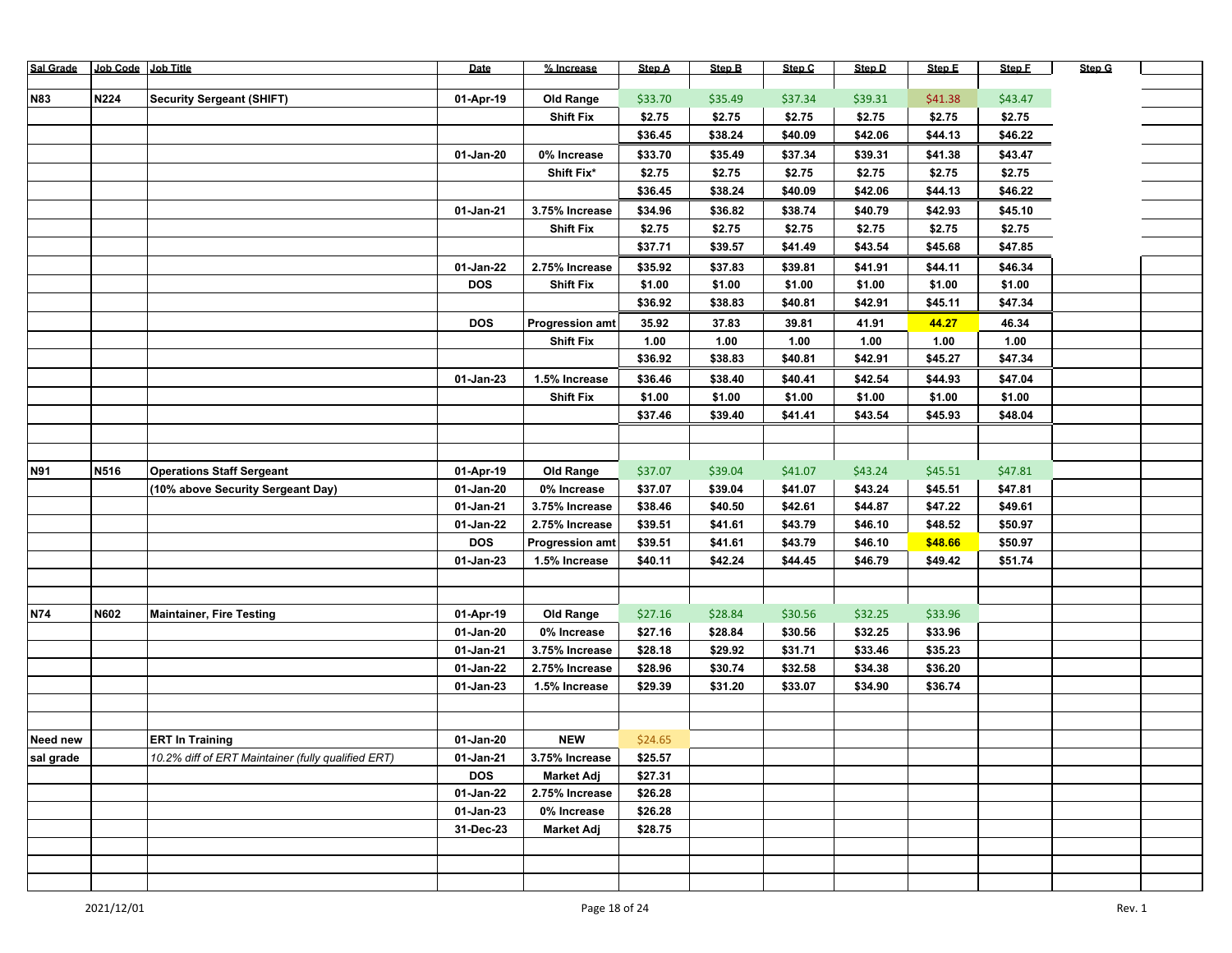| <b>Sal Grade</b> | Job Code | Job Title | <b>Date</b> | lncrease ، | Step A | <b>Step B</b> | Step C | Step D | Step E | <b>Step</b> | Step G |  |
|------------------|----------|-----------|-------------|------------|--------|---------------|--------|--------|--------|-------------|--------|--|
|                  |          |           |             |            |        |               |        |        |        |             |        |  |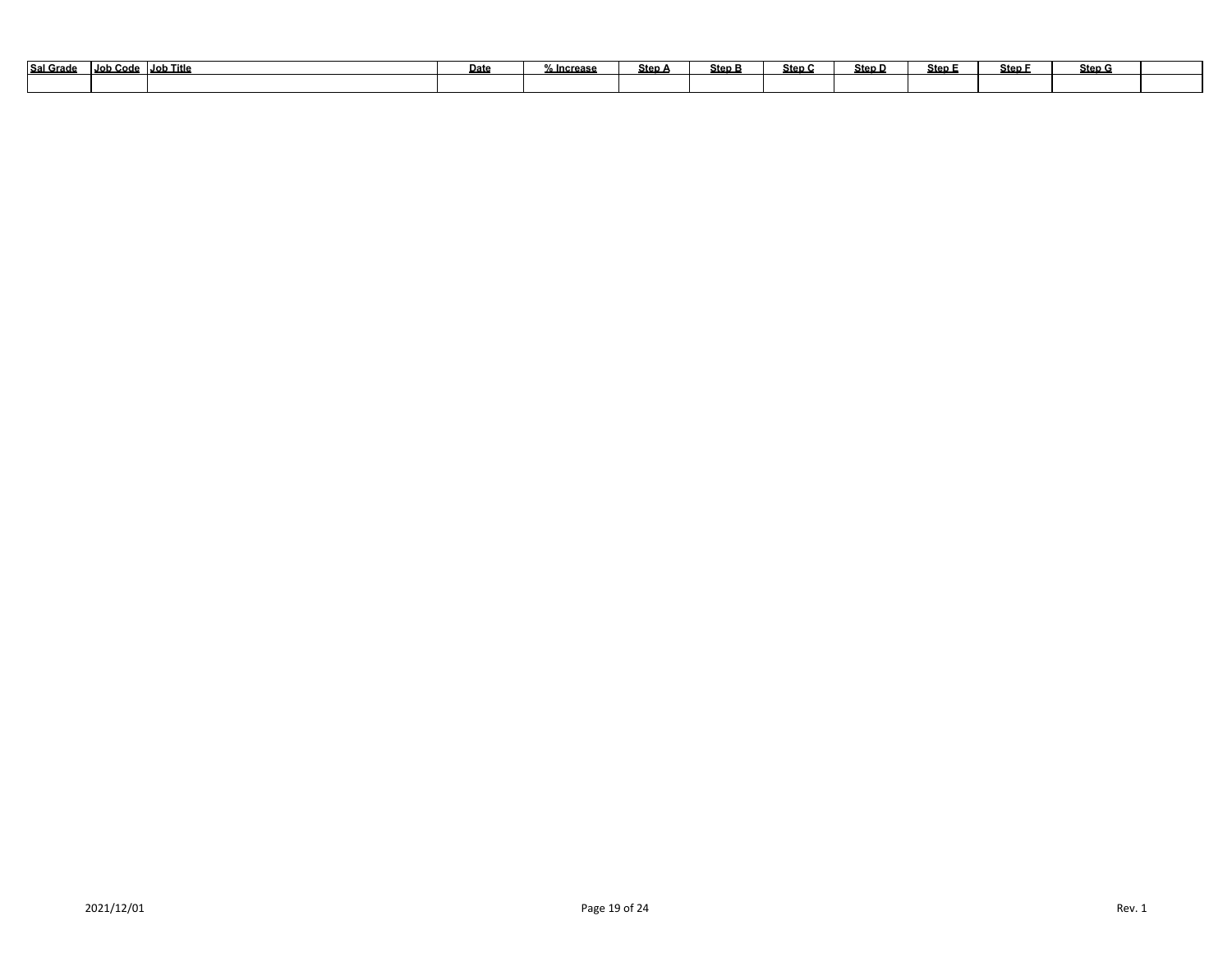| Sal Grade Job Code Job Title |      |                                | Date         | % Increase        | Step A  | <b>Step B</b>     | Step C            | Step D            | Step E  | Step F | Step G |  |
|------------------------------|------|--------------------------------|--------------|-------------------|---------|-------------------|-------------------|-------------------|---------|--------|--------|--|
|                              |      |                                |              |                   |         |                   |                   |                   |         |        |        |  |
| need new                     |      | <b>ERT In Training (Shift)</b> | 01-Jan-20    | New               | \$24.65 |                   |                   |                   |         |        |        |  |
| sal grade                    |      |                                |              | <b>Shift Fix</b>  | \$2.75  |                   |                   |                   |         |        |        |  |
|                              |      |                                |              |                   | \$27.40 |                   |                   |                   |         |        |        |  |
|                              |      |                                | 01-Jan-21    | 3.75% Increase    | \$25.57 |                   |                   |                   |         |        |        |  |
|                              |      |                                |              | <b>Shift Fix</b>  | \$2.75  |                   |                   |                   |         |        |        |  |
|                              |      |                                |              |                   | \$28.32 |                   |                   |                   |         |        |        |  |
|                              |      |                                | <b>DOS</b>   | <b>Market Adj</b> | \$27.31 |                   |                   |                   |         |        |        |  |
|                              |      |                                | <b>DOS</b>   | <b>Shift Fix</b>  | \$1.00  |                   |                   |                   |         |        |        |  |
|                              |      |                                |              |                   | \$28.31 |                   |                   |                   |         |        |        |  |
|                              |      |                                | 01-Jan-22    | 2.75% Increase    | \$26.28 |                   |                   |                   |         |        |        |  |
|                              |      |                                |              | <b>Shift Fix</b>  | \$1.00  |                   |                   |                   |         |        |        |  |
|                              |      |                                |              |                   | \$27.28 |                   |                   |                   |         |        |        |  |
|                              |      |                                | 01-Jan-23    | 0% Increase       | \$26.28 |                   |                   |                   |         |        |        |  |
|                              |      |                                |              | <b>Shift Fix</b>  | \$1.00  |                   |                   |                   |         |        |        |  |
|                              |      |                                |              |                   | \$27.28 |                   |                   |                   |         |        |        |  |
|                              |      |                                | 31-Dec-23    | <b>Market Adj</b> | \$28.75 |                   |                   |                   |         |        |        |  |
|                              |      |                                |              | <b>Shift Fix</b>  | \$1.00  |                   |                   |                   |         |        |        |  |
|                              |      |                                |              |                   | \$29.75 |                   |                   |                   |         |        |        |  |
|                              |      |                                |              |                   |         |                   |                   |                   |         |        |        |  |
|                              |      |                                |              |                   |         |                   |                   |                   |         |        |        |  |
| Need new                     | N369 | <b>ERT Maintainer (DAY)</b>    | 01-Apr-19    | Old Range         | \$27.16 | \$28.84           | \$30.56           | \$32.25           | \$33.96 |        |        |  |
| sal grade                    |      |                                | $01-Jan-20$  | 0% Increase       | \$27.16 | \$28.84           | \$30.56           | \$32.25           | \$33.96 |        |        |  |
|                              |      |                                | $01$ -Jan-21 | 3.75% Increase    | \$28.18 | \$29.92           | \$31.71           | \$33.46           | \$35.23 |        |        |  |
|                              |      |                                | 01-Jan-22    | 2.75% Increase    | \$28.96 | \$30.74           | \$32.58           | \$34.38           | \$36.20 |        |        |  |
|                              |      |                                | DOS          | <b>Market Adj</b> | \$1.13  | \$1.14            | \$1.17            | \$1.27            | \$1.42  |        |        |  |
|                              |      |                                |              |                   | \$30.09 | \$31.88           | \$33.75           | \$35.65           | \$37.62 |        |        |  |
|                              |      |                                |              | 1.5% Increase     |         |                   |                   |                   | \$38.18 |        |        |  |
|                              |      |                                | $01-Jan-23$  |                   | \$30.54 | \$32.36<br>\$1.15 | \$34.26<br>\$1.18 | \$36.19<br>\$1.28 | \$1.45  |        |        |  |
|                              |      |                                | 31-Dec-23    | <b>Market Adj</b> | \$1.14  |                   |                   |                   |         |        |        |  |
|                              |      |                                |              | <b>Total</b>      | \$31.68 | \$33.51           | \$35.44           | \$37.47           | \$39.63 |        |        |  |
|                              |      |                                |              |                   |         |                   |                   |                   |         |        |        |  |
|                              |      |                                |              |                   |         |                   |                   |                   |         |        |        |  |
|                              |      |                                |              |                   |         |                   |                   |                   |         |        |        |  |
|                              |      |                                |              |                   |         |                   |                   |                   |         |        |        |  |
|                              |      |                                |              |                   |         |                   |                   |                   |         |        |        |  |
|                              |      |                                |              |                   |         |                   |                   |                   |         |        |        |  |
|                              |      |                                |              |                   |         |                   |                   |                   |         |        |        |  |
|                              |      |                                |              |                   |         |                   |                   |                   |         |        |        |  |
|                              |      |                                |              |                   |         |                   |                   |                   |         |        |        |  |
|                              |      |                                |              |                   |         |                   |                   |                   |         |        |        |  |
|                              |      |                                |              |                   |         |                   |                   |                   |         |        |        |  |
|                              |      |                                |              |                   |         |                   |                   |                   |         |        |        |  |
|                              |      |                                |              |                   |         |                   |                   |                   |         |        |        |  |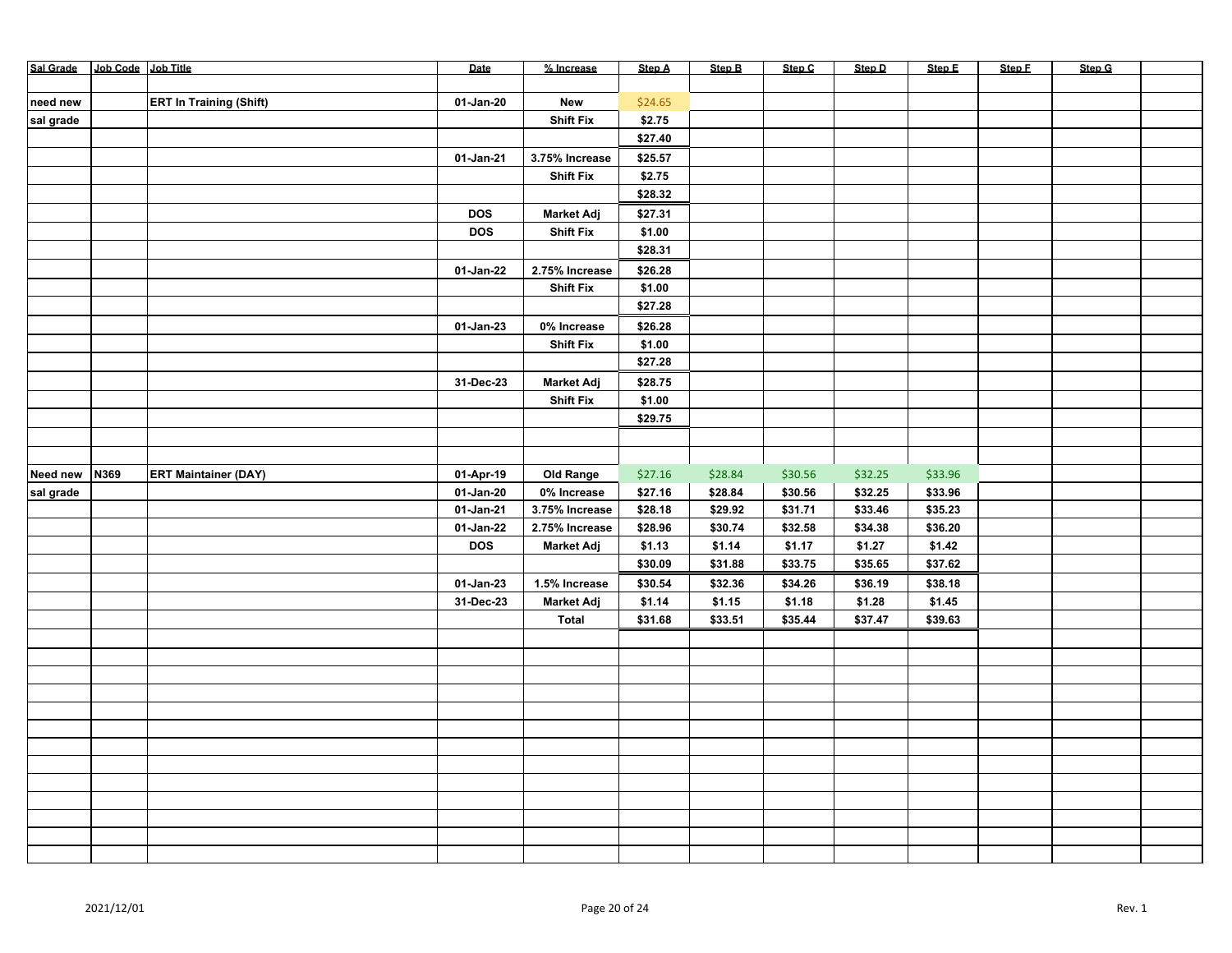| Sal Grade Job Code Job Title |      |                                           | Date        | % Increase             | <b>Step A</b> | Step B  | Step C  | Step D  | Step E  | Step F | Step G |  |
|------------------------------|------|-------------------------------------------|-------------|------------------------|---------------|---------|---------|---------|---------|--------|--------|--|
|                              |      |                                           |             |                        |               |         |         |         |         |        |        |  |
| <b>N84</b>                   | N329 | <b>ERT Maintainer (SHIFT)</b>             | 01-Apr-19   | Old Range              | \$27.16       | \$28.84 | \$30.56 | \$32.25 | \$33.96 |        |        |  |
|                              |      |                                           |             | <b>Shift Fix</b>       | \$2.75        | \$2.75  | \$2.75  | \$2.75  | \$2.75  |        |        |  |
|                              |      |                                           |             |                        | \$29.91       | \$31.59 | \$33.31 | \$35.00 | \$36.71 |        |        |  |
|                              |      |                                           | 01-Jan-20   | 0% Increase            | \$27.16       | \$28.84 | \$30.56 | \$32.25 | \$33.96 |        |        |  |
|                              |      |                                           |             | <b>Shift Fix</b>       | \$2.75        | \$2.75  | \$2.75  | \$2.75  | \$2.75  |        |        |  |
|                              |      |                                           |             |                        | \$29.91       | \$31.59 | \$33.31 | \$35.00 | \$36.71 |        |        |  |
|                              |      |                                           | 01-Jan-21   | 3.75% Increase         | \$28.18       | \$29.92 | \$31.71 | \$33.46 | \$35.23 |        |        |  |
|                              |      |                                           |             | <b>Shift Fix</b>       | \$2.75        | \$2.75  | \$2.75  | \$2.75  | \$2.75  |        |        |  |
|                              |      |                                           |             |                        | \$30.93       | \$32.67 | \$34.46 | \$36.21 | \$37.98 |        |        |  |
|                              |      |                                           | 01-Jan-22   | 2.75% Increase         | \$28.96       | \$30.74 | \$32.58 | \$34.38 | \$36.20 |        |        |  |
|                              |      |                                           | <b>DOS</b>  | <b>Market Adj</b>      | \$1.13        | \$1.14  | \$1.17  | \$1.27  | \$1.42  |        |        |  |
|                              |      |                                           |             |                        | \$30.09       | \$31.88 | \$33.75 | \$35.65 | \$37.62 |        |        |  |
|                              |      |                                           | <b>DOS</b>  | <b>Shift Fix</b>       | \$1.00        | \$1.00  | \$1.00  | \$1.00  | \$1.00  |        |        |  |
|                              |      |                                           |             |                        | \$31.09       | \$32.88 | \$34.75 | \$36.65 | \$38.62 |        |        |  |
|                              |      |                                           | 01-Jan-23   | 1.5% Increase          | \$30.54       | \$32.36 | \$34.26 | \$36.19 | \$38.18 |        |        |  |
|                              |      |                                           | 31-Dec-23   | <b>Market Adj</b>      | \$1.14        | \$1.15  | \$1.18  | \$1.28  | \$1.45  |        |        |  |
|                              |      |                                           |             |                        | \$31.68       | \$33.51 | \$35.44 | \$37.47 | \$39.63 |        |        |  |
|                              |      |                                           |             | <b>Shift Fix</b>       | \$1.00        | \$1.00  | \$1.00  | \$1.00  | \$1.00  |        |        |  |
|                              |      |                                           |             |                        | \$32.68       | \$34.51 | \$36.44 | \$38.47 | \$40.63 |        |        |  |
|                              |      |                                           |             |                        |               |         |         |         |         |        |        |  |
|                              |      |                                           |             |                        |               |         |         |         |         |        |        |  |
| <b>N89</b>                   | N395 | ERT Captain (DAY)                         | 01-Apr-19   | Old Range              | \$29.32       | \$31.17 | \$32.99 | \$34.83 | \$36.68 |        |        |  |
|                              |      | 8% above ERT until date of signing        | 01-Jan-20   | 0% Increase            | \$29.32       | \$31.17 | \$32.99 | \$34.83 | \$36.68 |        |        |  |
|                              |      | (formerly Lieutenant)                     | 01-Jan-21   | 3.75% Increase         | \$30.43       | \$32.31 | \$34.25 | \$36.14 | \$38.05 |        |        |  |
|                              |      | Market adjustment to close 1/2 difference | 01-Jan-22   | 2.75% Increase         | \$31.28       | \$33.20 | \$35.19 | \$37.13 | \$39.10 |        |        |  |
|                              |      | between ERT and NRT rates                 | <b>DOS</b>  | <b>Market Adj</b>      | \$1.22        | \$1.23  | \$1.26  | \$1.37  | \$1.53  |        |        |  |
|                              |      |                                           |             |                        | \$32.50       | \$34.43 | \$36.45 | \$38.50 | \$40.63 |        |        |  |
|                              |      |                                           | <b>DOS</b>  | <b>Progression amt</b> | \$32.50       | \$34.43 | \$36.45 | \$39.50 | \$40.63 |        |        |  |
|                              |      |                                           | $01-Jan-23$ | 1.5% Increase          | \$32.99       | \$34.95 | \$37.00 | \$40.09 | \$41.24 |        |        |  |
|                              |      | Market adjustment to fully close gap      | 31-Dec-23   | <b>Market Adj</b>      | \$1.22        | \$1.24  | \$1.28  | \$1.52  | \$1.56  |        |        |  |
|                              |      | between ERT and NRT rates                 |             |                        | \$34.21       | \$36.19 | \$38.28 | \$41.61 | \$42.80 |        |        |  |
|                              |      | (bring ERT to parity with NRT)            |             |                        |               |         |         |         |         |        |        |  |
|                              |      |                                           |             |                        |               |         |         |         |         |        |        |  |
|                              |      |                                           |             |                        |               |         |         |         |         |        |        |  |
|                              |      |                                           |             |                        |               |         |         |         |         |        |        |  |
|                              |      |                                           |             |                        |               |         |         |         |         |        |        |  |
|                              |      |                                           |             |                        |               |         |         |         |         |        |        |  |
|                              |      |                                           |             |                        |               |         |         |         |         |        |        |  |
|                              |      |                                           |             |                        |               |         |         |         |         |        |        |  |
|                              |      |                                           |             |                        |               |         |         |         |         |        |        |  |
|                              |      |                                           |             |                        |               |         |         |         |         |        |        |  |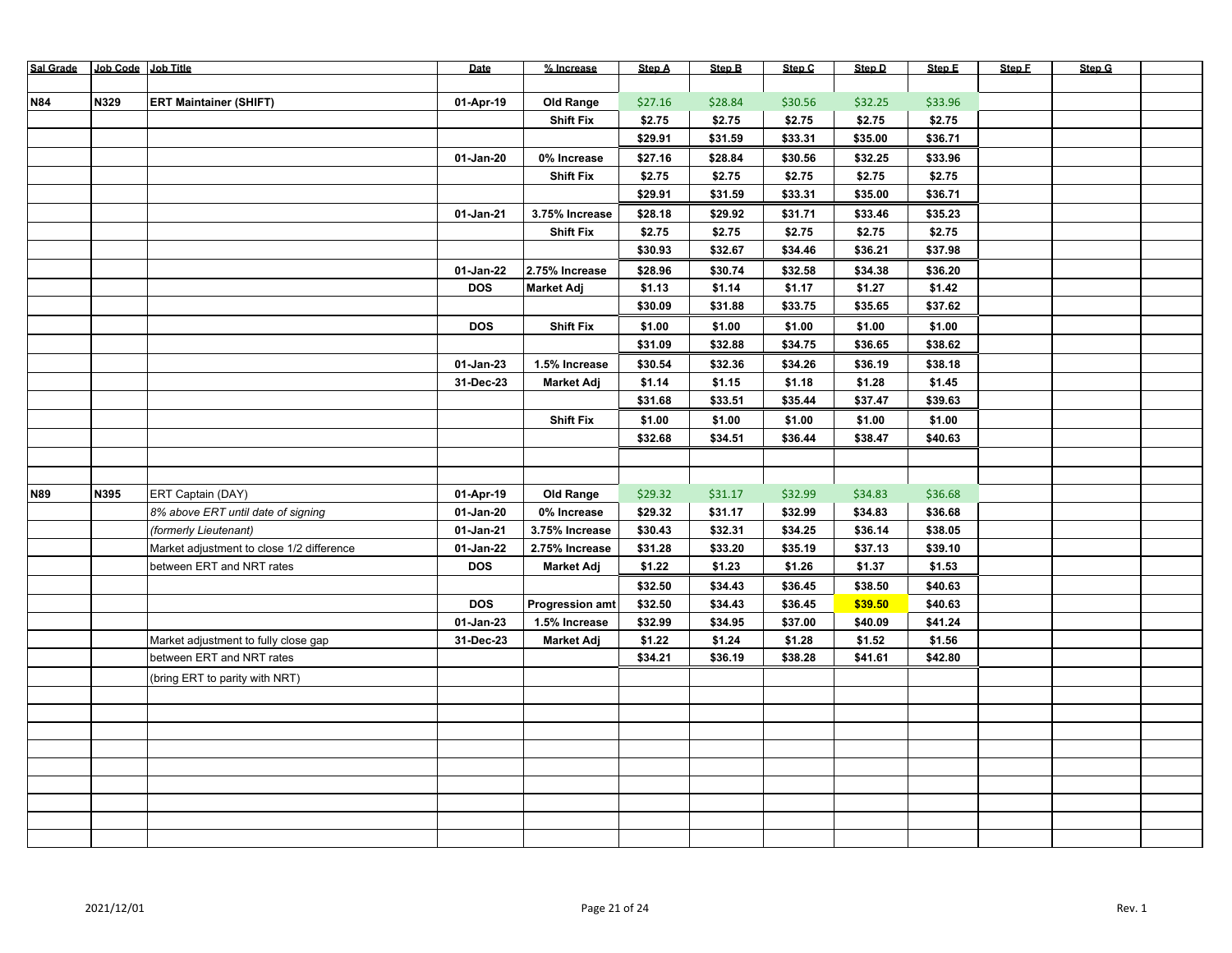| <b>Sal Grade</b> | Job Code Job Title |                         | Date         | % Increase                 | <b>Step A</b>     | <b>Step B</b>     | Step C            | Step D            | Step E            | Step F            | Step G |  |
|------------------|--------------------|-------------------------|--------------|----------------------------|-------------------|-------------------|-------------------|-------------------|-------------------|-------------------|--------|--|
|                  |                    |                         |              |                            |                   |                   |                   |                   |                   |                   |        |  |
| <b>N85</b>       | <b>N045</b>        | ERT Captain (SHIFT)     | 01-Apr-19    | Old Range                  | \$29.32           | \$31.17           | \$32.99           | \$34.83           | \$36.68           |                   |        |  |
|                  |                    | 8% above ERT            |              | <b>Shift Fix</b>           | \$2.75            | \$2.75            | \$2.75            | \$2.75            | \$2.75            |                   |        |  |
|                  |                    | (formerly Lieutenant)   |              |                            | \$32.07           | \$33.92           | \$35.74           | \$37.58           | \$39.43           |                   |        |  |
|                  |                    |                         | 01-Jan-20    | 0% Increase                | \$29.32           | \$31.17           | \$32.99           | \$34.83           | \$36.68           |                   |        |  |
|                  |                    |                         |              | <b>Shift Fix</b>           | \$2.75            | \$2.75            | \$2.75            | \$2.75            | \$2.75            |                   |        |  |
|                  |                    |                         |              |                            | \$32.07           | \$33.92           | \$35.74           | \$37.58           | \$39.43           |                   |        |  |
|                  |                    |                         | 01-Jan-21    | 3.75% Increase             | \$30.43           | \$32.31           | \$34.25           | \$36.14           | \$38.05           |                   |        |  |
|                  |                    |                         |              | <b>Shift Fix</b>           | \$2.75            | \$2.75            | \$2.75            | \$2.75            | \$2.75            |                   |        |  |
|                  |                    |                         |              |                            | \$33.18           | \$35.06           | \$37.00           | \$38.89           | \$40.80           |                   |        |  |
|                  |                    |                         |              | 2.75% Increase             |                   | \$33.20           | \$35.19           |                   | \$39.10           |                   |        |  |
|                  |                    |                         | 01-Jan-22    |                            | \$31.28           |                   |                   | \$37.13           | \$1.53            |                   |        |  |
|                  |                    |                         | <b>DOS</b>   | <b>Market Adj</b>          | \$1.22            | \$1.23            | \$1.26            | \$1.37            |                   |                   |        |  |
|                  |                    |                         |              |                            | \$32.50           | \$34.43           | \$36.45           | \$38.50           | \$40.63           |                   |        |  |
|                  |                    |                         | <b>DOS</b>   | <b>Progression amt</b>     | \$32.50           | \$34.43           | \$36.45           | \$39.50           | \$40.63           |                   |        |  |
|                  |                    |                         | <b>DOS</b>   | <b>Shift Fix</b>           | \$1.00            | \$1.00            | \$1.00            | \$1.00            | \$1.00            |                   |        |  |
|                  |                    |                         |              |                            | \$33.50           | \$35.43           | \$37.45           | \$40.50           | \$41.63           |                   |        |  |
|                  |                    |                         | 01-Jan-23    | 1.5% Increase              | \$32.99           | \$34.95           | \$37.00           | \$40.09           | \$41.24           |                   |        |  |
|                  |                    |                         |              | <b>Shift Fix</b>           | \$1.00            | \$1.00            | \$1.00            | \$1.00            | \$1.00            |                   |        |  |
|                  |                    |                         |              |                            | \$33.99           | \$35.95           | \$38.00           | \$41.09           | \$42.24           |                   |        |  |
|                  |                    |                         |              |                            | \$32.99           | \$34.95           | \$37.00           | \$40.09           | \$41.24           |                   |        |  |
|                  |                    |                         | 31-Dec-23    | <b>Market Adj</b>          | \$1.22            | \$1.24            | \$1.28            | \$1.52            | \$1.56            |                   |        |  |
|                  |                    |                         |              |                            | \$34.21           | \$36.19           | \$38.28           | \$41.61           | \$42.80           |                   |        |  |
|                  |                    |                         |              |                            |                   |                   |                   |                   |                   |                   |        |  |
|                  |                    |                         |              |                            |                   |                   |                   |                   |                   |                   |        |  |
| N <sub>11</sub>  | N370               | <b>ERT Leader (DAY)</b> | 01-Apr-19    | Old Range                  | \$32.53           | \$34.56           | \$36.64           | \$38.67           | \$40.75           |                   |        |  |
|                  |                    |                         | 01-Jan-20    | 0% Increase                | \$32.53           | \$34.56           | \$36.64           | \$38.67           | \$40.75           |                   |        |  |
|                  |                    |                         | 01-Jan-21    | 3.75% Increase             | \$33.75           | \$35.86           | \$38.02           | \$40.12           | \$42.28           |                   |        |  |
|                  |                    |                         | $01$ -Jan-22 | 2.75% Increase             | \$34.68           | \$36.85           | \$39.07           | \$41.22           | \$43.44           |                   |        |  |
|                  |                    |                         | DOS          | <b>Market Adj</b>          | \$0.62            | \$0.49            | \$0.37            | \$0.35            | \$0.34            |                   |        |  |
|                  |                    |                         | <b>DOS</b>   | <b>Added Step</b>          | \$35.30           | \$37.34           | \$39.44           | \$41.57           | \$43.78           | \$46.34           |        |  |
|                  |                    |                         | 01-Jan-23    | 1.5% Increase              | \$35.83           | \$37.90           | \$40.03           | \$42.19           | \$44.44           | \$47.04           |        |  |
|                  |                    |                         | 01-Dec-23    | <b>Market Adj</b><br>Total | \$0.63<br>\$36.46 | \$0.50<br>\$38.40 | \$0.38<br>\$40.41 | \$0.35<br>\$42.54 | \$0.49<br>\$44.93 | \$0.00<br>\$47.04 |        |  |
|                  |                    |                         |              |                            |                   |                   |                   |                   |                   |                   |        |  |
|                  |                    |                         |              |                            |                   |                   |                   |                   |                   |                   |        |  |
|                  |                    |                         |              |                            |                   |                   |                   |                   |                   |                   |        |  |
|                  |                    |                         |              |                            |                   |                   |                   |                   |                   |                   |        |  |
|                  |                    |                         |              |                            |                   |                   |                   |                   |                   |                   |        |  |
|                  |                    |                         |              |                            |                   |                   |                   |                   |                   |                   |        |  |
|                  |                    |                         |              |                            |                   |                   |                   |                   |                   |                   |        |  |
|                  |                    |                         |              |                            |                   |                   |                   |                   |                   |                   |        |  |
|                  |                    |                         |              |                            |                   |                   |                   |                   |                   |                   |        |  |
|                  |                    |                         |              |                            |                   |                   |                   |                   |                   |                   |        |  |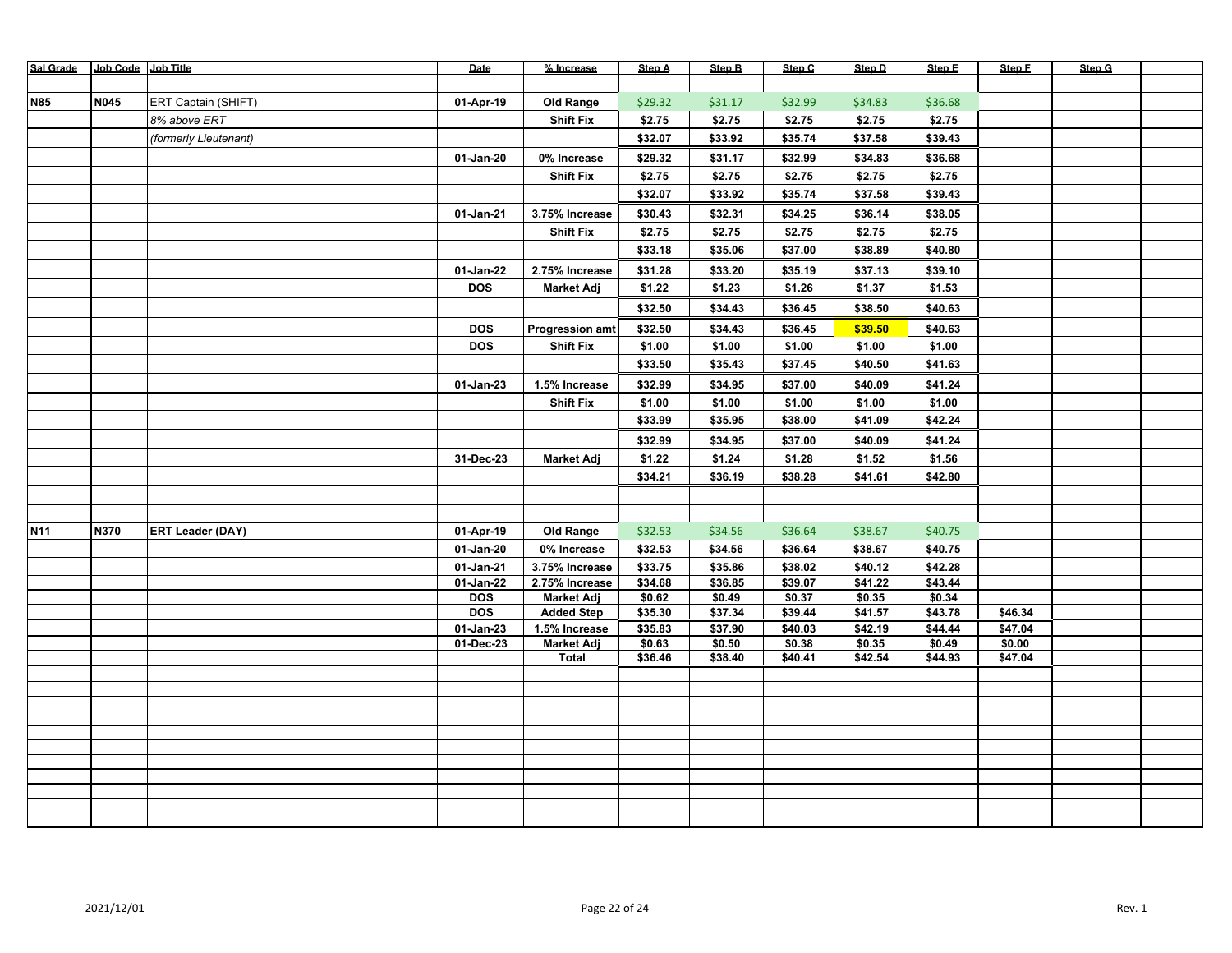| <b>Sal Grade</b> | Job Code | <b>Job Title</b>          | Date       | % Increase        | Step A  | <b>Step B</b> | Step C  | Step D  | Step E  | Step F  | Step G |  |
|------------------|----------|---------------------------|------------|-------------------|---------|---------------|---------|---------|---------|---------|--------|--|
|                  |          |                           |            |                   |         |               |         |         |         |         |        |  |
| <b>N75</b>       | N301     | <b>ERT Leader (SHIFT)</b> | 01-Apr-19  | <b>Old Range</b>  | \$32.53 | \$34.56       | \$36.64 | \$38.67 | \$40.75 |         |        |  |
|                  |          |                           |            | <b>Shift Fix</b>  | \$2.75  | \$2.75        | \$2.75  | \$2.75  | \$2.75  |         |        |  |
|                  |          |                           |            |                   | \$35.28 | \$37.31       | \$39.39 | \$41.42 | \$43.50 |         |        |  |
|                  |          |                           | 01-Jan-20  | 0% Increase       | \$32.53 | \$34.56       | \$36.64 | \$38.67 | \$40.75 |         |        |  |
|                  |          |                           |            | <b>Shift Fix</b>  | \$2.75  | \$2.75        | \$2.75  | \$2.75  | \$2.75  |         |        |  |
|                  |          |                           |            |                   | \$35.28 | \$37.31       | \$39.39 | \$41.42 | \$43.50 |         |        |  |
|                  |          |                           | 01-Jan-21  | 3.75% Increase    | \$33.75 | \$35.86       | \$38.02 | \$40.12 | \$42.28 |         |        |  |
|                  |          |                           |            | <b>Shift Fix</b>  | \$2.75  | \$2.75        | \$2.75  | \$2.75  | \$2.75  |         |        |  |
|                  |          |                           |            |                   | \$36.50 | \$38.61       | \$40.77 | \$42.87 | \$45.03 |         |        |  |
|                  |          |                           | 01-Jan-22  | 2.75% Increase    | \$34.68 | \$36.85       | \$39.07 | \$41.22 | \$43.44 |         |        |  |
|                  |          |                           | <b>DOS</b> | <b>Market Adj</b> | \$0.62  | \$0.49        | \$0.37  | \$0.35  | \$0.34  |         |        |  |
|                  |          |                           | <b>DOS</b> | <b>Added Step</b> | \$35.30 | \$37.34       | \$39.44 | \$41.57 | \$43.78 | \$46.34 |        |  |
|                  |          |                           | <b>DOS</b> | <b>Shift Fix</b>  | \$1.00  | \$1.00        | \$1.00  | \$1.00  | \$1.00  | \$1.00  |        |  |
|                  |          |                           |            |                   | \$35.68 | \$37.85       | \$40.07 | \$42.22 | \$44.44 | \$47.34 |        |  |
|                  |          |                           | 01-Jan-23  | 1.5% Increase     | \$35.83 | \$37.90       | \$40.03 | \$42.19 | \$44.44 | \$47.04 |        |  |
|                  |          |                           |            | <b>Shift Fix</b>  | \$1.00  | \$1.00        | \$1.00  | \$1.00  | \$1.00  | \$1.00  |        |  |
|                  |          |                           |            |                   | \$36.83 | \$38.90       | \$41.03 | \$43.19 | \$45.44 | \$48.04 |        |  |
|                  |          |                           |            |                   | \$35.83 | \$37.90       | \$40.03 | \$42.19 | \$44.44 | \$47.04 |        |  |
|                  |          |                           | 31-Dec-23  | <b>Market Adj</b> | \$0.63  | \$0.50        | \$0.38  | \$0.35  | \$0.49  | \$0.00  |        |  |
|                  |          |                           |            |                   | \$36.46 | \$38.40       | \$40.41 | \$42.54 | \$44.93 | \$47.04 |        |  |
|                  |          |                           |            | <b>Shift Fix</b>  | \$1.00  | \$1.00        | \$1.00  | \$1.00  | \$1.00  | \$1.00  |        |  |
|                  |          |                           |            |                   | \$37.46 | \$39.40       | \$41.41 | \$43.54 | \$45.93 | \$48.04 |        |  |